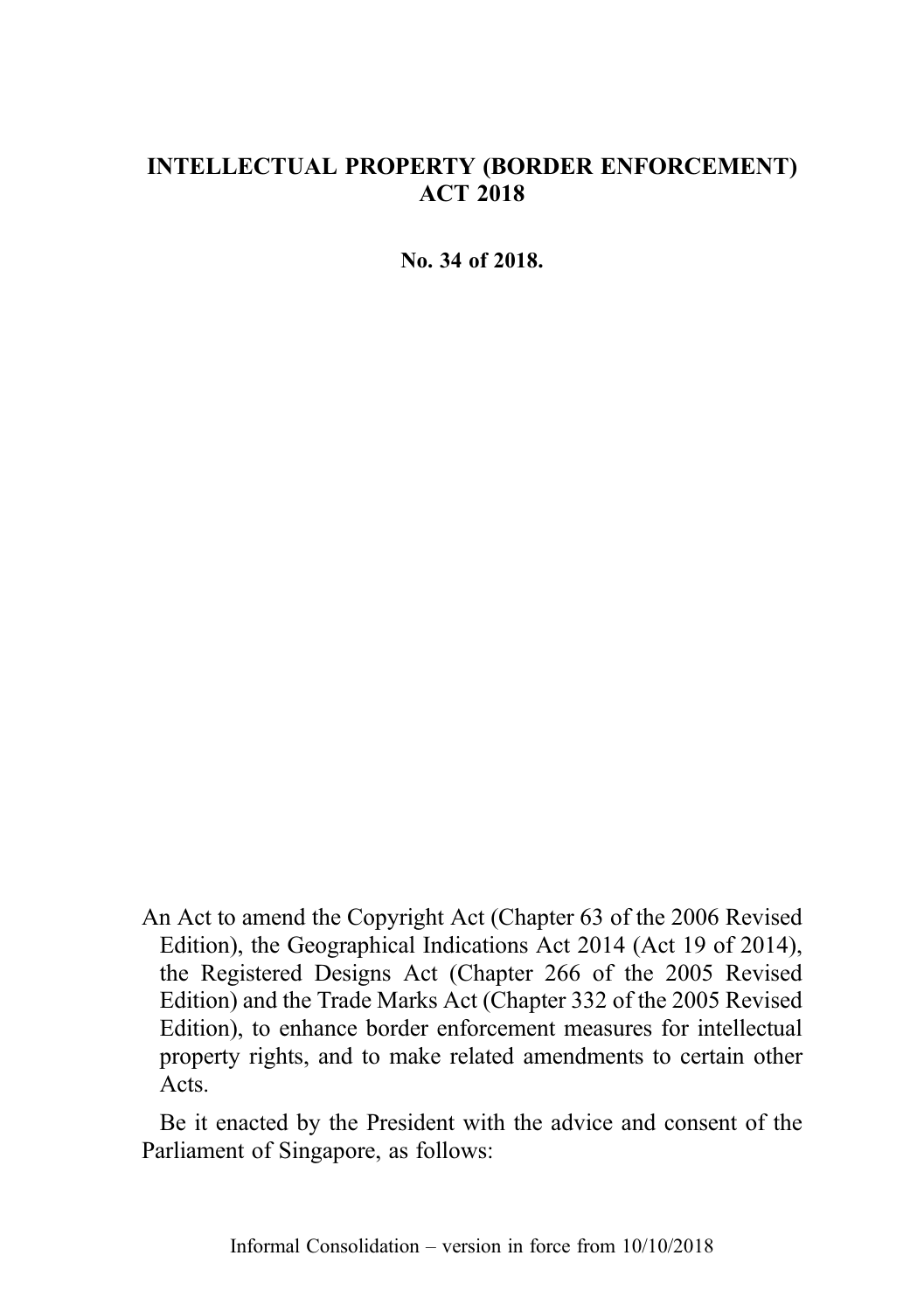### Short title and commencement

1. This Act is the Intellectual Property (Border Enforcement) Act 2018 and comes into operation on a date that the Minister appoints by notification in the Gazette.

# PART 1

# AMENDMENTS TO COPYRIGHT ACT

Division  $1$  – Phase 1 Amendments

# New section 140AA

2. The Copyright Act (Cap. 63) is amended by inserting, immediately after section 140A, the following section:

### "Delegation of Director-General's powers

140AA. The Director-General may delegate to a senior officer of customs (within the meaning of section 3(1) of the Customs Act) any of the powers of the Director-General under this Division (except the power of delegation conferred by this section), subject to such conditions or restrictions as the Director-General may determine.".

### Amendment of section 140C

- 3. Section 140C of the Copyright Act is amended
	- (a) by deleting the words "or expense it is likely to incur as a result of the seizure of the copies" in paragraph  $(a)$  and substituting the words "or reasonable expense it is likely to incur in relation to the seizure, storage and disposal of the copies,"; and
	- (b) by inserting, immediately after the word "seizure" in the section heading, the words ", storage and disposal".

## New sections 140EA and 140EB

4. The Copyright Act is amended by inserting, immediately after section 140E, the following sections: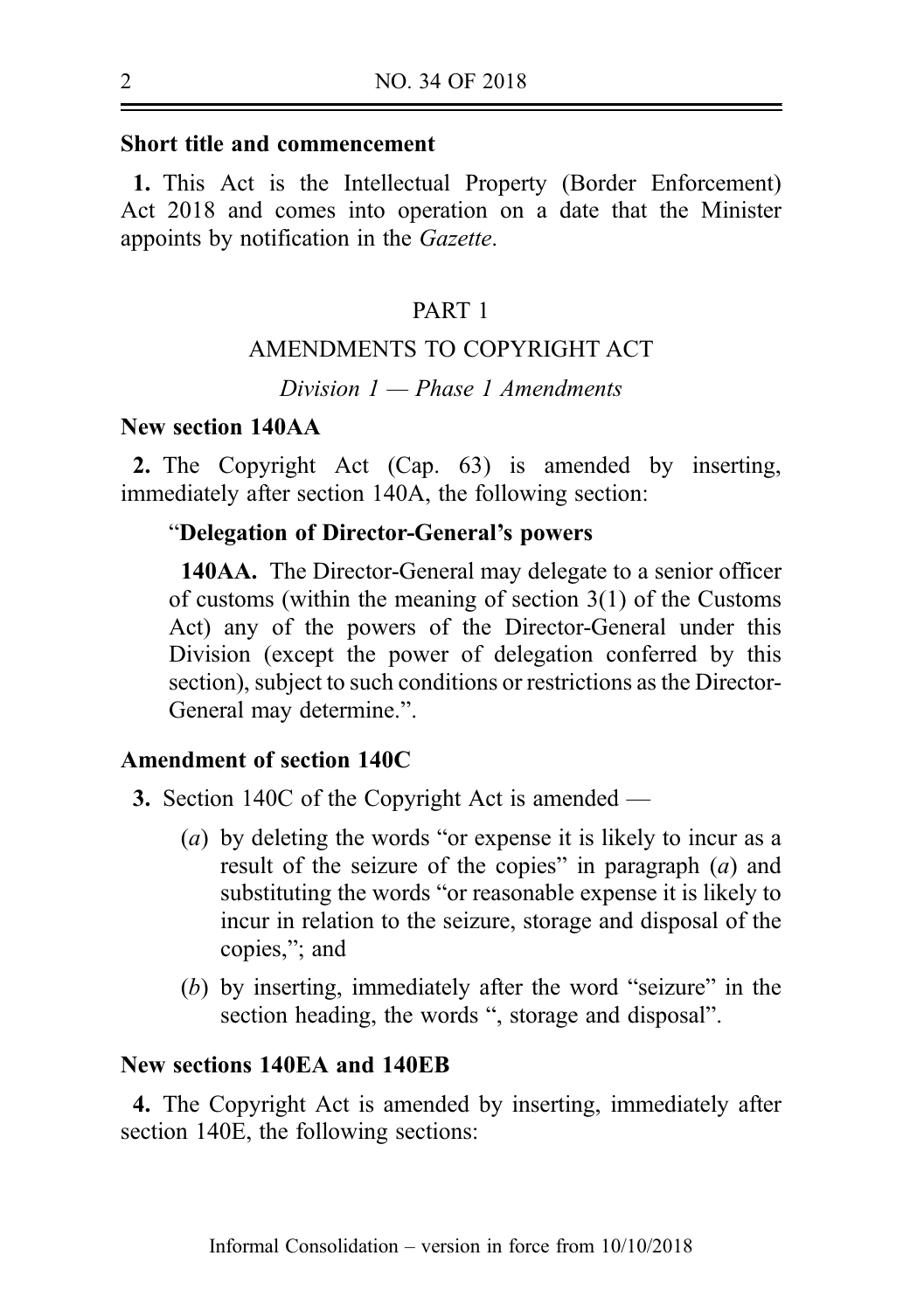# "Persons bound to give information or produce documents

140EA.—(1) At any time after copies of copyright material have been seized under section 140B(7), an authorised officer or a senior authorised officer who has reasonable cause to believe that a person has any information or document that the officer considers is relevant for any of the purposes in subsection (2), may require that person to provide to the officer that information or document at a time and place specified by the officer.

- (2) The purposes mentioned in subsection (1) are  $-$ 
	- (a) to enable the Director-General to satisfy a request under section 140EB (whether or not such a request has actually been received);
	- (b) to enable any action to be taken under this Division in relation to future shipments of goods; and
	- (c) for a statistical or research purpose.
- $(3)$  A person who
	- (a) without reasonable excuse, fails to comply with a requirement under subsection (1); or
	- (b) in purported compliance with such requirement, knowingly or recklessly provides any information or document that is false or misleading in a material particular,

shall be guilty of an offence and shall be liable on conviction to a fine not exceeding \$6,000 or to imprisonment for a term not exceeding 6 months or to both.

(4) A person is not excused from providing any information or document in compliance with a requirement under subsection (1) on the ground that it might tend to incriminate the person.

(5) Where the person claims, before providing any information or document pursuant to a requirement under subsection (1), that it might tend to incriminate the person, then the information or document is not admissible in evidence against the person in criminal proceedings other than proceedings for an offence under subsection (3).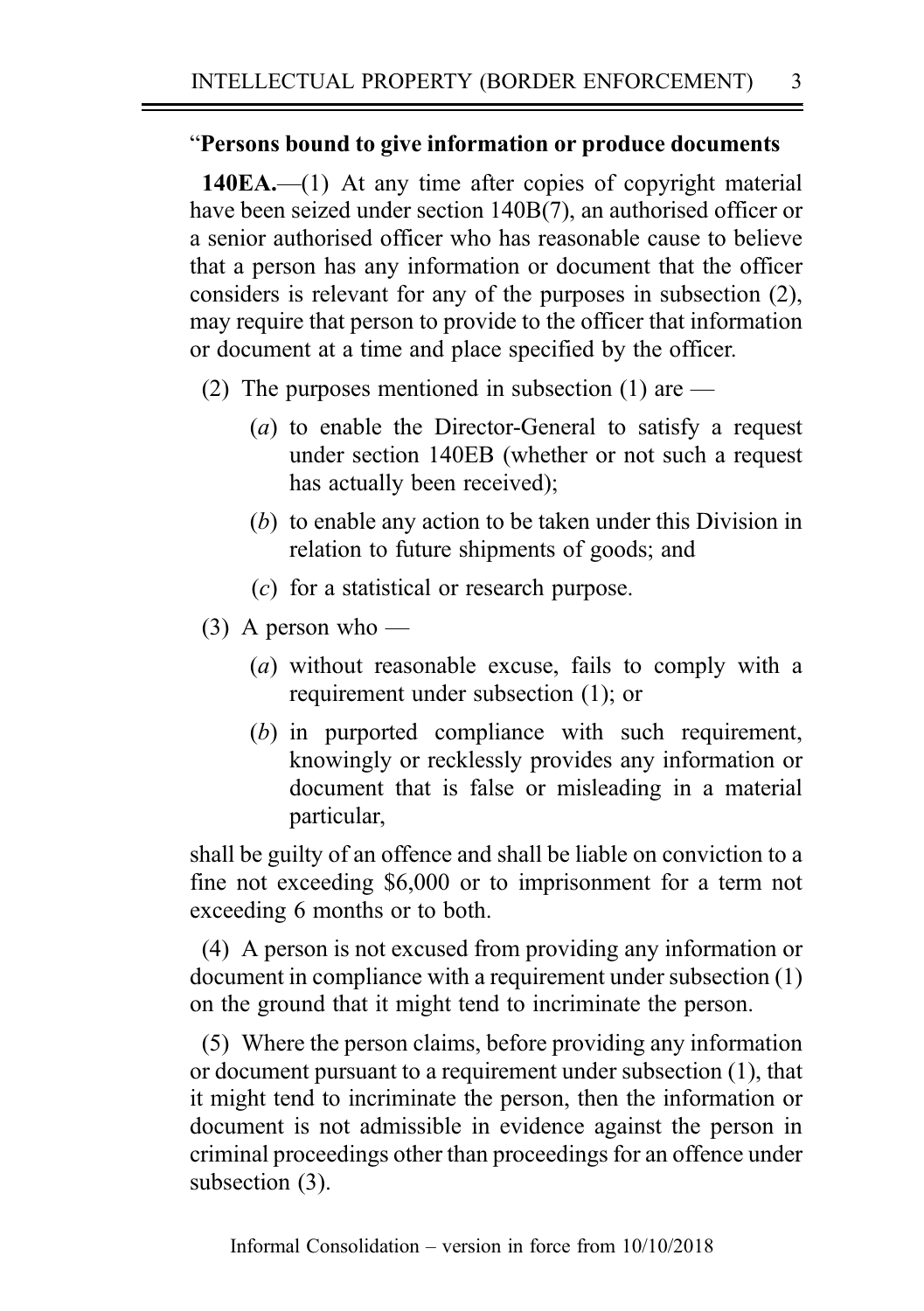(6) No information or document that is provided pursuant to a requirement under subsection (1) may be published, or communicated or disclosed to any person, except where and to the extent it is necessary for a purpose in subsection (2).

(7) A person who contravenes subsection (6) shall be guilty of an offence and shall be liable on conviction to a fine not exceeding \$6,000 or to imprisonment for a term not exceeding 12 months or to both.

### Information on import

140EB.—(1) After copies of copyright material have been seized under section 140B(7), the Director-General may, upon the request of the objector, and if the Director-General is satisfied that the information is necessary to enable the objector to institute an action for infringement of copyright, give the objector the name and contact details of any person connected with the import of the seized copies.

(2) Subsection (1) applies despite any duty of confidentiality imposed by the common law on the Director-General or a person to whom the Director-General has delegated the power under that subsection.".

## Amendment of section 140G

- 5. Section 140G of the Copyright Act is amended
	- (a) by inserting, immediately after the words "by written notice" in subsection (1), the words "and the giving of the prescribed written undertakings"; and
	- (b) by deleting the words "gives such a notice" in subsection (3) and substituting the words "satisfies the requirements of subsection (1)".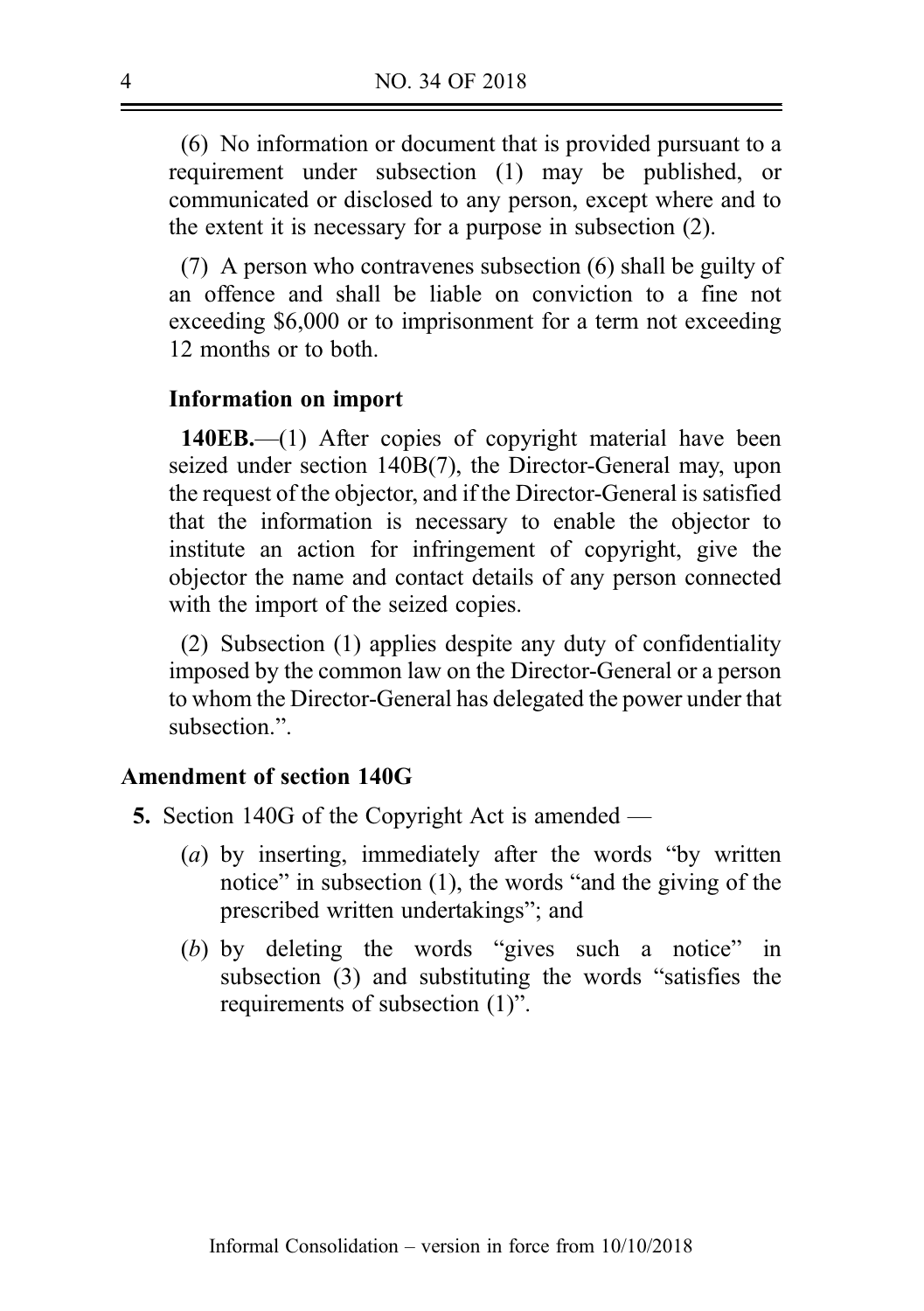# Amendment of section 140K

- 6. Section 140K of the Copyright Act is amended
	- (a) by renumbering the section as subsection  $(1)$  of that section, and by inserting immediately thereafter the following subsection:
		- " $(2)$  If
			- (a) the Director-General gives to the importer a written notice of the release of seized copies; and
			- (b) the importer fails to take custody of the seized copies within the period specified in the notice,

the Director-General may dispose of the copies —

- (i) in the manner prescribed by regulations; or
- (ii) if no manner of disposal is so prescribed, as the Director-General directs."; and
- (b) by deleting the words "ordered to be forfeited" in the section heading.

# Amendment of section 140LA

- 7. Section 140LA of the Copyright Act is amended
	- (a) by inserting, immediately after subsection (2), the following subsections:

"(2A) At any time after copies of copyright material have been detained under subsection  $(1)(a)$ , an authorised officer or a senior authorised officer who has reasonable cause to believe that a person has any information or document that the officer considers is relevant for any of the purposes in subsection (2B), may require that person to provide to the officer that information or document at a time and place specified by the officer.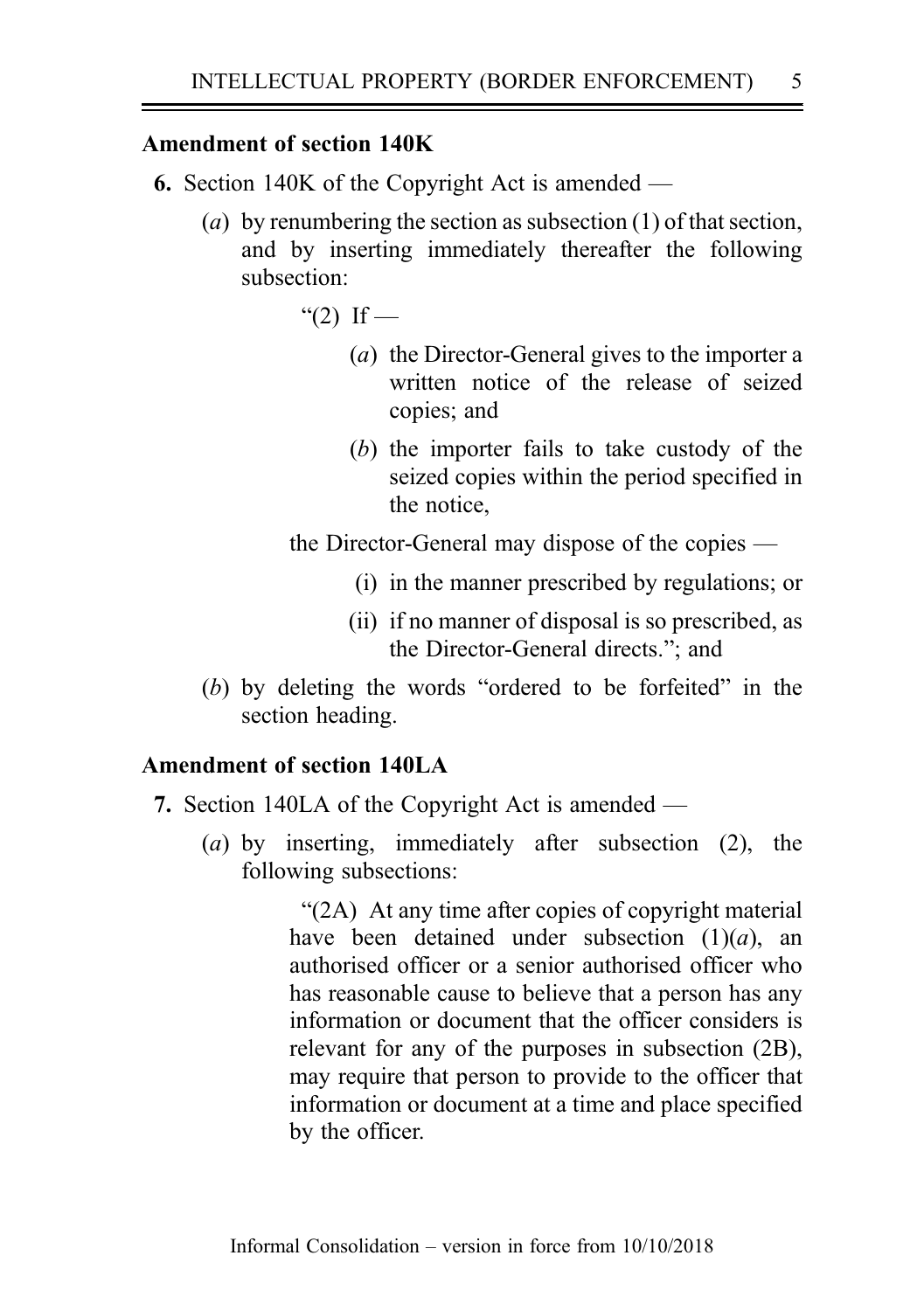(2B) The purposes mentioned in subsection (2A) are —

- (a) to enable the Director-General to satisfy a request under subsection (2H) (whether or not such a request has actually been received);
- (b) to enable any action to be taken under this Division in relation to future shipments of goods; and
- (c) for a statistical or research purpose.
- $(2C)$  A person who
	- (a) without reasonable excuse, fails to comply with a requirement under subsection  $(2A)$ ; or
	- (b) in purported compliance with such requirement, knowingly or recklessly provides any information or document that is false or misleading in a material particular,

shall be guilty of an offence and shall be liable on conviction to a fine not exceeding \$6,000 or to imprisonment for a term not exceeding 6 months or to both.

(2D) A person is not excused from providing any information or document in compliance with a requirement under subsection (2A) on the ground that it might tend to incriminate the person.

(2E) Where the person claims, before providing any information or document pursuant to a requirement under subsection (2A), that it might tend to incriminate the person, then the information or document is not admissible in evidence against the person in criminal proceedings other than proceedings for an offence under subsection (2C).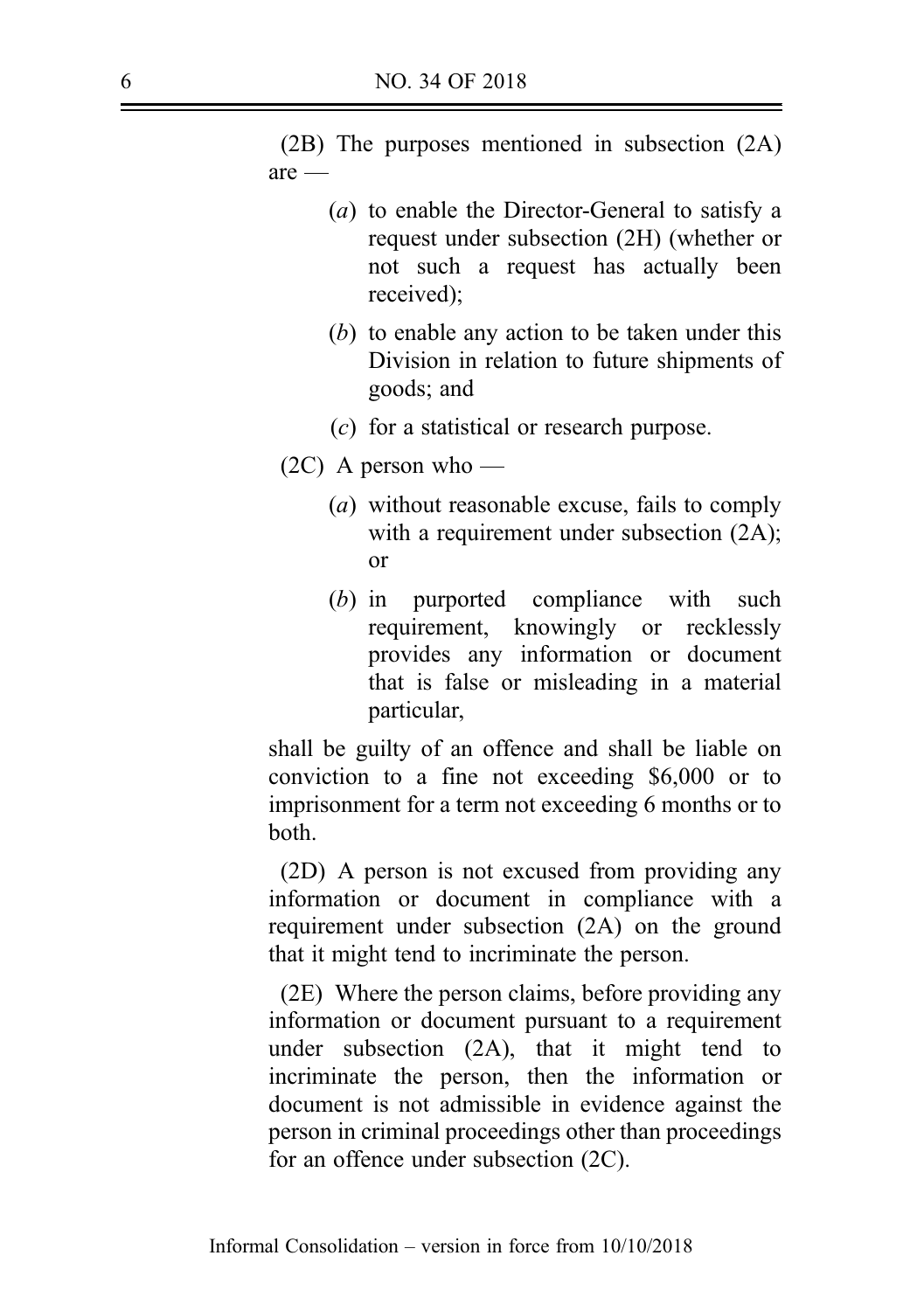(2F) No information or document that is provided pursuant to a requirement under subsection (2A) may be published, or communicated or disclosed to any person, except where and to the extent it is necessary for a purpose in subsection (2B).

(2G) A person who contravenes subsection (2F) shall be guilty of an offence and shall be liable on conviction to a fine not exceeding \$6,000 or to imprisonment for a term not exceeding 12 months or to both.

(2H) The Director-General may, upon the request of the owner of the copyright in the copyright material, and if the Director-General is satisfied that the information is necessary to enable the owner to institute an action for infringement of the copyright, give the owner the name and contact details of any person connected with the import or proposed export (as the case may be) of the detained copies.

(2I) However, no disclosure under subsection (2H) is permitted unless the owner of the copyright in the copyright material to whom disclosure is to be made —

- (a) in the case of copies that are imported into Singapore and that are not goods in transit, has carried out the acts in subsection  $(3)(a)(i)$ ,  $(ii)$  and  $(iii)$ ; or
- (b) in the case of copies that are to be exported from Singapore or copies that are goods in transit and consigned to a person with a commercial or physical presence in Singapore —
	- (i) satisfies the Director-General that copyright subsists in the copyright material and that he is the owner of the copyright; and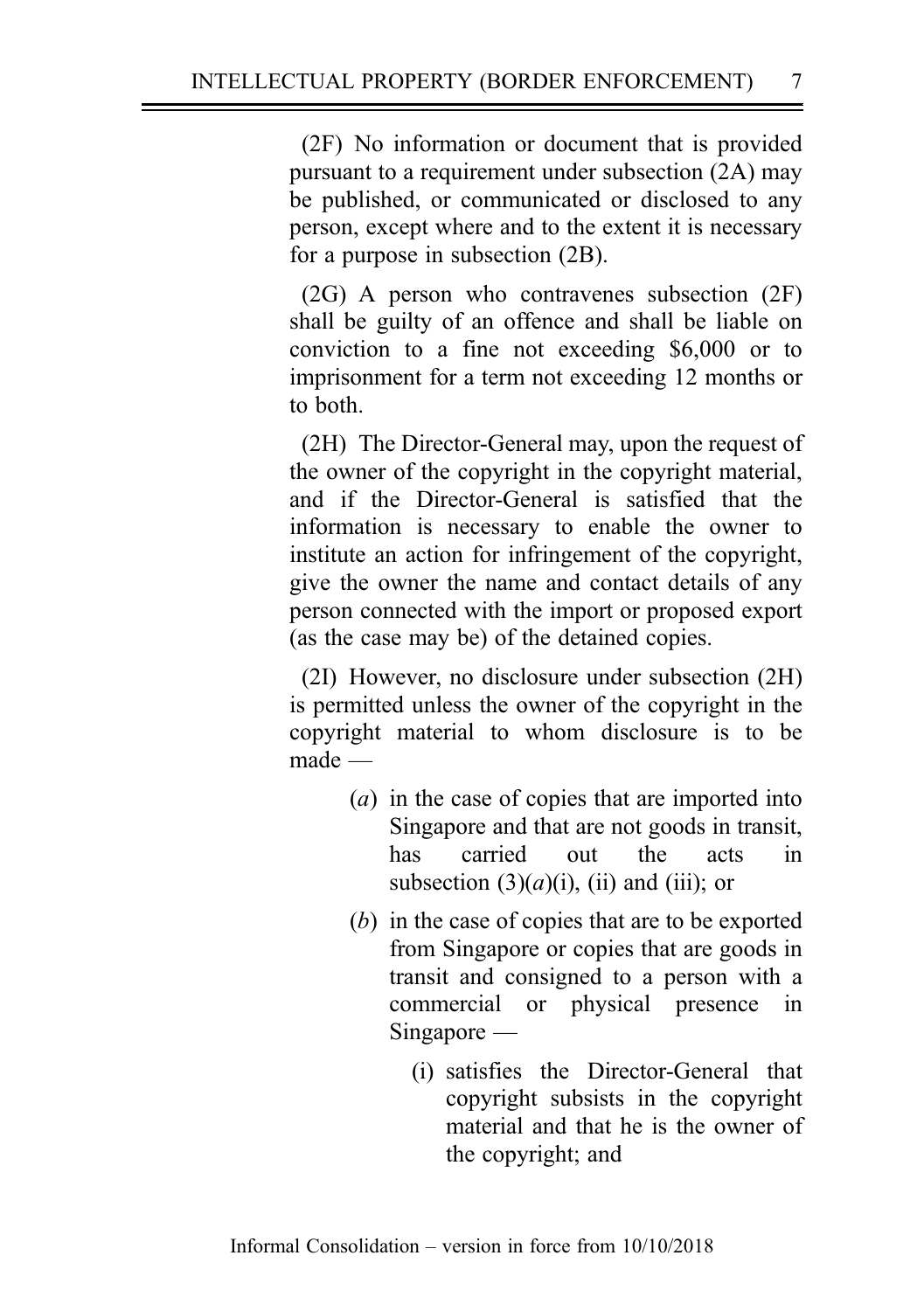(ii) has carried out the act mentioned in subsection  $(3)(b)(iii)$ .

(2J) Subsection (2H) applies despite any duty of confidentiality imposed by the common law on the Director-General or a person to whom the Director-General has delegated the power under that subsection."; and

(b) by deleting the words "or expense it has and is likely to further incur as a result of the detention of the copies" in subsection  $(3)(b)(iii)(A)$  and substituting the words "or reasonable expense it has and is likely to further incur in relation to the detention, storage and disposal of the copies".

Division  $2$  — Phase 2 Amendments

#### New Subdivision (1) heading to Division 6 of Part V

8. The Copyright Act is amended by inserting, immediately above section 140A, the following Subdivision heading:

"Subdivision  $(1)$  — Preliminary provisions".

### Amendment of section 140A

- **9.** Section 140A of the Copyright Act is amended  $-$ 
	- (a) by deleting the definition of "objector"; and
	- (b) by inserting, immediately after the definition of "pilot of an aircraft", the following definitions:
		- " "requestor", in relation to particular seized copies, means the person who gave the written notice under section 140B(1) as a result of the giving of which the copies were seized;
			- "retention period", in relation to particular seized copies, means —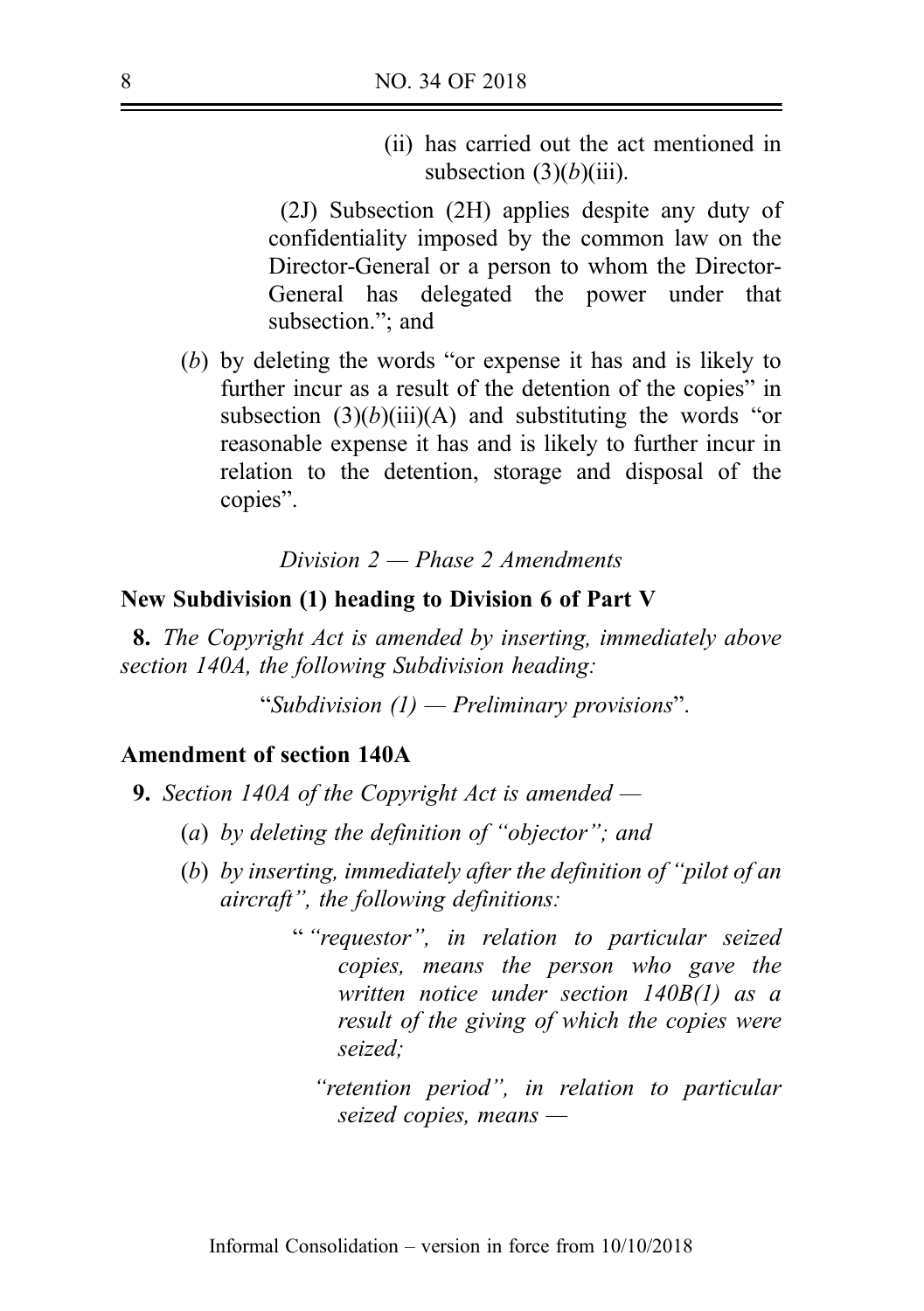- (a) the period specified in the notice given under section 140E(2) in respect of those copies; or
- (b) if that period has been extended under section  $140E(6)$ , that period as so extended:".

## New section 140AB

10. The Copyright Act is amended by inserting, immediately after section 140AA, as inserted by section 2, the following section:

"Fees

140AB.—(1) The Minister charged with the responsibility for customs duties may make regulations to prescribe the fees payable to the Director-General in connection with the administration of this Division and Division 7.

(2) Without limiting subsection (1), regulations may be made to prescribe fees for the following purposes:

- (a) for the escort of a conveyance conveying copies of copyright material seized under section 140B(7) or 140LA;
- (b) for the attendance of an authorised officer or a senior authorised officer in connection with the inspection or destruction of such seized copies;
- (c) for the attendance of an authorised officer or a senior authorised officer in connection with any other act or service under this Division or Division 7".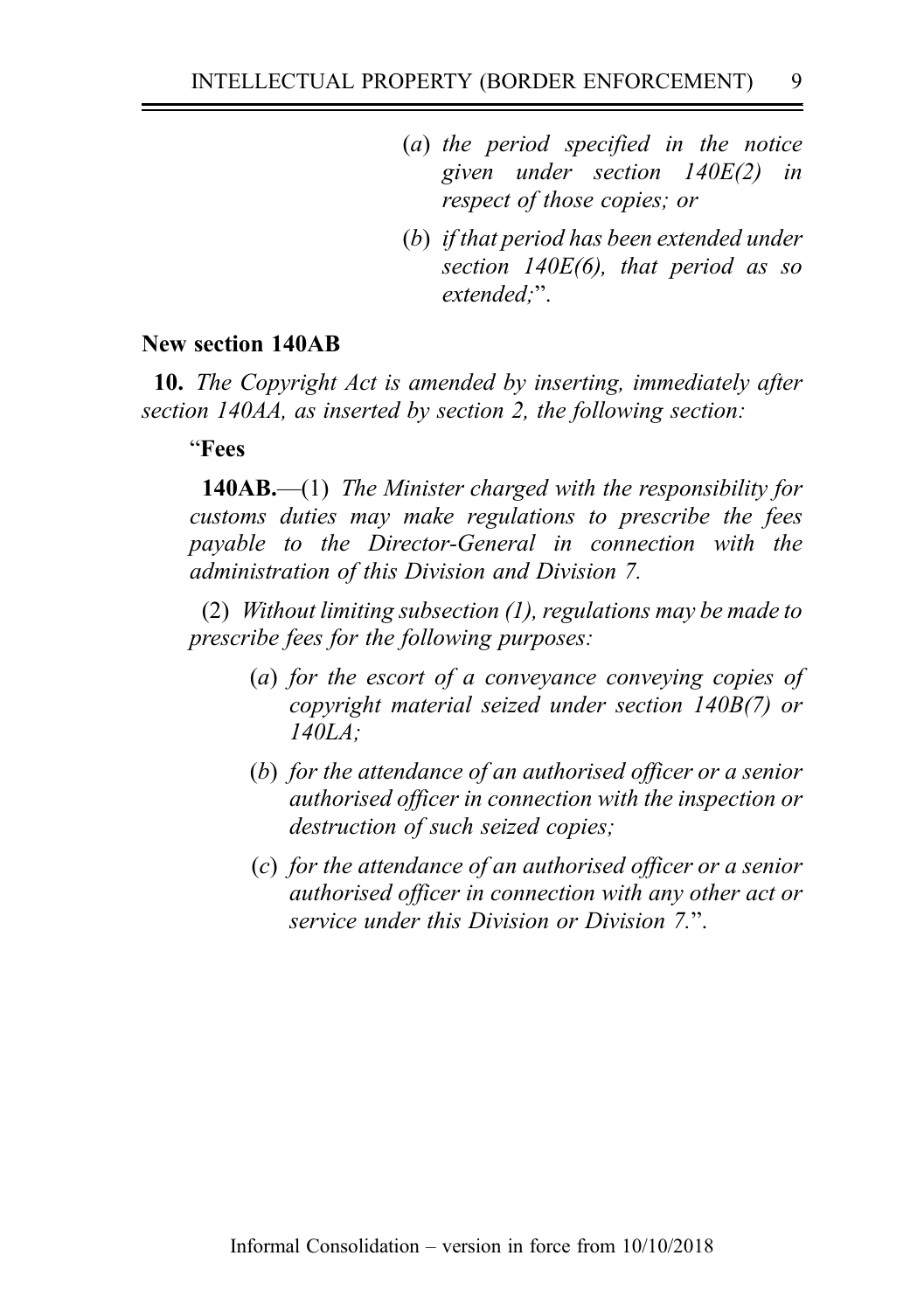### New Subdivision (2) heading to Division 6 of Part V

11. The Copyright Act is amended by inserting, immediately above section 140B, the following Subdivision heading:

"Subdivision (2) — Seizure of copies on request".

## Amendment of section 140B

- 12. Section 140B of the Copyright Act is amended  $-$ 
	- (a) by inserting, immediately after the word "imported" in subsection  $(1)(b)$  and  $(c)(ii)$ , the words "or exported";
	- (b) by deleting paragraph (d) of subsection (1) and substituting the following paragraph:

"(d) requesting the Director-General to seize the copies.";

- (c) by deleting subsections (2) and (3) and substituting the following subsections:
	- "(2) A notice under subsection (1) must be  $-$ 
		- (a) in the form determined by the Director-General, and supported by such documents and information as the Director-General may require; and
		- (b) accompanied by the fee prescribed under section 140AB

(3) Subject to subsection (4), this section applies to copies of copyright material —

- (a) made wholly or partly outside Singapore the making of which was carried out without the consent of the owner of the copyright; or
- (b) made in Singapore the making of which constituted an infringement of copyright.";
- (d) by deleting the words "the end of the period of 60 days commencing on" in subsection  $(5)(a)$  and substituting the words "the 59th day after";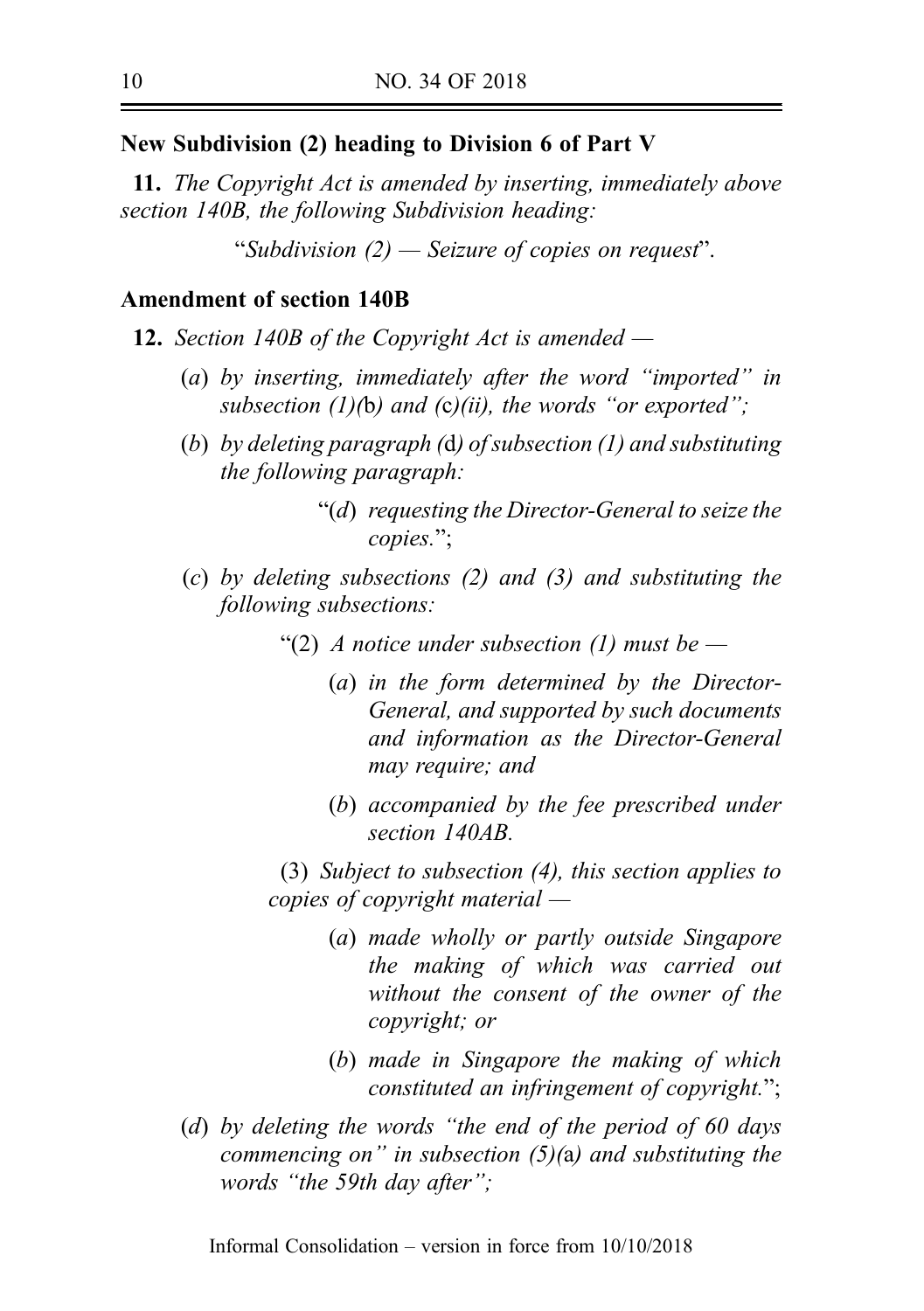- (e) by inserting, immediately after the word "material" in subsection (7)(a), the words "that complies with subsection (2)":
- (f) by deleting paragraph (c) of subsection  $(7)$  and substituting the following paragraph:

"(c) a person imports or proposes to export copies of the copyright material to which this section applies,";

 $(g)$  by deleting subsection  $(8)$  and substituting the following subsection:

> "(8) The Minister may make regulations that are necessary or convenient to be prescribed for carrying out or giving effect to this Subdivision, and in particular to provide —

- (a) for the times at which, and the manner in which, notices are to be given;
- (b) for the giving of information and evidence to the Director-General; and
- (c) that an authorised officer may refuse to seize copies of any copyright material because of non-compliance with any direction of the Director-General or any such regulation."; and
- (h) by inserting, immediately after the word "importation" in the section heading, the words "or exportation".

# Amendment of section 140C

13. Section 140C of the Copyright Act, as amended by section 3, is amended by deleting the word "objector" in paragraphs (a) and (b) and substituting in each case the word "requestor".

# Repeal and re-enactment of section 140D

14. Section 140D of the Copyright Act is repealed and the following section substituted therefor: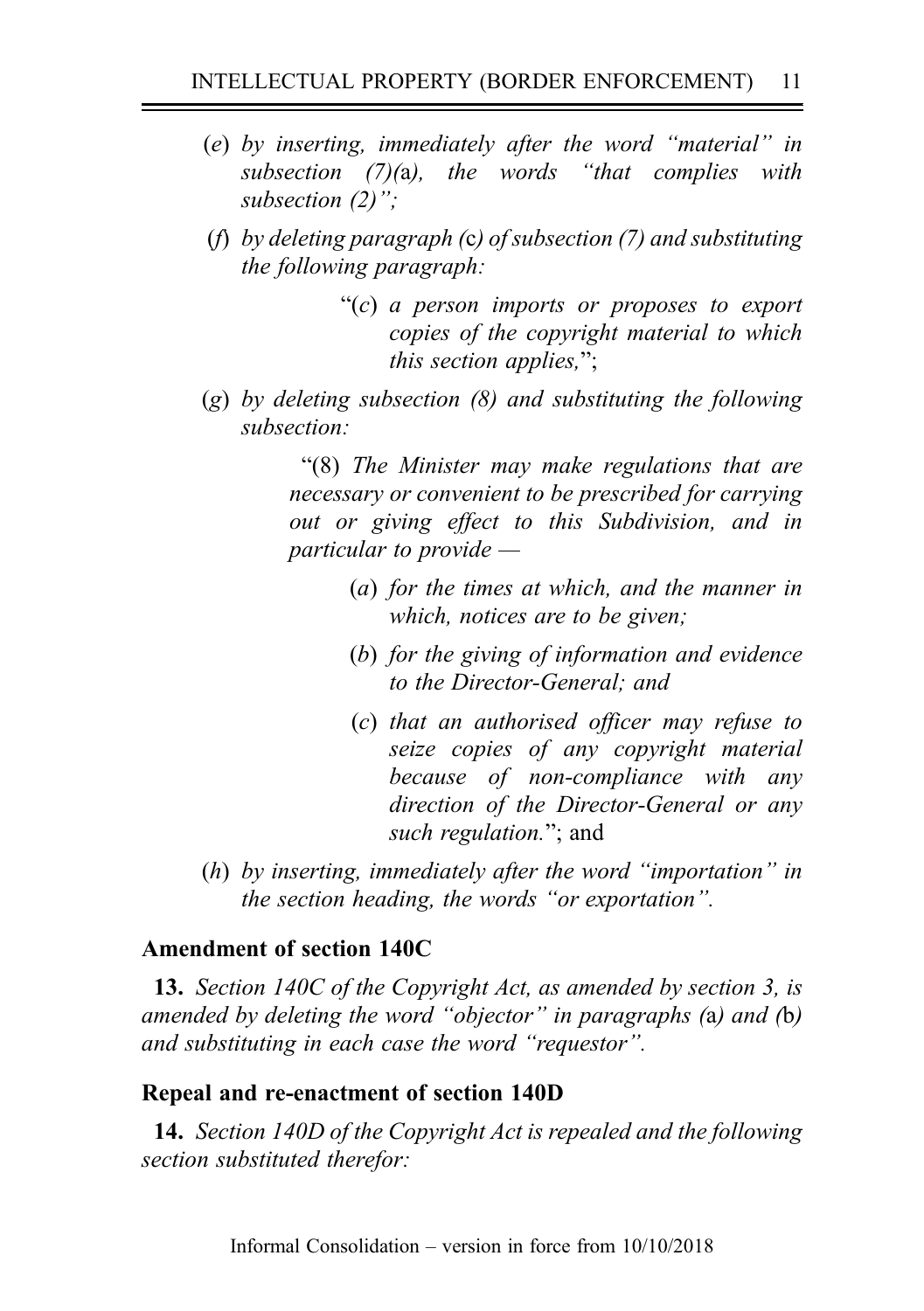### "Secure storage of seized copies

**140D.** At the Director-General's direction, seized copies must be taken to a secure place the Director-General directs, either by the person in possession, custody or control of those copies immediately before the seizure or the requestor, whoever the Director-General considers appropriate.".

### Amendment of section 140E

- **15.** Section 140E of the Copyright Act is amended  $-$ 
	- (a) by deleting the words "and the objector, either personally or by post" in subsection (1) and substituting the words "or exporter (as the case may be), and the requestor, personally, by post or (with the prior consent of the addressee) by email";
	- (b) by inserting, immediately after the word "importer" in subsection (2), the words "or exporter";
	- (c) by deleting the word "objector" in subsections (2)(a) and (b) and (5) and substituting in each case the word "requestor";
	- (d) by deleting the word "from" in subsection  $(2)(a)$  and substituting the word "after"; and
	- (e) by deleting the words "retention period" in subsections (5), (6) and (7) and substituting in each case the words "initial period".

### Amendment of section 140EA

16. Section 140EA(2) of the Copyright Act, as inserted by section 4, is amended by deleting the words "this Division" in paragraph (b) and substituting the words "this Subdivision or Subdivision (3)".

#### Amendment of section 140EB

17. Section 140EB of the Copyright Act, as inserted by section 4, is amended —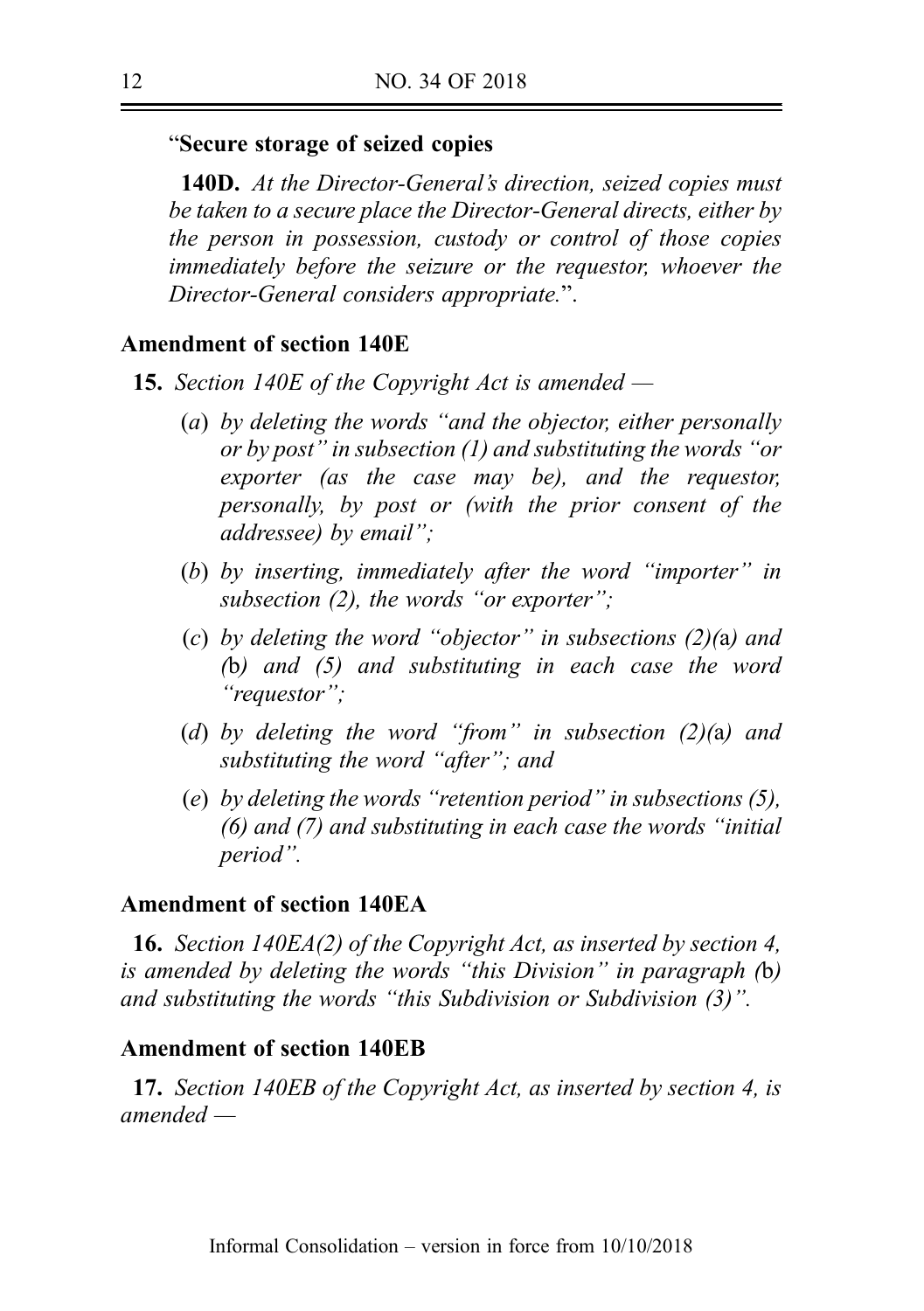- (a) by deleting the word "objector" wherever it appears in subsection (1) and substituting in each case the word "requestor";
- (b) by inserting, immediately after the word "import" in subsection (1), the words "or proposed export (as the case may be)"; and
- (c) by inserting, immediately after the word "import" in the section heading, the words "or export".

# Amendment of section 140F

- **18.** Section 140F of the Copyright Act is amended  $-$ 
	- (a) by deleting the word "objector" wherever it appears in subsections  $(1)$ ,  $(2)$  and  $(5)$  and substituting in each case the word "requestor";
	- (b) by inserting, immediately after the word "importer" in subsection (1), the words "or exporter (as the case may be)":
	- (c) by deleting the words "one sample" in subsections (2) and (3) and substituting in each case the words "a sample";
	- (d) by inserting, immediately after the words "If the importer" in subsection (3), the words "or exporter (as the case may be)";
	- (e) by inserting, immediately after the words "permit the importer" in subsection  $(3)$ , the words "or exporter";
	- (f) by inserting, immediately after the words "by the importer" in subsection (3), the words "or exporter"; and
	- $(g)$  by inserting, immediately after the word "importer" wherever it appears in subsection (5), the words "or exporter".

## Amendment of section 140G

19. Section 140G of the Copyright Act, as amended by section 5, is amended —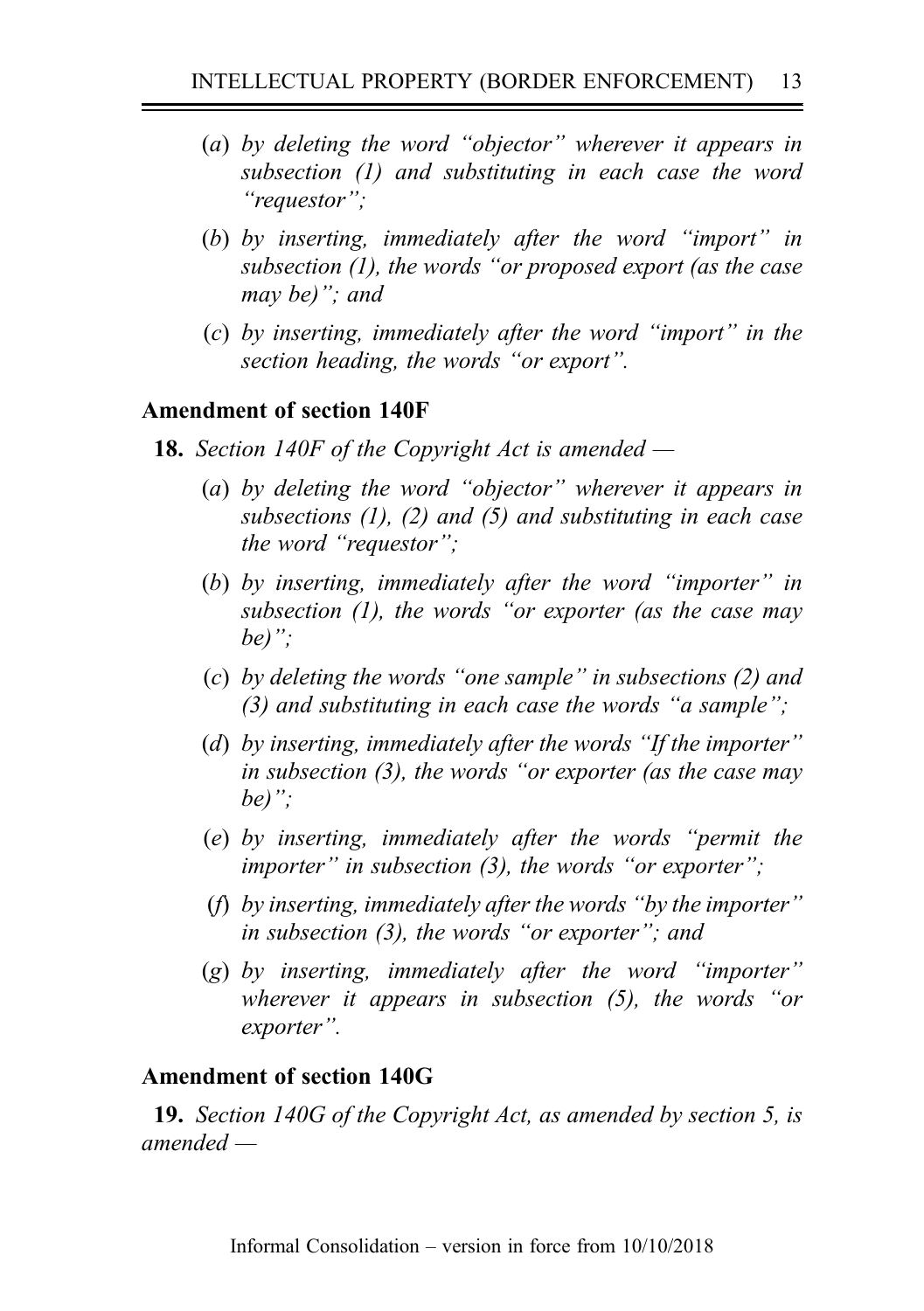- (a) by inserting, immediately after the word "importer" in subsection (1), the words "or exporter (as the case may be)"; and
- (b) by inserting, immediately after the word "importer" in subsection (3), the words "or exporter".

#### Amendment of section 140H

- **20.** Section 140H of the Copyright Act is amended  $-$ 
	- (a) by inserting, immediately after the word "importer" in subsection  $(1)$ , the words "or exporter (as the case may be)":
	- (b) by deleting the words "on the expiration" in subsection  $(1)$ and substituting the words "as soon as possible after the expiration";
	- (c) by deleting the word "objector" in subsections (1) and (4) and substituting in each case the word "requestor";
	- (d) by deleting subsection  $(2)$ :
	- (e) by deleting the words "at the end of the period of 3 weeks commencing on" in subsection  $(3)(b)$  and substituting the words "on the 22nd day after";
	- (f) by inserting, immediately after the words "to the importer" in subsection (3), the words "or the exporter (as the case may be) as soon as possible after the firstmentioned day";
	- $(g)$  by inserting, immediately after the words "to the importer" in subsection (4), the words "or the exporter (as the case may be) as soon as possible"; and
	- (h) by inserting, immediately after the word "importer" in the section heading, the words "or exporter".

#### Amendment of section 140I

- **21.** Section 140I of the Copyright Act is amended  $-$ 
	- (a) by inserting, immediately after the words "importation of seized copies" in subsection  $(1)$ , the words "or by the making of seized copies";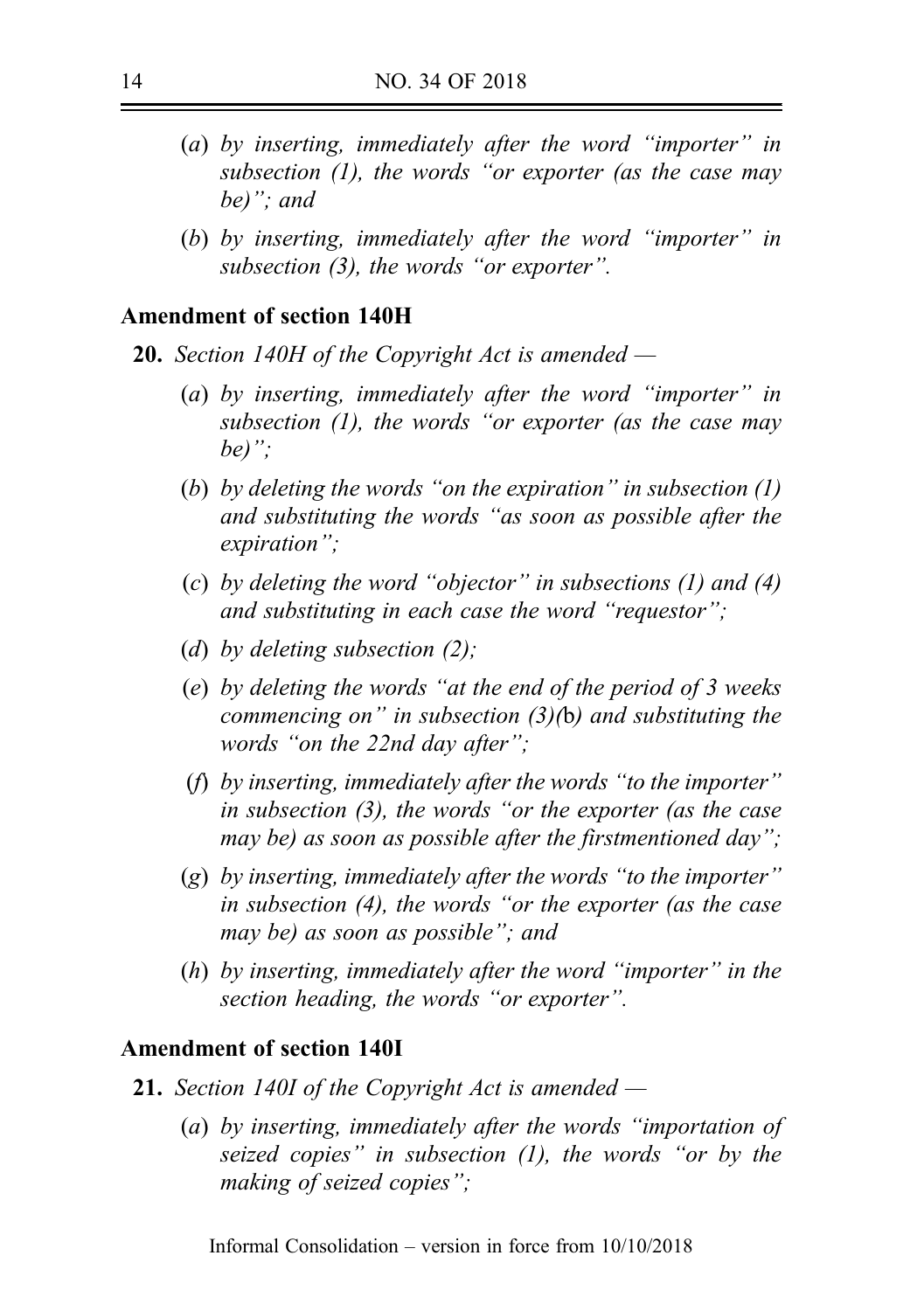- (b) by inserting, immediately after the word "importer" in subsection (4)(a) and (b), the words "or exporter (as the case may be)";
- (c) by inserting, immediately after the word "importation" in subsection  $(7)(a)$ , the words "or making"; and
- (d) by deleting the word "objector" in subsection (7) and substituting the word "requestor".

# Amendment of section 140IA

- **22.** Section 140IA of the Copyright Act is amended  $-$ 
	- (a) by deleting the word "objector" wherever it appears in subsections (1) and (2) and substituting in each case the word "requestor"; and
	- (b) by deleting subsection (3).

# Amendment of section 140K

23. Section 140K(2) of the Copyright Act, as inserted by section 6, is amended by inserting, immediately after the word "importer" wherever it appears in paragraphs (a) and (b), the words "or exporter".

## Amendment of section 140L

- **24.** Section 140L of the Copyright Act is amended  $-$ 
	- (a) by deleting the words "this Division" wherever they appear in subsection (1) and substituting in each case the words "this Subdivision";
	- (b) by deleting the word "objector" in subsection (2) and substituting the word "requestor"; and
	- (c) by deleting the word "objectors" wherever it appears in subsection (2) and substituting in each case the word "requestors".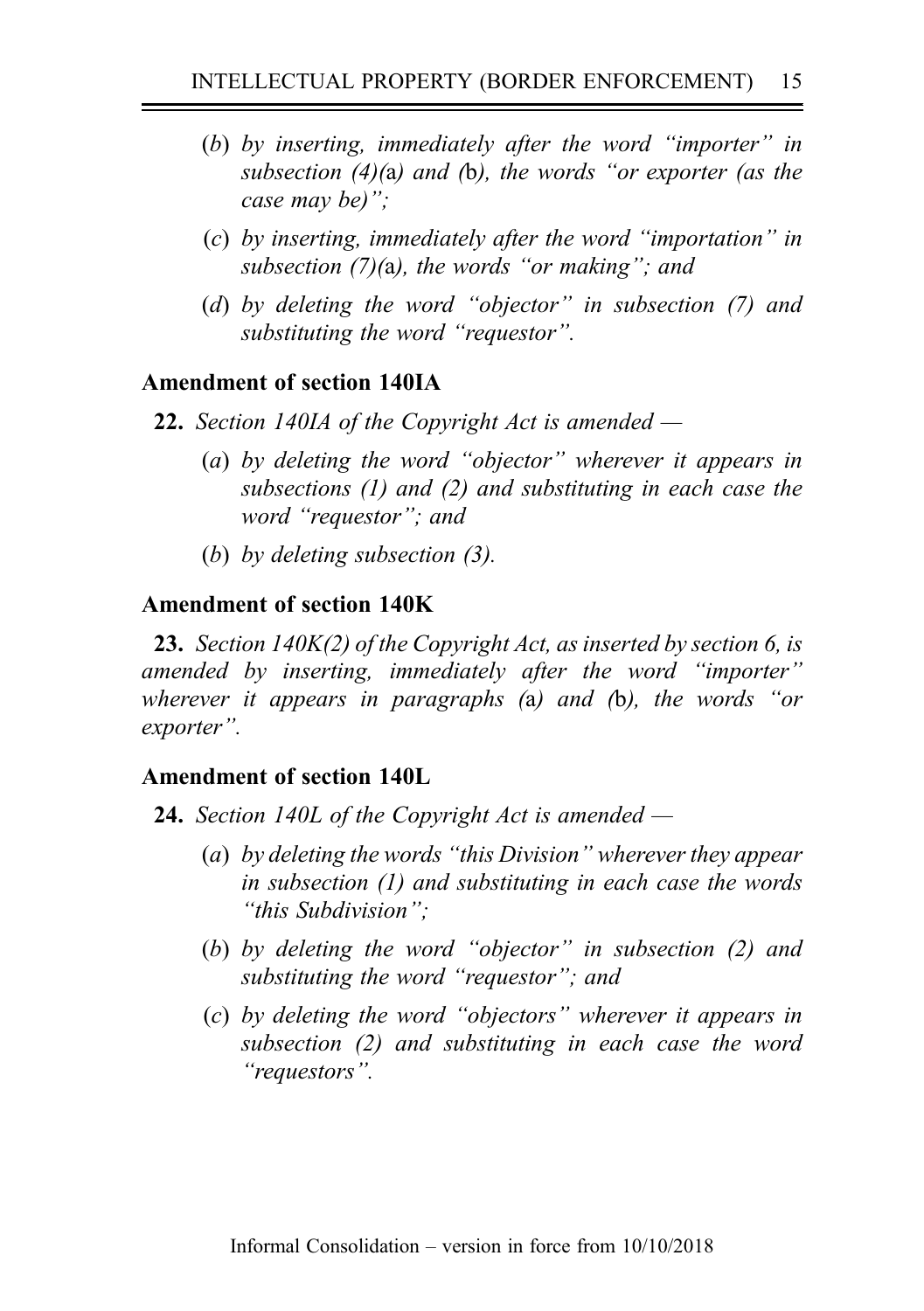# Repeal of section 140LA and new Subdivision (3) of Division 6 of Part V

25. Section 140LA of the Copyright Act, as amended by section 7, is repealed and the following Subdivision heading and sections substituted therefor:

" Subdivision (3) — Ex-officio seizure of copies

#### Seizure and inspection of infringing copies

**140LA.—(1)** Despite section 140B(7), an authorised officer may —

- (a) examine any copies of copyright material to which this subsection applies, including goods in transit; or
- (b) seize any copies of copyright material to which this subsection applies —
	- (i) that are imported into, or that are to be exported from, Singapore; and
	- (ii) that are not goods in transit, unless they are consigned to a person with a commercial or physical presence in Singapore.

(2) Subsection (1) applies to copies of copyright material that the authorised officer reasonably suspects are infringing copies of the copyright material.

(3) As soon as practicable after the copies of the copyright material are seized under subsection  $(1)(b)$ , the Director-General must give personally, by post or (with the prior consent of the addressee) by email, a written notice  $to -$ 

- (a) the importer, exporter or consignee (as the case may be) of the seized copies (called in this Subdivision the dealer); and
- (b) the owner of the copyright in the copyright material.
- (4) The written notice in subsection  $(3)$  must
	- (a) identify the copies seized; and
	- (b) set out the rights of the dealer in section 140F (as applied by subsection (5)), and the requirements in section 140LB.

(5) Section 140F applies in relation to the seized copies as it applies in relation to copies of copyright material seized under section 140B(7), with the following modifications: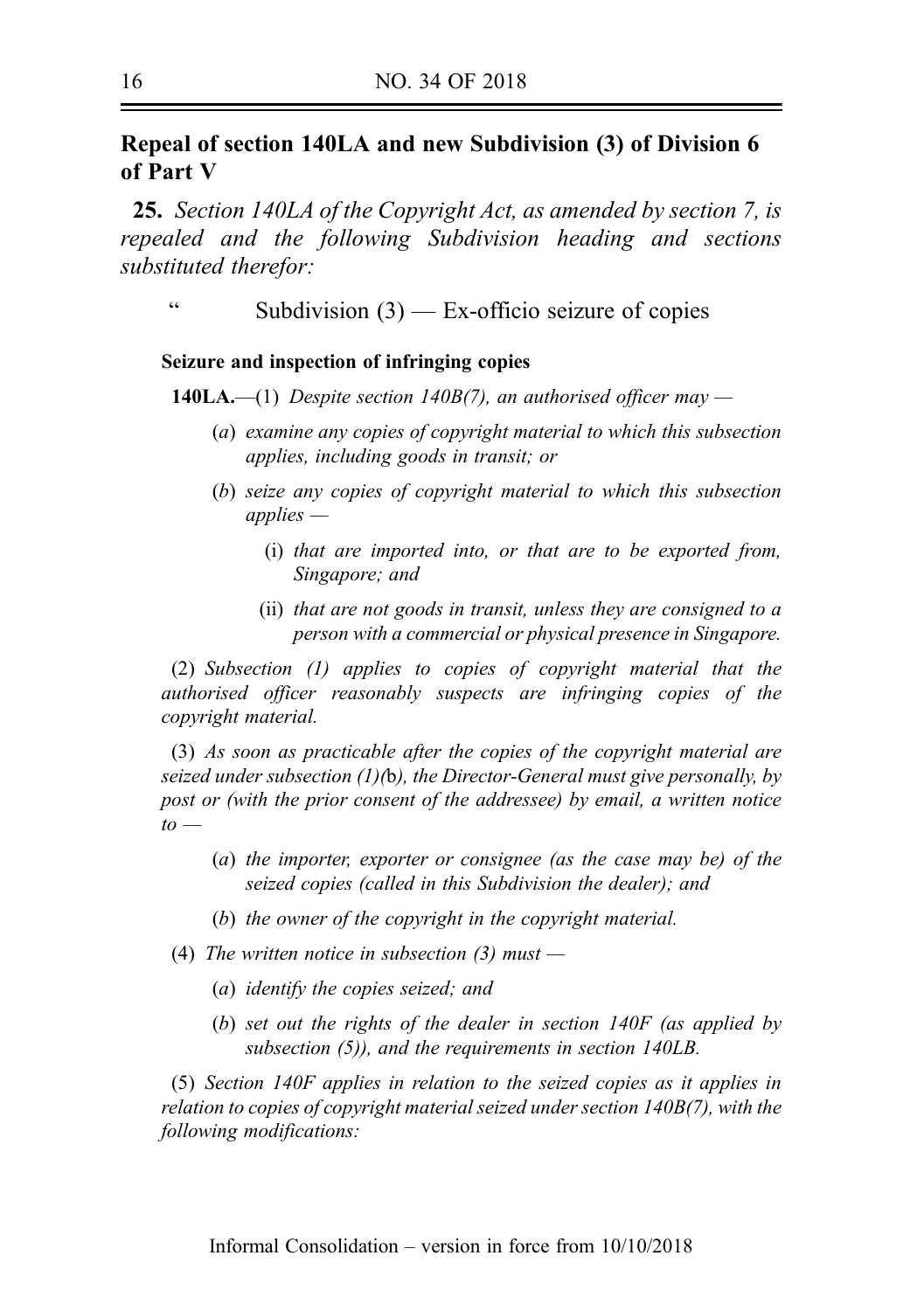- (a) replace a reference to the requestor with a reference to the owner of the copyright in the copyright material;
- (b) replace a reference to the importer or exporter with a reference to the dealer.

(6) At the Director-General's direction, seized copies must be taken to a secure place the Director-General directs by such of the following as the Director-General considers appropriate:

- (a) the person in possession, custody or control of those copies immediately before the seizure;
- (b) the owner of the copyright material (but only if the owner has satisfied section  $140LB(1)(a)$  and (b)).

#### Requirements for continued detention

**140LB.**—(1) If the owner of the copyright in the copyright material wants the Director-General to continue to detain the seized copies of the copyright material so that the owner may institute an action for infringement of copyright in relation to them, the owner must, within the prescribed period after the date of the notice in section  $140LA(3)$  —

- (a) give to the Director-General a written notice of this in the form determined by the Director-General, supported by such documents and information as the Director-General may require, and accompanied by the fee prescribed under section 140AB; and
- (b) either  $-$ 
	- (i) deposit with the Director-General a sum of money that, in the Director-General's opinion, is sufficient for the purpose mentioned in subsection (2); or
	- (ii) give security to the Director-General's satisfaction for such purpose,

unless the owner had earlier given such deposit or security to the Director-General and the deposit had not been forfeited or returned or the security is still effective.

(2) The purpose in subsection (1) is the reimbursement to the Government  $of$ 

- (a) any liability or reasonable expense it is likely to incur in relation to the seizure, storage and disposal of the copies; and
- (b) the payment of such compensation as the court may order under section 140LI or section 140I(7) (as applied by section 140LH).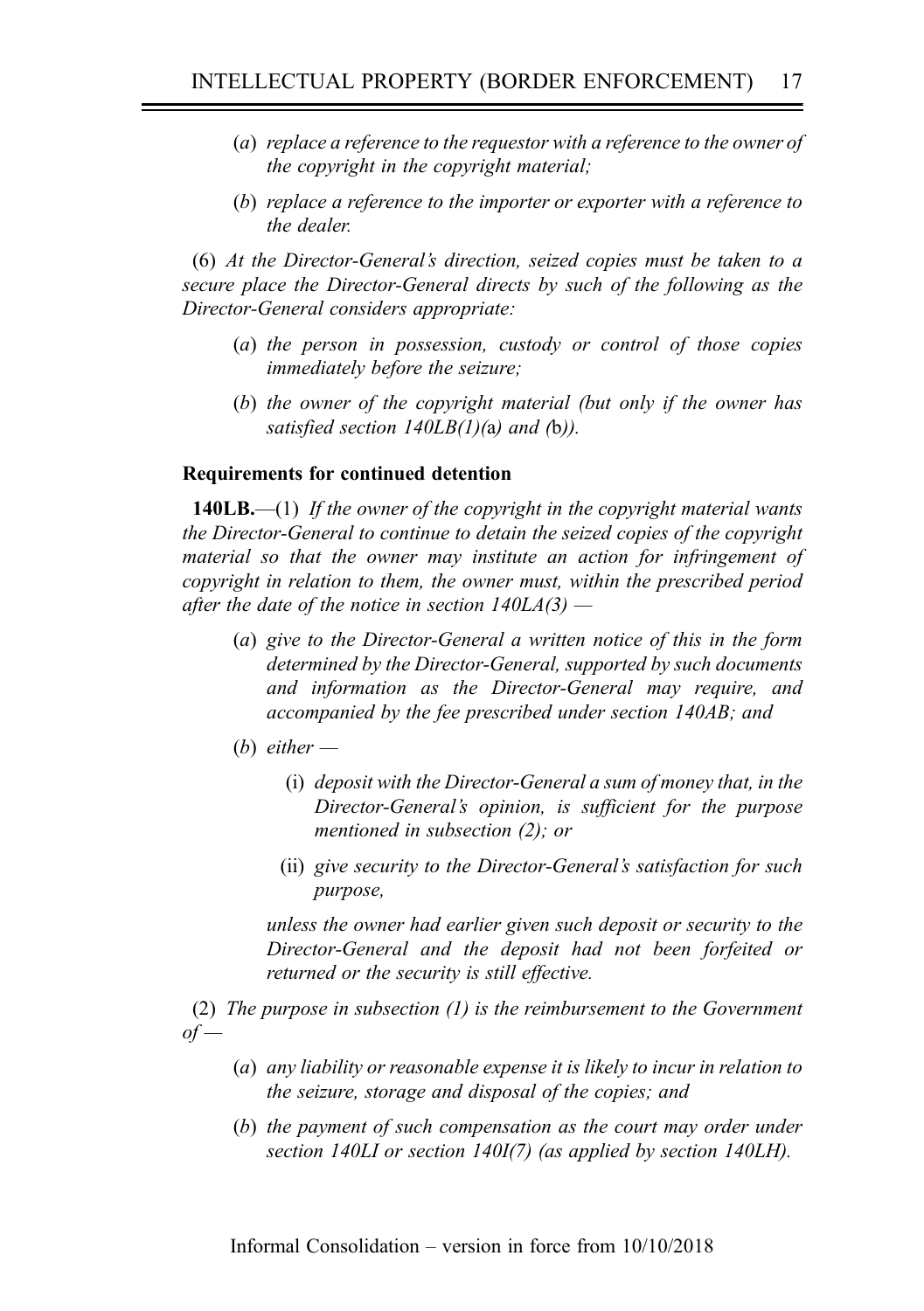(3) If subsection (1) is not satisfied, the Director-General must release the seized copies to the dealer.

(4) The Minister may make regulations that are necessary or convenient to be prescribed for carrying out or giving effect to this Subdivision, and in particular to provide —

- (a) for the times at which, and the manner in which, notices are to be given;
- (b) for the giving of information and evidence to the Director-General; and
- (c) that the Director-General may release seized copies of any copyright material to the dealer concerned because of noncompliance with any direction of the Director-General or any such regulation.

#### Notice to take action

**140LC.**—(1) If section 140LB(1)(a) and (b) has been satisfied by the owner of the copyright in the copyright material, the Director-General must, as soon as practicable, give to the owner and the dealer personally, by post or (with the prior consent of the addressee) by email, a written notice stating that the copies will be released to the dealer unless —

- (a) an action for infringement of copyright in relation to the copies is instituted by the owner within a prescribed period after the day specified in the notice; and
- (b) the owner gives written notice to the Director-General within the period in paragraph (a) stating that such action has been instituted.

(2) Section 140E(4) to (7) applies in relation to a notice under subsection  $(1)$  as it applies in relation to a notice under section  $140E(1)$ , as if a reference to the requestor is a reference to the owner of the copyright in the copyright material.

#### Persons bound to give information or produce documents

**140LD.**—(1) At any time after copies of copyright material have been seized under section 140LA, an authorised officer or a senior authorised officer who has reasonable cause to believe that a person has any information or document that the officer considers is relevant for any of the purposes in subsection (2) may require that person to provide to the officer that information or document at a time and place specified by the officer.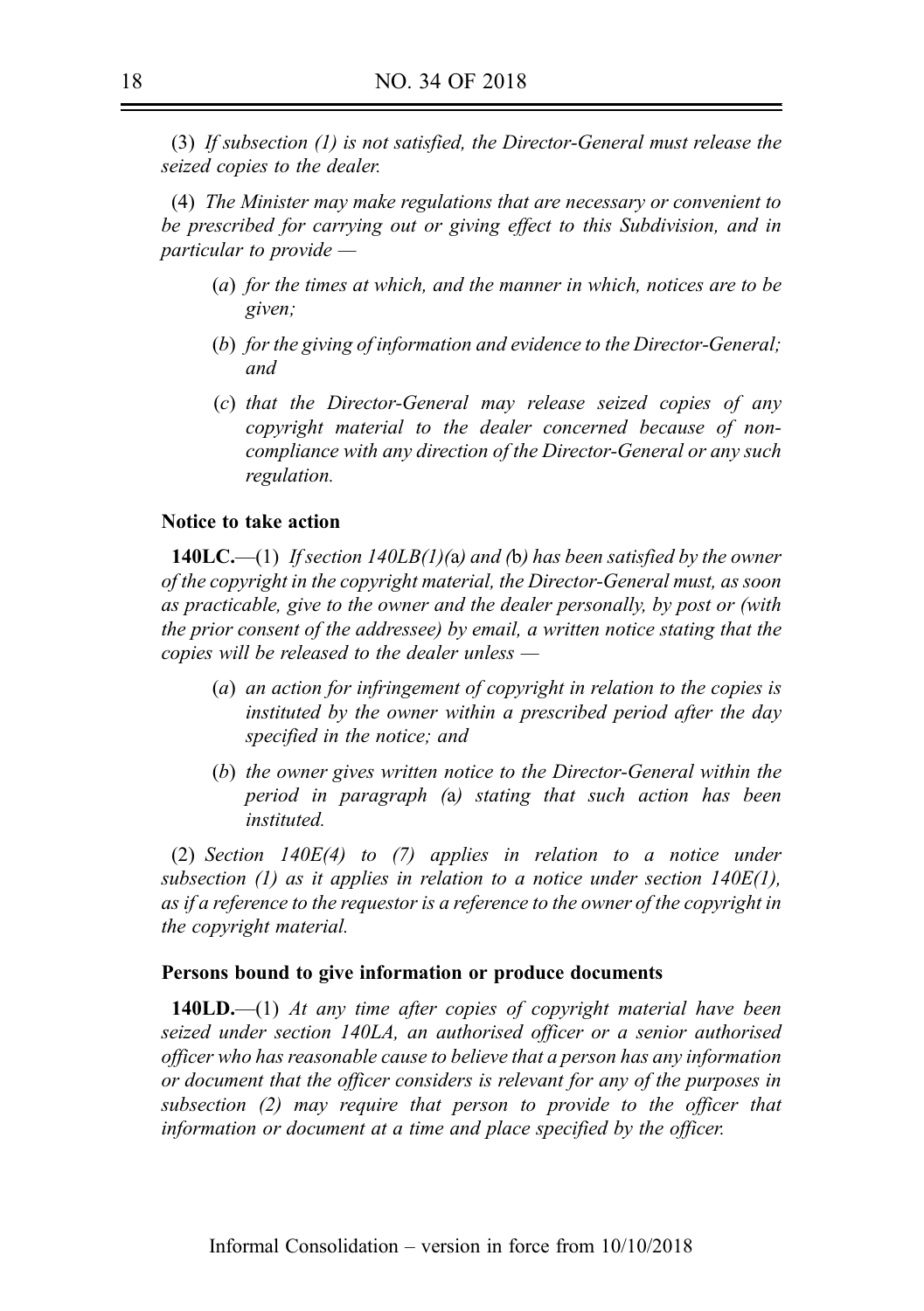- (2) The purposes mentioned in subsection (1) are  $-$ 
	- (a) to enable the Director-General to satisfy a request under section 140LE (whether or not such a request has actually been received);
	- (b) to enable any action to be taken under this Subdivision or Subdivision (2) in relation to future shipments of goods; and
	- (c) for a statistical or research purpose.
- (3) A person who  $-$ 
	- (a) without reasonable excuse, fails to comply with a requirement under subsection (1); or
	- (b) in purported compliance with such requirement, knowingly or recklessly provides any information or document that is false or misleading in a material particular,

shall be guilty of an offence and shall be liable on conviction to a fine not exceeding \$6,000 or to imprisonment for a term not exceeding 6 months or to both.

(4) A person is not excused from providing any information or document in compliance with a requirement under subsection (1) on the ground that it might tend to incriminate the person.

(5) Where the person claims, before providing any information or document pursuant to a requirement under subsection (1), that it might tend to incriminate the person, then the information or document is not admissible in evidence against the person in criminal proceedings other than proceedings for an offence under subsection (3).

(6) No information or document that is provided pursuant to a requirement under subsection (1) may be published, or communicated or disclosed to any person, except where and to the extent it is necessary for a purpose in subsection (2).

(7) A person who contravenes subsection (6) shall be guilty of an offence and shall be liable on conviction to a fine not exceeding \$6,000 or to imprisonment for a term not exceeding 12 months or to both.

#### Information on import or export

**140LE.**—(1) After section 140LB(1)(a) and (b) has been satisfied by the owner of the copyright material, the Director-General may, upon the request of the owner, and if the Director-General is satisfied that the information is necessary to enable the owner to institute an infringement action, give the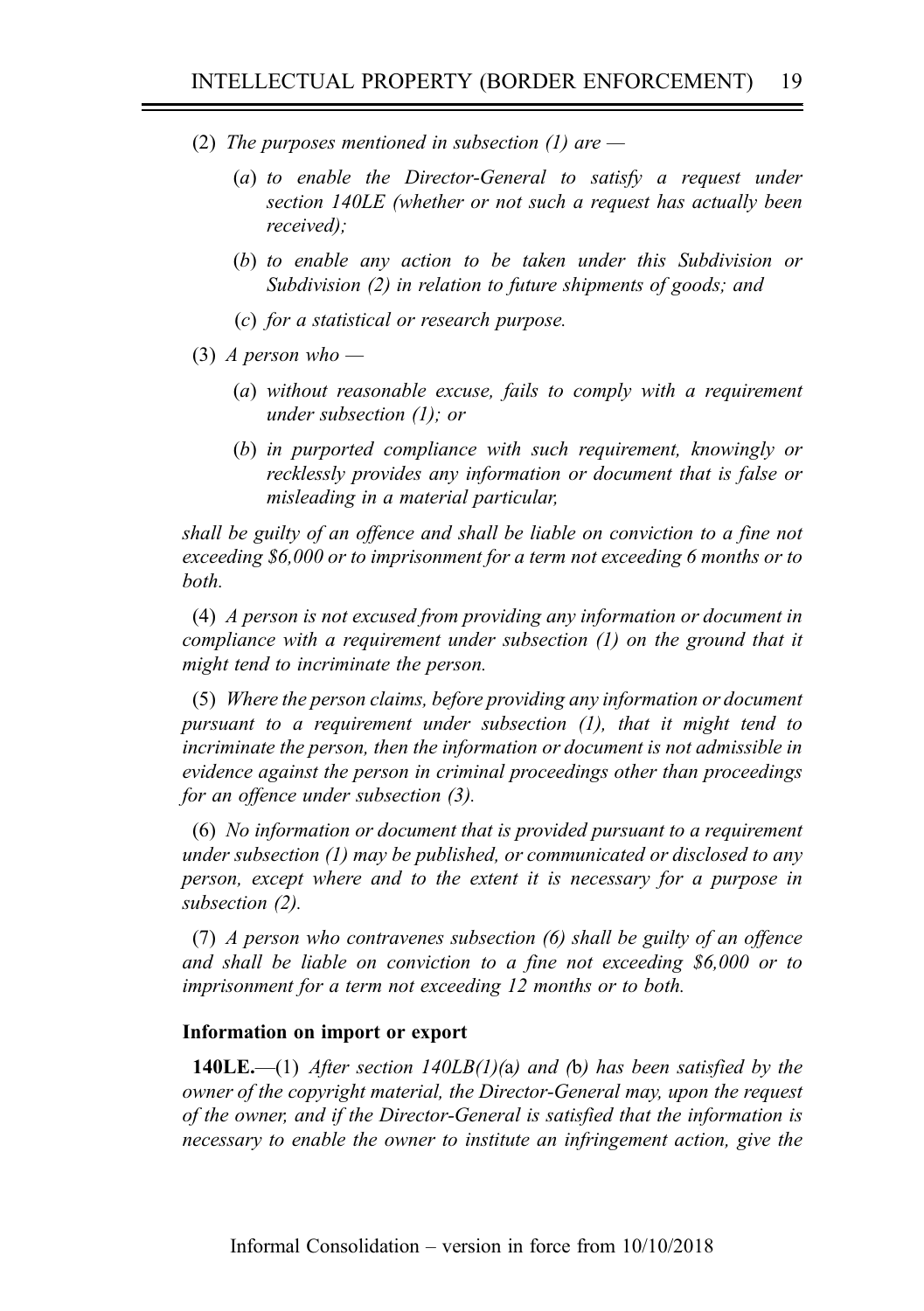owner the name and contact details of any person connected with the import or proposed export (as the case may be) of the seized copies.

(2) Subsection (1) applies despite any duty of confidentiality imposed by the common law on the Director-General or a person to whom the Director-General has delegated the power under that subsection.

#### Forfeiture of seized copies by consent

**140LF.**—(1) Subject to subsection (2), the dealer may, by written notice and the giving of the prescribed written undertakings to the Director-General, consent to the seized copies being forfeited to the Government.

(2) The notice must be given before any action for infringement of copyright in relation to the copies is instituted.

(3) If the dealer satisfies the requirements of subsection (1), the copies are forfeited to the Government and must be disposed of  $-$ 

- (a) in the manner prescribed by regulations; or
- (b) if no manner of disposal is so prescribed, as the Director-General directs.

#### Compulsory release of seized copies to dealer

140LG.—(1) The Director-General must release the seized copies (not being copies forfeited to the Government under section 140LF) to the dealer as soon as possible after the date of expiry of the period specified in the notice under section 140LC(1) (including any extension of that period under section  $140E(6)$  as applied by section  $140LC(2)$ ), if the owner of the copyright in the copyright material has not, before that date  $-$ 

- (a) instituted an action for infringement of the copyright in respect of the copies; and
- (b) given written notice to the Director-General stating that the action has been instituted.

 $(2)$  If —

- (a) an action for infringement of copyright has been instituted in respect of the seized copies; and
- (b) on the 22nd day after the day on which the action was instituted, there is not in force an order of the court preventing the release of the copies,

the Director-General must release the copies to the dealer as soon as possible after the firstmentioned day.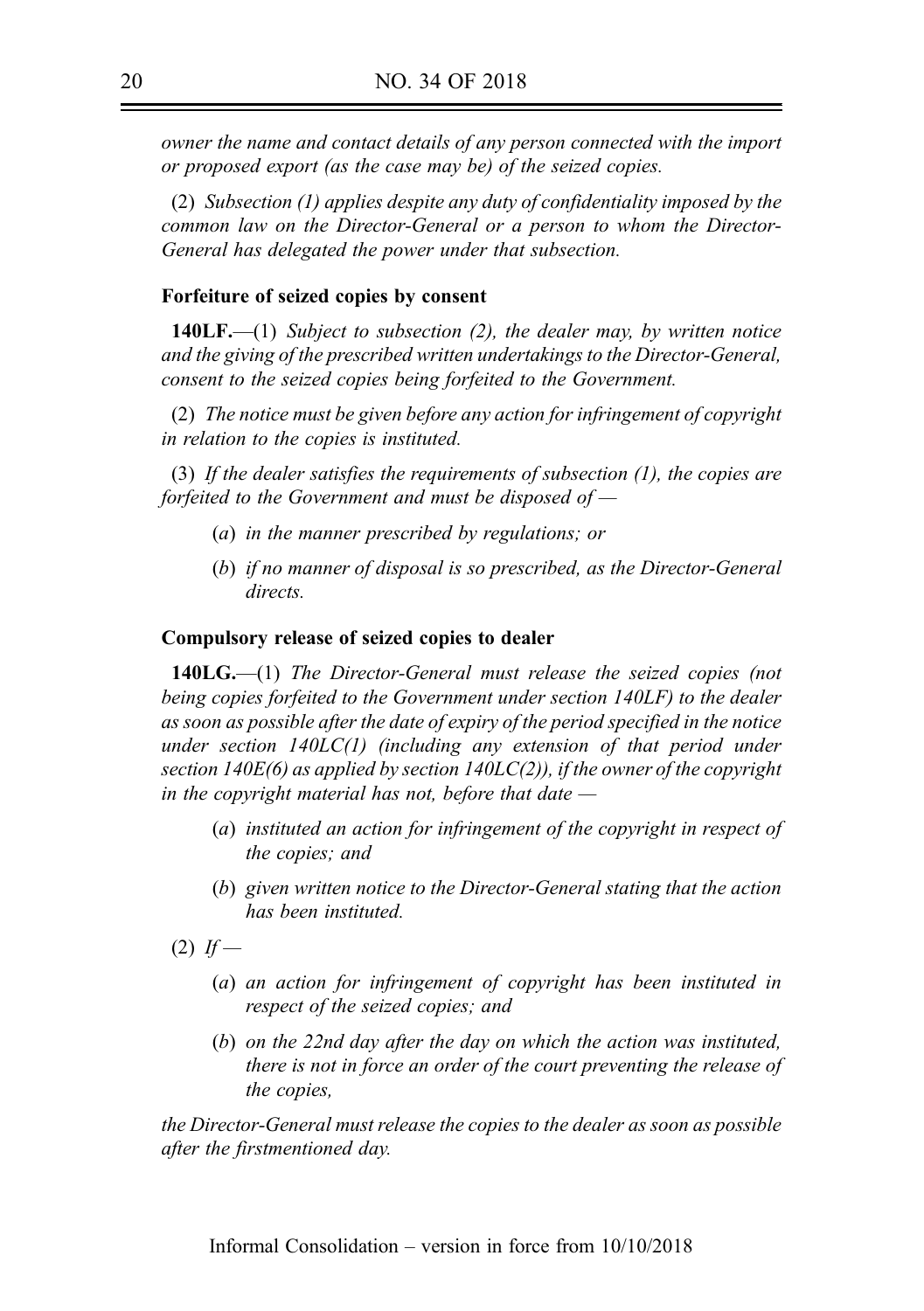(3) If the owner of the copyright in the copyright material gives a written notice to the Director-General stating that the owner consents to the release of the seized copies, the Director-General must release the copies to the dealer as soon as possible.

#### Provisions relating to actions for infringement of copyright

140LH. Section 140I applies in relation to an action for infringement of copyright constituted by the import of the copies seized under section 140LA or the making of the copies so seized, as it applies in relation to an action for infringement of copyright constituted by the import of the copies seized under section 140B(7) or the making of the copies so seized, with the following modifications:

- (a) replace a reference to the requestor with a reference to the owner of the copyright in the copyright material;
- (b) replace a reference to the importer or exporter with a reference to the dealer.

#### Compensation for failure to take action

140LI.—(1) Where —

- (a) copies of copyright material have been seized under section 140LA;
- (b) the copies continue to be detained because section  $140LB(1)(a)$ and (b) has been satisfied; and
- (c) the owner fails to take infringement action within the period specified in the notice under section  $140LC(1)$  (including any extension of that period under section  $140E(6)$  as applied by section  $140LC(2)$ ),

a person aggrieved by the seizure may apply to the court for an order of compensation against the owner.

(2) Where the court is satisfied that the applicant has suffered loss or damage as a result of the seizure of the copies, the court may order the owner to pay to the applicant compensation of such amount as the court thinks fit.

#### Retention of control of seized copies

140LJ. Despite section 140LG and any regulation made under section  $140LB(4)(c)$ , in a case in which no order has been made under section 140I(4) (as applied by section 140LH) in relation to the seized copies, the Director-General is not obliged to release or dispose of the copies if the Government is required or permitted, under any other law, to retain control of the copies.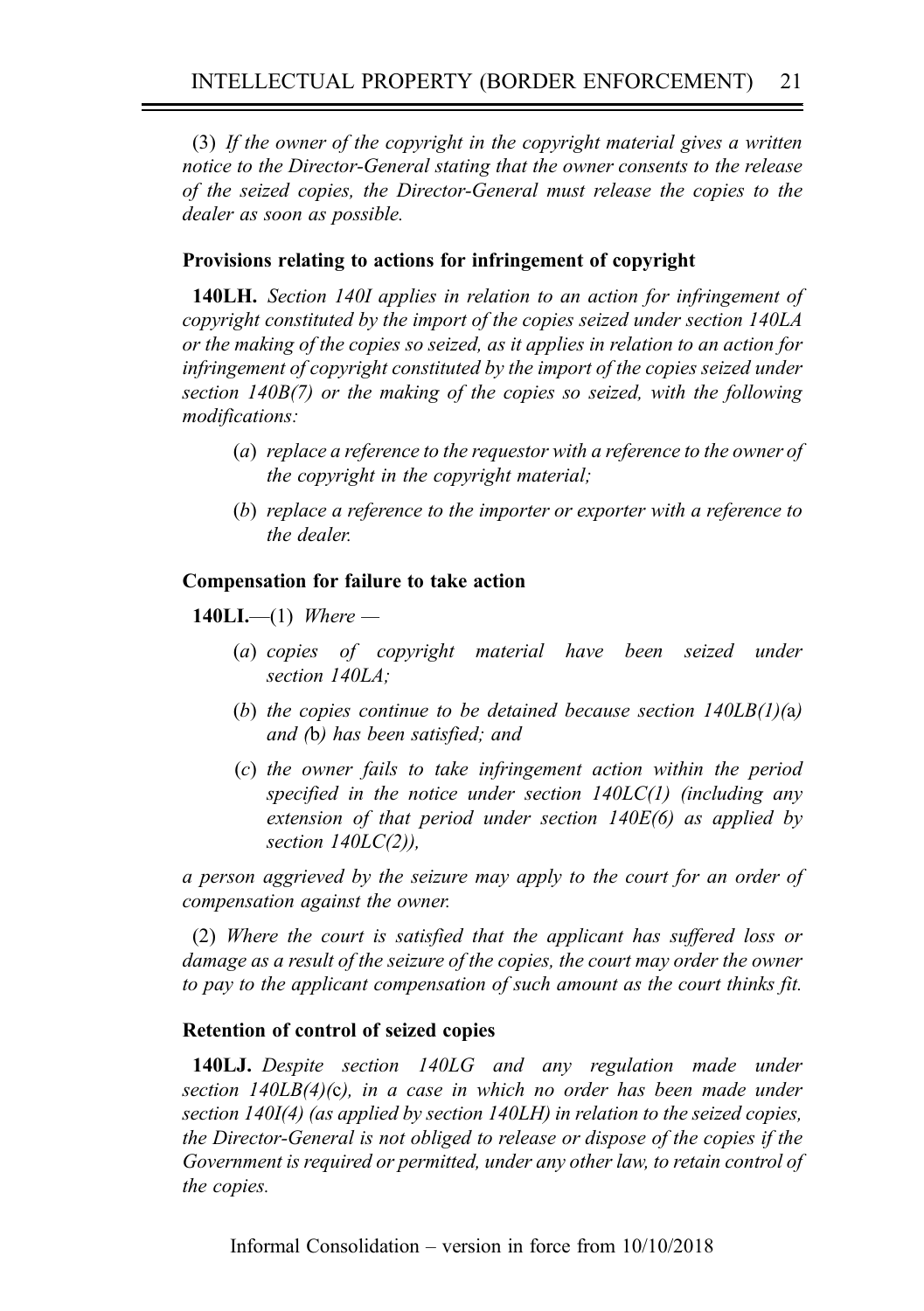#### Disposal of seized copies

140LK. Section 140K applies in relation to copies of copyright material seized under section 140LA, as it applies in relation to copies of copyright material seized under section 140B(7), with a reference to the importer or exporter replaced with a reference to the dealer.

#### Insufficient security

**140LL.**—(1) If the reasonable expenses incurred by the Director-General in relation to any action taken by the Director-General under this Subdivision, or taken in accordance with an order of a court under this Subdivision exceed the amount deposited, or the amount of the security given, under section 140LB, the amount of the excess is a debt due to the Government.

(2) The debt created by subsection (1) is due by the owner of the copyright in the copyright material or, if there are 2 or more such owners, by the owners jointly and severally.".

#### Amendment of section 140M

26. Section 140M(1) of the Copyright Act is amended by deleting the words "detained under section".

### Amendment of section 140N

- 27. Section 140N of the Copyright Act is amended
	- (a) by inserting, immediately after the word "imported" in subsection  $(1)$ , the words ", or is being exported,";
	- (b) by deleting the words "detained under section" in subsection (1);
	- (c) by deleting the words "tests or analysis" in subsection (1)(b) and substituting the words "infringement verification, or tests or analysis,"; and
	- (d) by inserting, immediately after subsection (2), the following subsection:

"(3) In this section, "infringement verification" means any process (whether or not involving the owner of the copyright in the copyright material concerned) to determine if any article is or contains a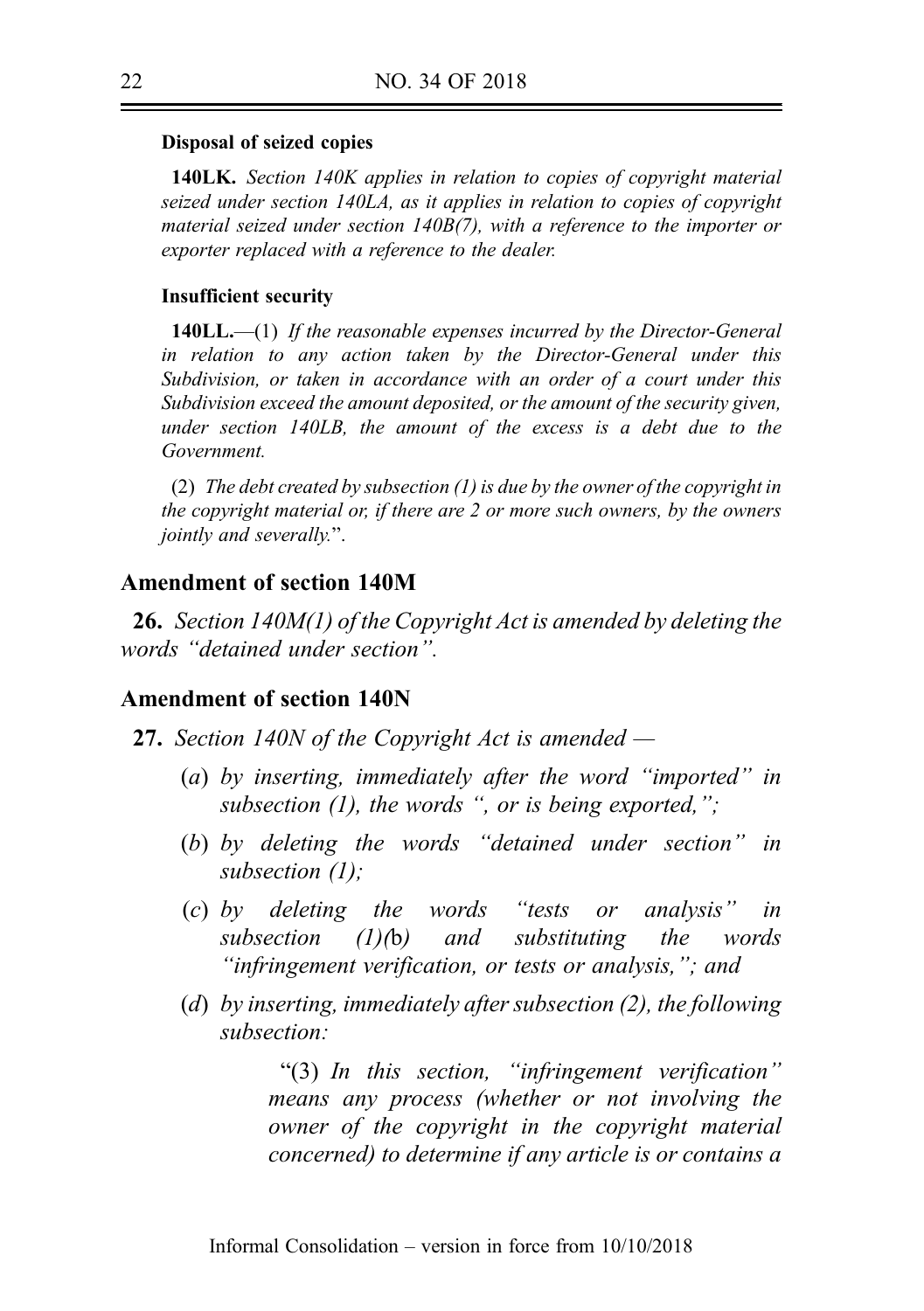copy of copyright material liable to be seized under section 140B(7) or 140LA.".

# Amendment of section 140O

28. Section 140O(3) of the Copyright Act is amended by deleting the word "goods" wherever it appears and substituting in each case the words "package, box, chest, article or goods (as the case may be)".

## Amendment of section 140P

29. Section 140P(1) of the Copyright Act is amended by deleting the words "detained under section" wherever they appear in paragraphs (a) and (b).

### Repeal and re-enactment of section 140Q

30. Section 140Q of the Copyright Act is repealed and the following section substituted therefor:

# "Powers of authorised officers to enter certain premises

 $140Q$ ,  $-$ (1) For the purpose of exercising the powers conferred by sections 140M to 140P, an authorised officer may, without warrant, enter upon  $-$ 

- (a) any islet, landing place, wharf, dock, railway or quay;
- (b) any premises of a provider of port services or facilities licensed or exempted under the Maritime and Port Authority of Singapore Act (Cap. 170A); or
- (c) any premises of any airport operated under a licence or exemption under the Civil Aviation Authority of Singapore Act (Cap. 41).

(2) In this section, "railway" has the meaning given by the Railways Act (Cap. 263).".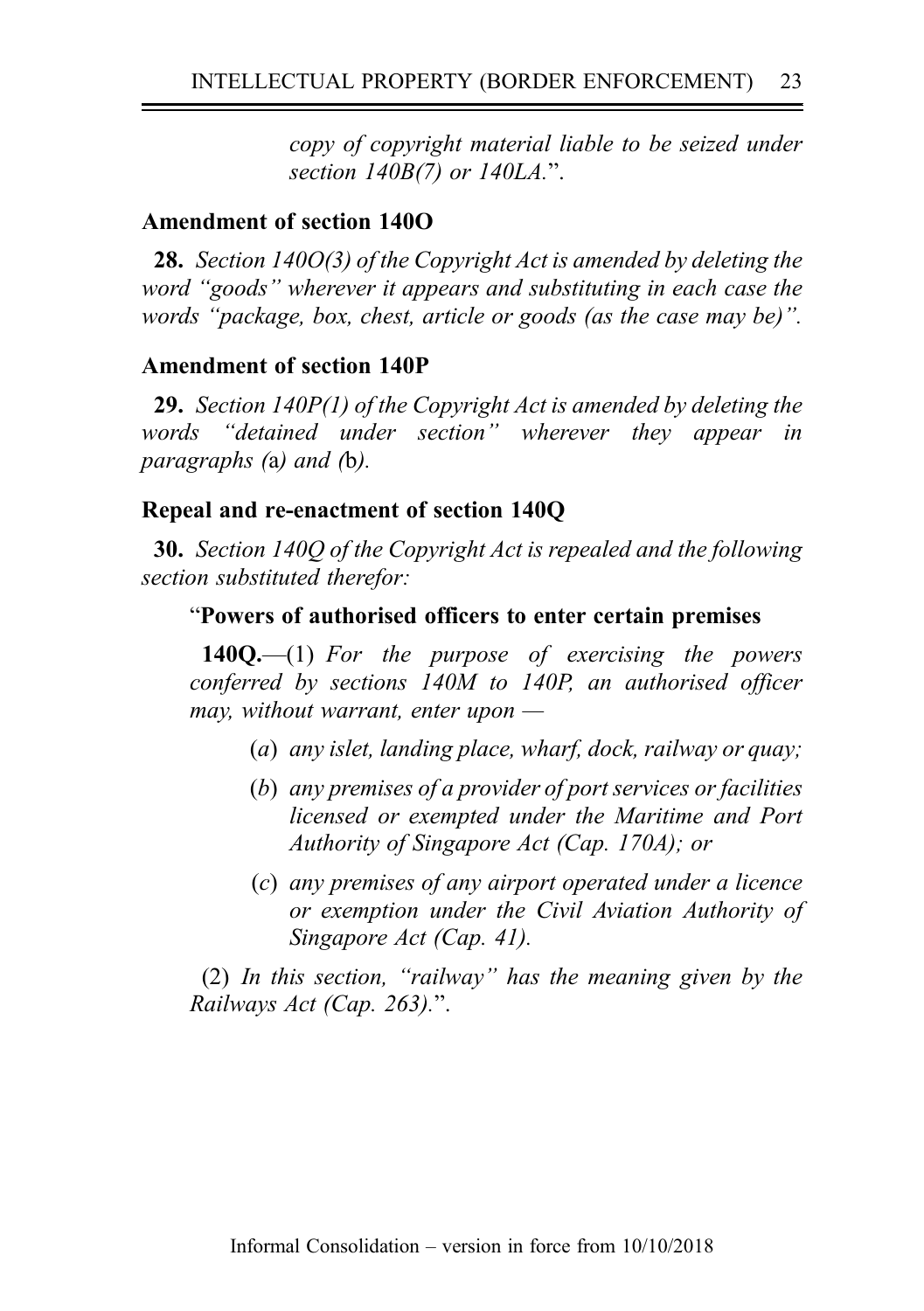# PART<sub>2</sub>

# AMENDMENTS TO GEOGRAPHICAL INDICATIONS ACT 2014

# Amendment of Division heading of Part VI

31. Part VI of the Geographical Indications Act 2014 (Act 19 of 2014) (called in this Part the principal Act) is amended by deleting the words "Border measures" in the heading of Division 1 and substituting the words "Preliminary provisions".

### Amendment of section 55

**32.** Section 55 of the principal Act is amended  $-$ 

- (a) by deleting the definition of "detained goods";
- (b) by deleting the words "detained goods" in the definitions of "infringement action" and "retention period" and substituting in each case the words "seized goods"; and
- (c) by inserting, immediately after the definition of "retention period", the following definition:
	- " "seized goods" means goods seized under section 56:".

# New sections 55A and 55B

33. The principal Act is amended by inserting, immediately after section 55, the following sections:

# "Delegation of Director-General's powers

55A. The Director-General may delegate to a senior officer of customs (within the meaning of section 3(1) of the Customs Act (Cap. 70)) any of the powers of the Director-General under this Part (except the power of delegation conferred by this section), subject to such conditions or restrictions as the Director-General may determine.

#### Fees

**55B.**—(1) The Minister charged with the responsibility for customs duties may make rules to prescribe the fees payable to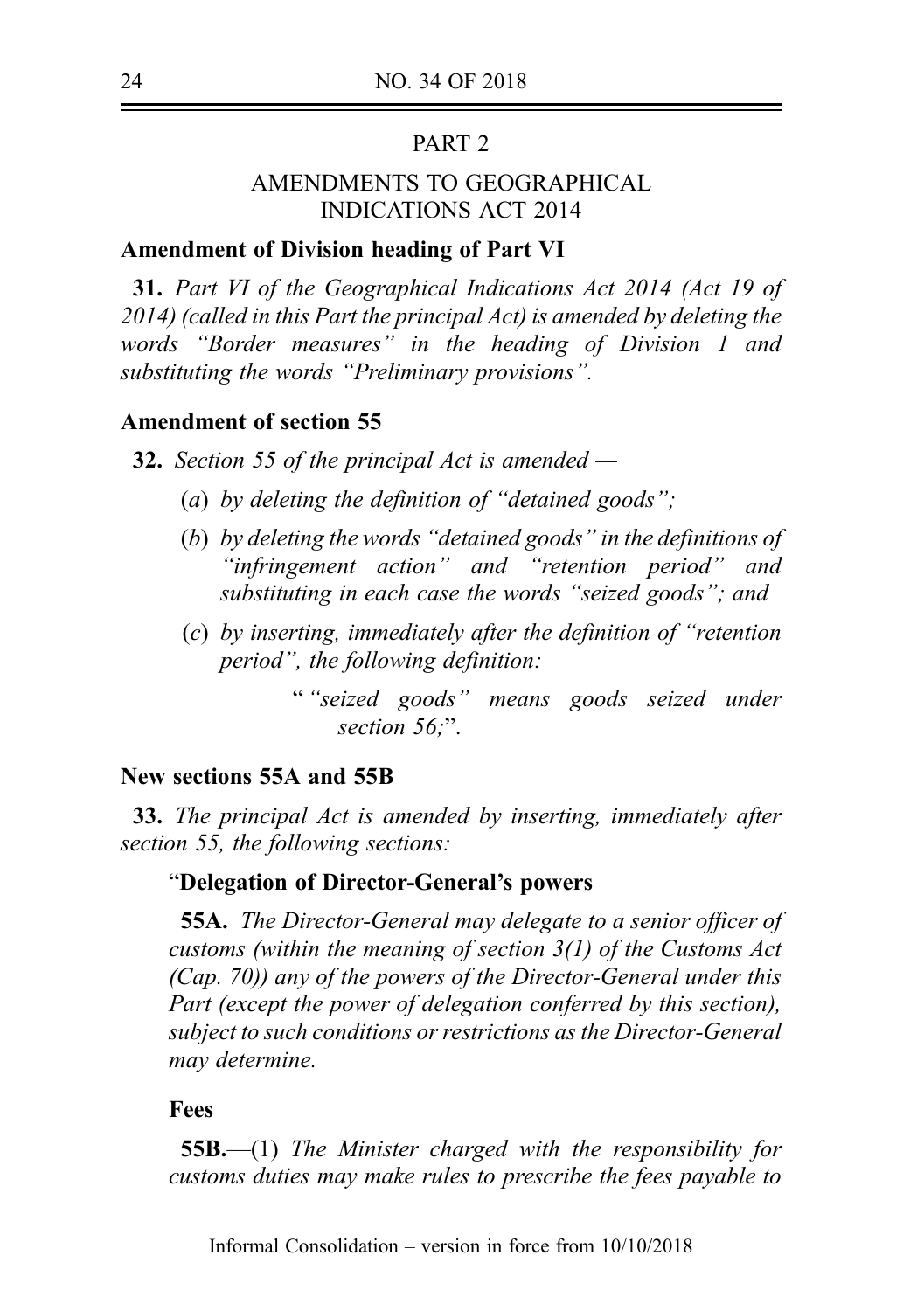the Director-General in connection with the administration of this Part.

(2) Without limiting subsection (1), rules may be made to prescribe fees for the following purposes:

- (a) for the escort of a conveyance conveying goods seized under section 56 or 67;
- (b) for the attendance of an authorised officer or a senior authorised officer in connection with the inspection or destruction of goods seized under section 56 or 67;
- (c) for the attendance of an authorised officer or a senior authorised officer in connection with any other act or service under this Part".

### New Division heading of Part VI

**34.** Part VI of the principal Act is amended by inserting, immediately above section 56, the following Division heading:

"Division 2 — Seizure of goods on request".

## Amendment of section 56

- **35.** Section 56 of the principal Act is amended  $-$ 
	- (a) by deleting the word "detain" in subsections  $(1)(d)$  and  $(4)$ and substituting in each case the word "seize";
	- (b) by deleting subsection (2) and substituting the following subsection:
		- "(2) A notice under subsection (1) must be  $-$ 
			- (a) in the form determined by the Director-General, and supported by such documents and information as the Director-General may require; and
			- (b) accompanied by the fee prescribed under section 55B.":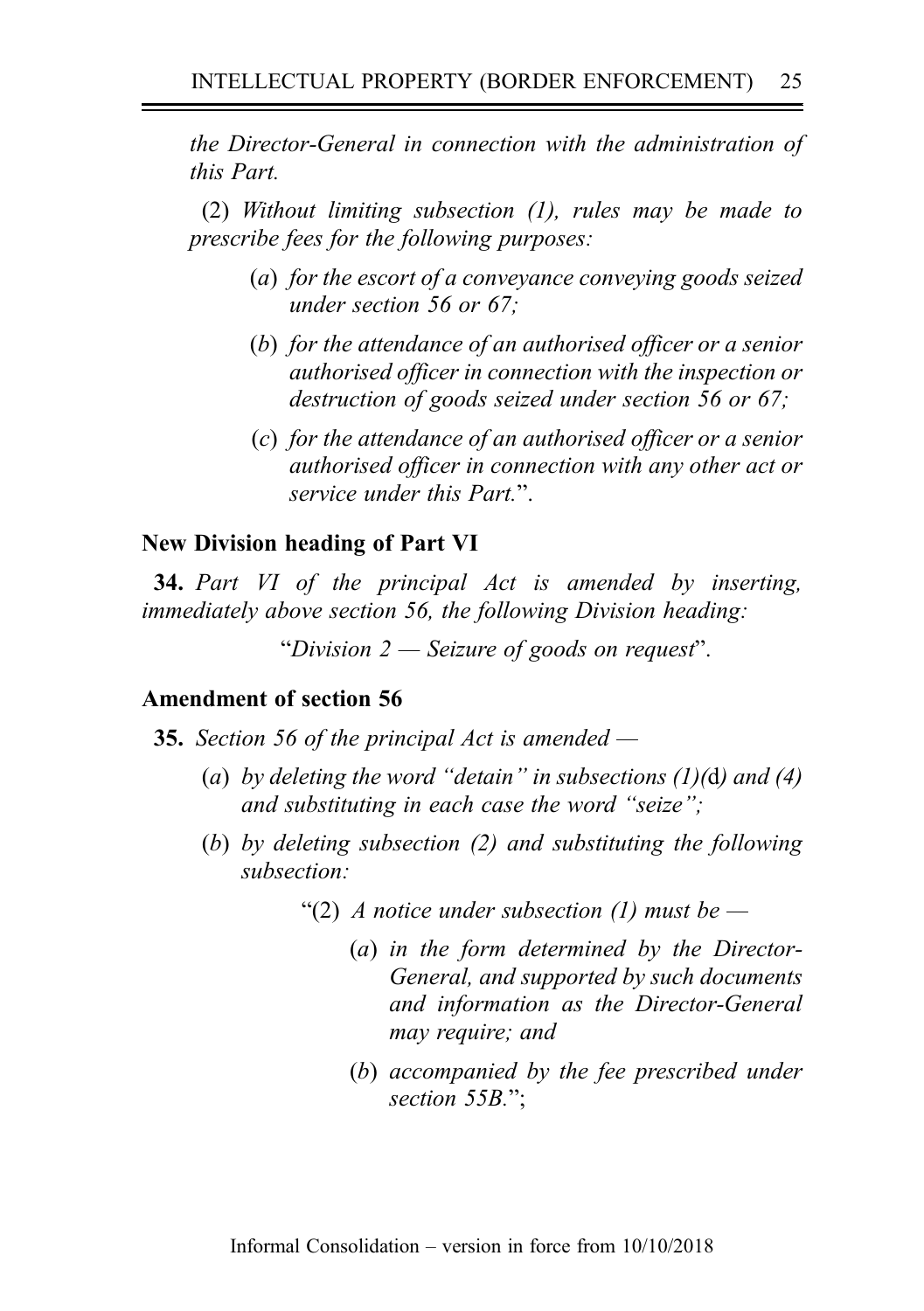- (c) by deleting the words "the end of the period of 60 days commencing on" in subsection (3) and substituting the words "the 59th day after";
- (d) by deleting the words "or exports" in subsection  $(4)(c)$  and substituting the words "or proposes to export";
- (e) by deleting subsection (5) and substituting the following subsection:

"(5) The Minister may make rules that are necessary or convenient to be prescribed for carrying out or giving effect to this Division, and in particular to provide —

- (a) for the times at which, and the manner in which, notices are to be given;
- (b) for the giving of information and evidence to the Director-General; and
- (c) that an authorised officer may refuse to seize any goods because of non-compliance with any direction of the Director-General or any such rule."; and
- (f) by deleting the word "detention" in the section heading and substituting the word "seizure".

#### Amendment of section 57

**36.** Section 57 of the principal Act is amended  $-$ 

- (a) by deleting the word "detain" and substituting the word " $seize"$
- (b) by inserting, immediately before the word "expense", the word "reasonable"; and
- (c) by deleting the word "detention" (including in the section heading) and substituting in each case the word "seizure".

#### Repeal and re-enactment of section 58

37. Section 58 of the principal Act is repealed and the following section substituted therefor: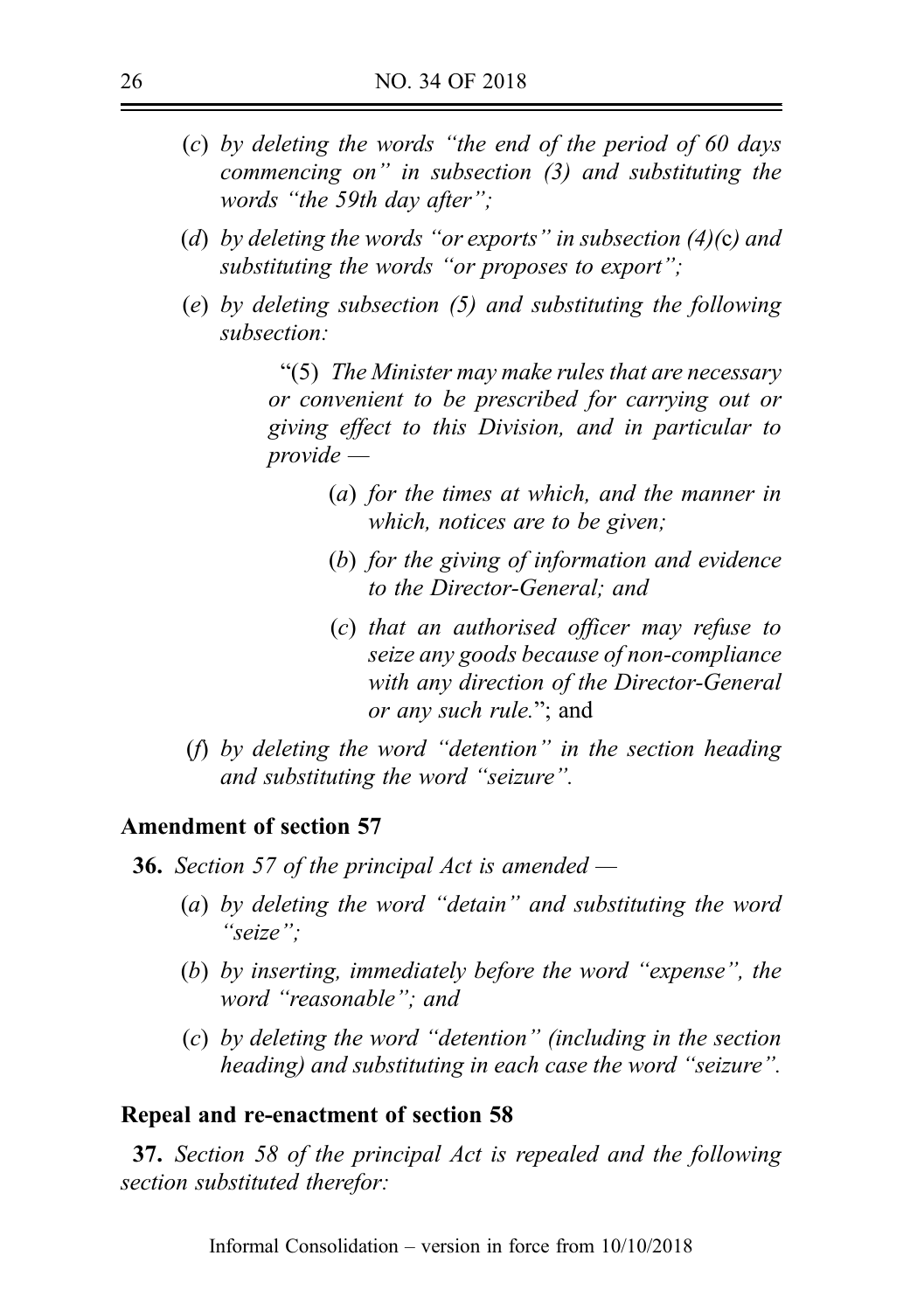# "Secured storage of seized goods

58. At the Director-General's direction, seized goods must be taken to a secure place the Director-General directs, either by the person in possession, custody or control of those goods immediately before the seizure or the requestor, whoever the Director-General considers appropriate.".

# Amendment of section 59

**38.** Section 59 of the principal Act is amended  $-$ 

- (a) by deleting the word "detained" wherever it appears in subsection (1) and substituting in each case the word "seized";
- (b) by deleting the words "either personally or by post" in subsection (1) and substituting the words "personally, by post or (with the prior consent of the addressee) by email"; and
- (c) by deleting the word "detention" in the section heading and substituting the word "seizure".

# New sections 59A and 59B

39. The principal Act is amended by inserting, immediately after section 59, the following sections:

# "Persons bound to give information or produce documents

 $59A$ .—(1) At any time after goods have been seized under section 56(4), an authorised officer or a senior authorised officer who has reasonable cause to believe that a person has any information or document that the officer considers is relevant for any of the purposes in subsection (2), may require that person to provide to the officer that information or document at a time and place specified by the officer.

- (2) The purposes mentioned in subsection (1) are  $-$ 
	- (a) to enable the Director-General to satisfy a request under section 59B (whether or not such a request has actually been received);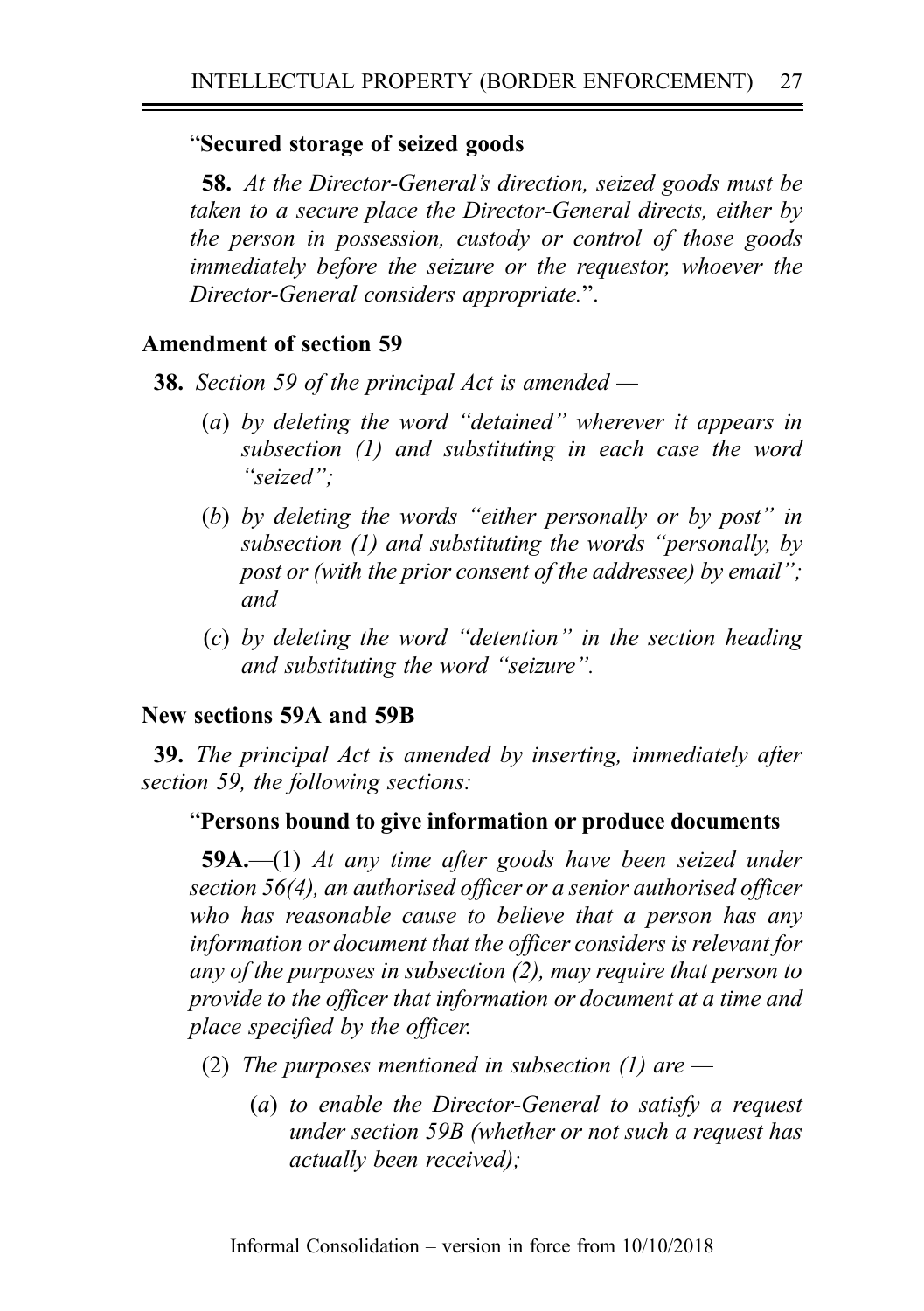- (b) to enable any action to be taken under this Division or Division 3 in relation to future shipments of goods; and
- (c) for a statistical or research purpose.
- (3) A person who
	- (a) without reasonable excuse, fails to comply with a requirement under subsection (1); or
	- (b) in purported compliance with such requirement, knowingly or recklessly provides any information or document that is false or misleading in a material particular,

shall be guilty of an offence and shall be liable on conviction to a fine not exceeding \$6,000 or to imprisonment for a term not exceeding 6 months or to both.

(4) A person is not excused from providing any information or document in compliance with a requirement under subsection (1) on the ground that it might tend to incriminate the person.

(5) Where the person claims, before providing any information or document pursuant to a requirement under subsection (1), that it might tend to incriminate the person, then the information or document is not admissible in evidence against the person in criminal proceedings other than proceedings for an offence under subsection (3).

(6) No information or document that is provided pursuant to a requirement under subsection (1) may be published, or communicated or disclosed to any person, except where and to the extent it is necessary for a purpose in subsection (2).

(7) A person who contravenes subsection (6) shall be guilty of an offence and shall be liable on conviction to a fine not exceeding \$6,000 or to imprisonment for a term not exceeding 12 months or to both.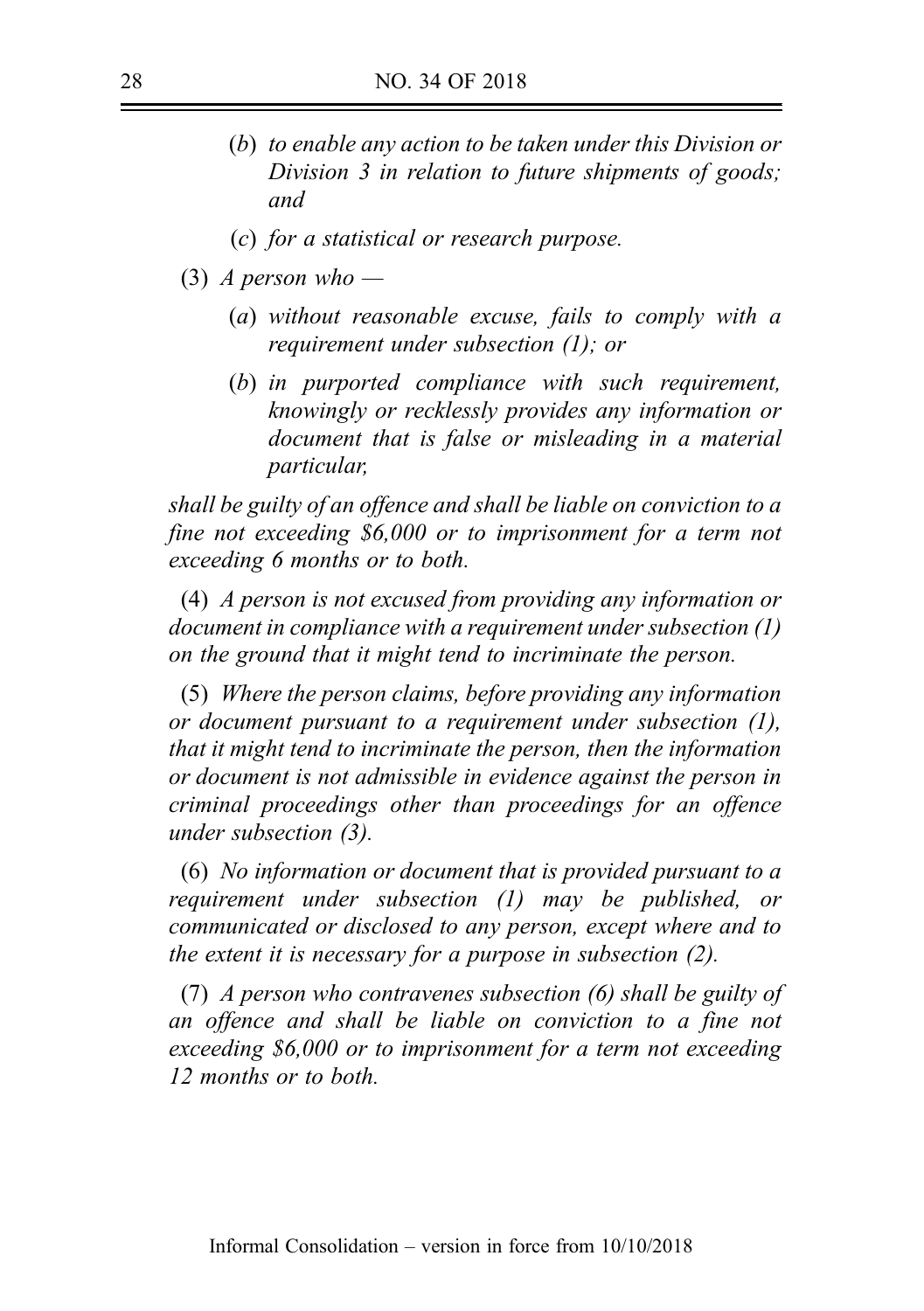# Information on import or export

**59B.**—(1) After goods have been seized under section 56(4), the Director-General may, upon the request of the requestor, and if the Director-General is satisfied that the information is necessary to enable the requestor to institute an infringement action, give the requestor the name and contact details of any person connected with the import or proposed export (as the case may be) of the seized goods.

(2) Subsection (1) applies despite any duty of confidentiality imposed by the common law on the Director-General or a person to whom the Director-General has delegated the power under that subsection.".

# Amendment of section 60

40. Section 60 of the principal Act is amended by deleting the word "detained" wherever it appears in subsections (1), (2), (3) and (5) and in the section heading and substituting in each case the word "seized".

# Amendment of section 61

- **41.** Section 61 of the principal Act is amended  $-$ 
	- (a) by deleting the word "detained" in subsections  $(1)$ ,  $(2)(a)$ and (3) and in the section heading and substituting in each case the word "seized";
	- (b) by deleting the words "on the expiration" in subsection  $(1)$ and substituting the words "as soon as possible after the expiration";
	- (c) by deleting the words "at the end of a period of 3 weeks commencing on" in subsection  $(2)(b)$  and substituting the words "on the 22nd day after":
	- (d) by inserting, immediately after the words "(as the case may be)" in subsection (2), the words "as soon as possible after the firstmentioned day"; and
	- (e) by inserting, immediately after the words "(as the case may be)" in subsection (3), the words "as soon as possible".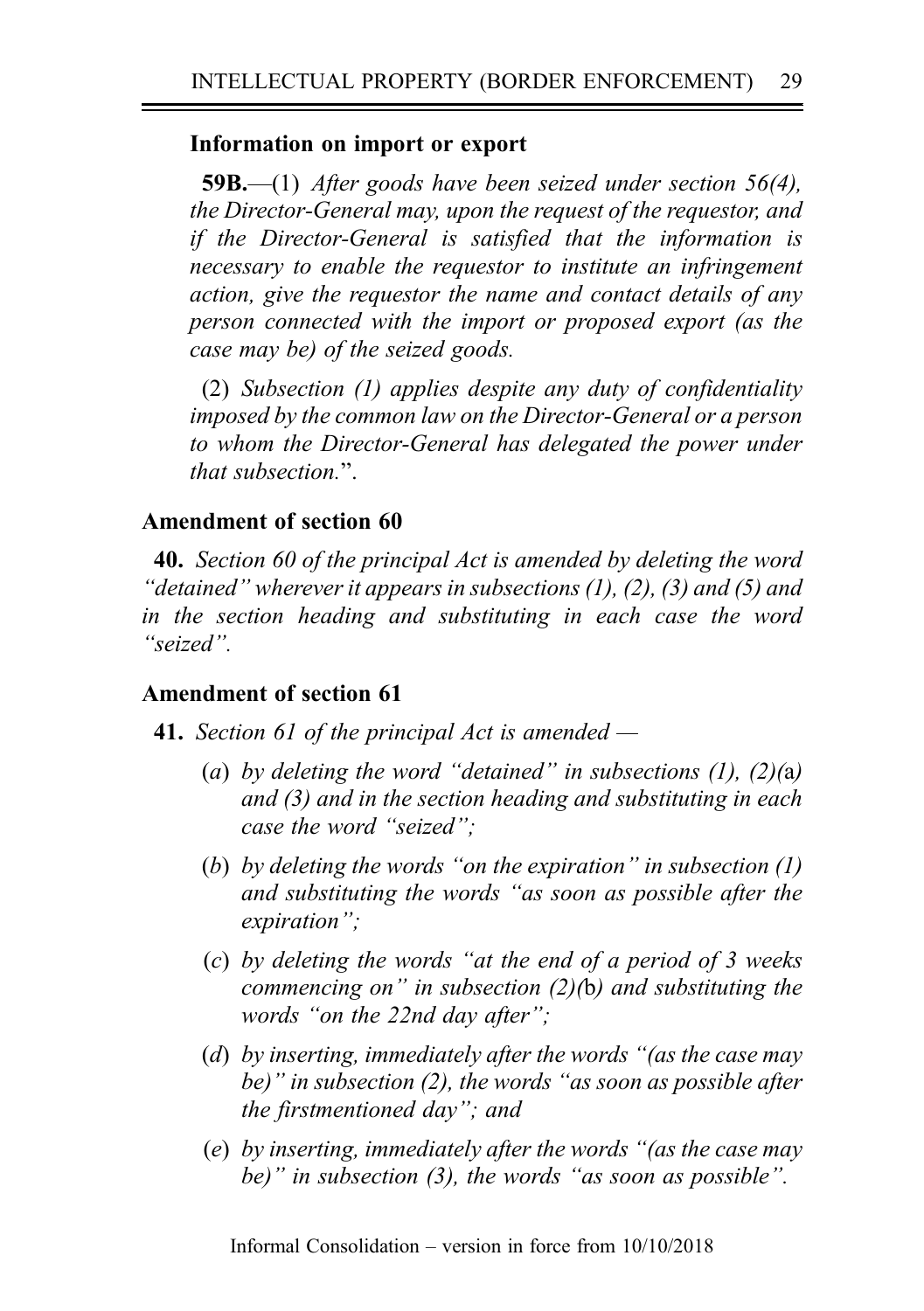# Amendment of section 62

- **42.** Section 62 of the principal Act is amended  $-$ 
	- (a) by deleting the word "detained" in subsection (1) and substituting the word "seized"; and
	- (b) by deleting the word "detention" in subsections (1) and (2) and substituting in each case the word "seizure".

# Amendment of section 63

- **43.** Section 63 of the principal Act is amended  $-$ 
	- (a) by deleting the word "detained" in subsections  $(3)(a)$  and (b),  $(4)$  and  $(6)(a)$  and substituting in each case the word "seized"; and
	- (b) by deleting the word "detention" in subsection  $(6)(b)$  and substituting the word "seizure".

## Amendment of section 64

44. Section 64 of the principal Act is amended by deleting the word "detained" (including in the section heading) and substituting in each case the word "seized".

### Amendment of section 65

- **45.** Section 65 of the principal Act is amended  $-$ 
	- (a) by deleting the words "detained goods within such prescribed period" and substituting the words "seized goods within the period specified in the notice"; and
	- (b) by deleting the word "detained" in the section heading and substituting the word "seized".

## Amendment of section 66

46. Section 66(1) of the principal Act is amended by deleting the word "Part" wherever it appears and substituting in each case the word "Division".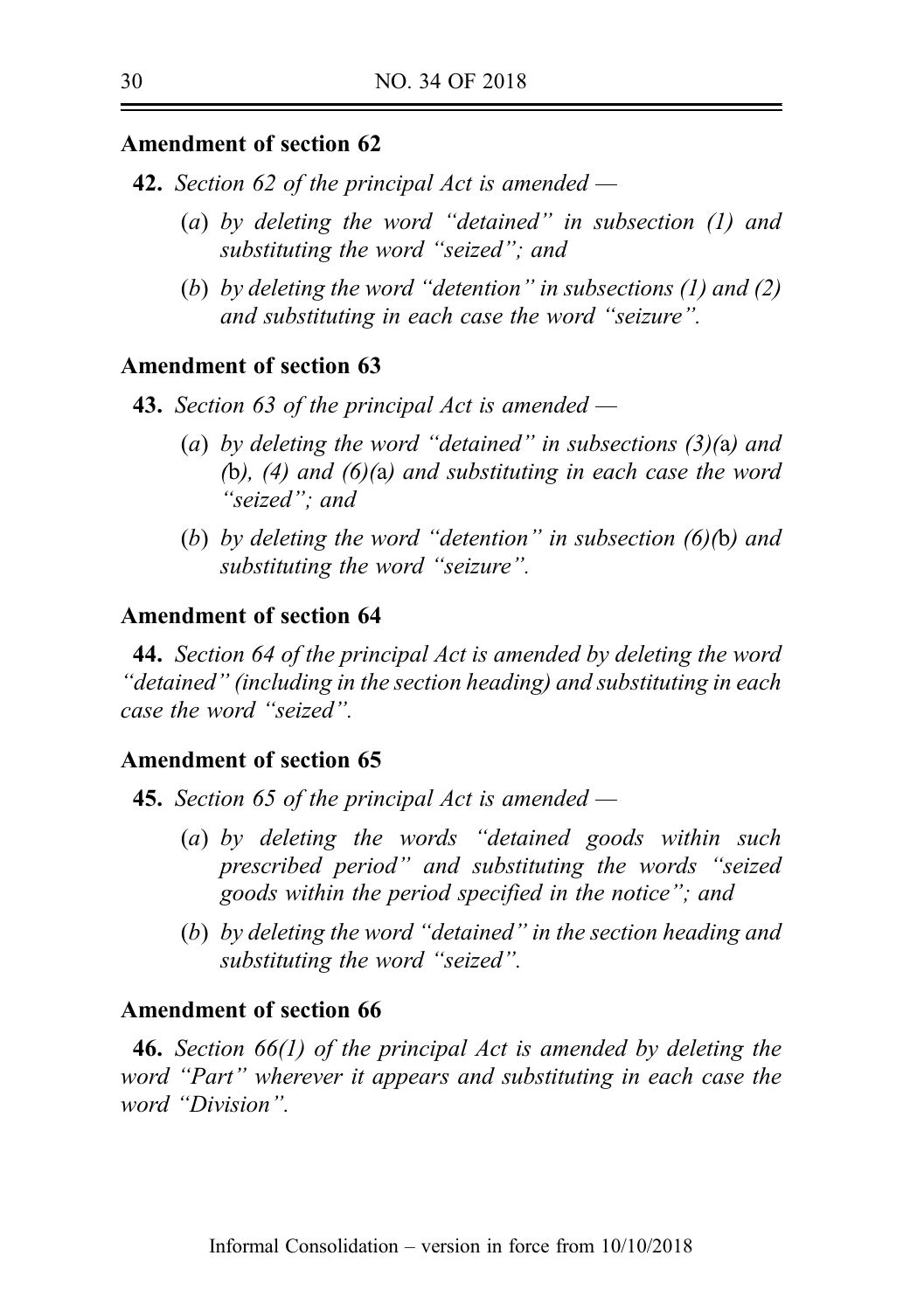# Repeal and re-enactment of section 67 and new sections 67A to 67J

47. Section 67 of the principal Act is repealed and the following Division heading and sections substituted therefor:

"Division  $3$  — Ex-officio seizure of goods"

# Seizure and inspection of suspected infringing goods

**67.**—(1) Despite section 56(4), an authorised officer may seize or examine any goods that are  $-$ 

- (a) imported into Singapore; or
- (b) to be exported from Singapore,

and that are not goods in transit, which the officer reasonably suspects are suspected infringing goods in relation to a registered geographical indication.

(2) As soon as practicable after the goods are seized under subsection (1), the Director-General must give personally, by post or (with the prior consent of the addressee) by email, a written notice to —

- (a) the importer or exporter of the seized goods (called in this Division the dealer); and
- (b) the registrant of the registered geographical indication.
- (3) The written notice in subsection (2) must  $-$ 
	- (a) identify the goods seized; and
	- (b) set out the rights of the dealer in section 60 (as applied by subsection (5)), and the requirements in section 67A.

(4) The Director-General may permit an interested party of the registered geographical indication, or the dealer, to inspect the seized goods.

(5) Section  $60(2)$  to (5) applies in relation to the seized goods as it applies in relation to goods seized under section 56(4), with the following modifications: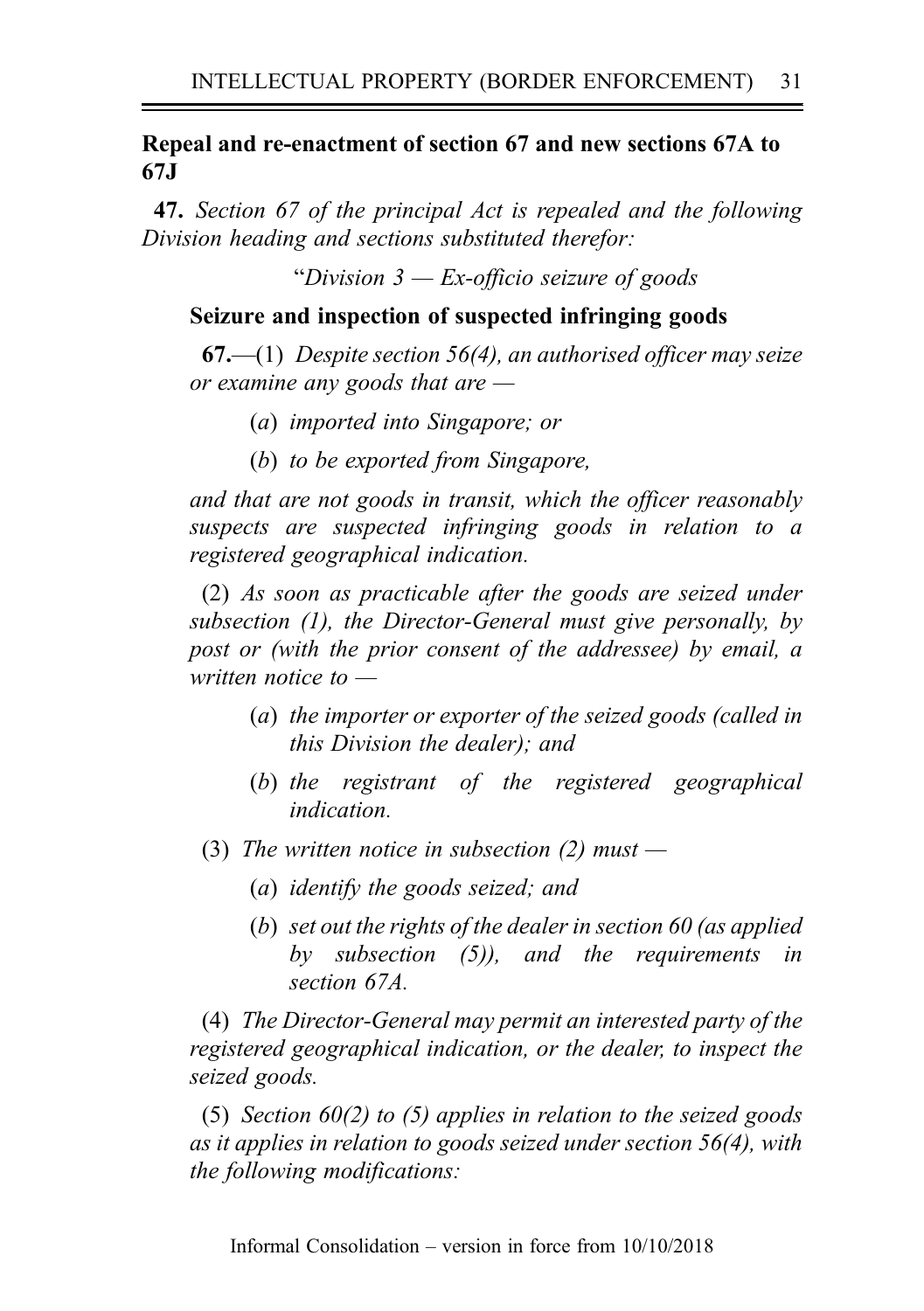- (a) replace a reference to the requestor with a reference to an interested party of the registered geographical indication;
- (b) replace a reference to the importer or exporter with a reference to the dealer.

(6) At the Director-General's direction, seized goods must be taken to a secure place the Director-General directs, by such of the following as the Director-General considers appropriate:

- (a) the person in possession, custody or control of those goods immediately before the seizure;
- (b) an interested party of the registered geographical indication who has satisfied section  $67A(1)$ (a) and (b).

### Requirements for continued detention

 $67A$ ,  $-(1)$  If any interested party of the registered geographical indication (called in this Division the relevant interested party) wants the Director-General to continue to detain the seized goods so that the relevant interested party may institute an infringement action in relation to them, the relevant interested party must, within the prescribed period after the date of the notice in section  $67(2)$  —

- (a) give to the Director-General a written notice of this in the form determined by the Director-General, supported by such documents and information as the Director-General may require, and accompanied by the fee prescribed under section 55B; and
- (b) either  $-$ 
	- (i) deposit with the Director-General a sum of money that, in the Director-General's opinion, is sufficient for the purpose mentioned in subsection (2); or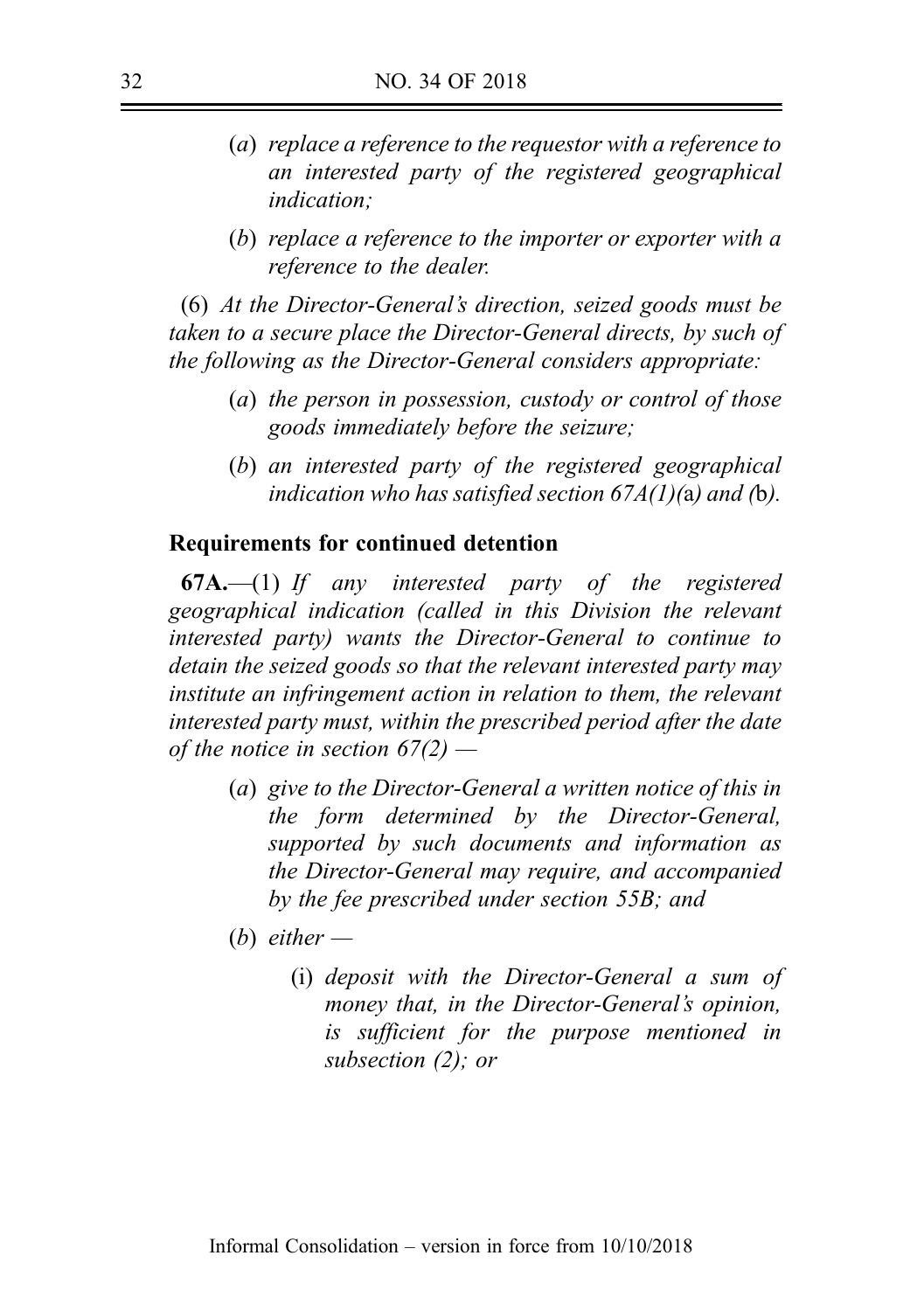(ii) give security to the Director-General's satisfaction for such purpose,

unless the relevant interested party had earlier given such deposit or security to the Director-General and the deposit had not been forfeited or returned or the security is still effective.

(2) The purpose in subsection (1) is the reimbursement to the Government of —

- (a) any liability or reasonable expense it is likely to incur in relation to the seizure, storage and disposal of the goods; and
- (b) the payment of such compensation as the Court may order under section 67G or section 63(6) (as applied by section 67F).

(3) If subsection (1) is not satisfied, the Director-General must release the seized goods to the dealer.

(4) The Minister may make rules that are necessary or convenient to be prescribed for carrying out or giving effect to this Division, and in particular to provide  $-$ 

- (a) for the times at which, and the manner in which, notices are to be given;
- (b) for the giving of information and evidence to the Director-General; and
- (c) that the Director-General may release any seized goods to the dealer concerned because of noncompliance with any direction of the Director-General or any such rule.

## Notice to take action

**67B.**—(1) If section 67A(1)(a) and (b) has been satisfied by the relevant interested party, the Director-General must, as soon as practicable, give to the relevant interested party and the dealer personally, by post or (with the prior consent of the addressee) by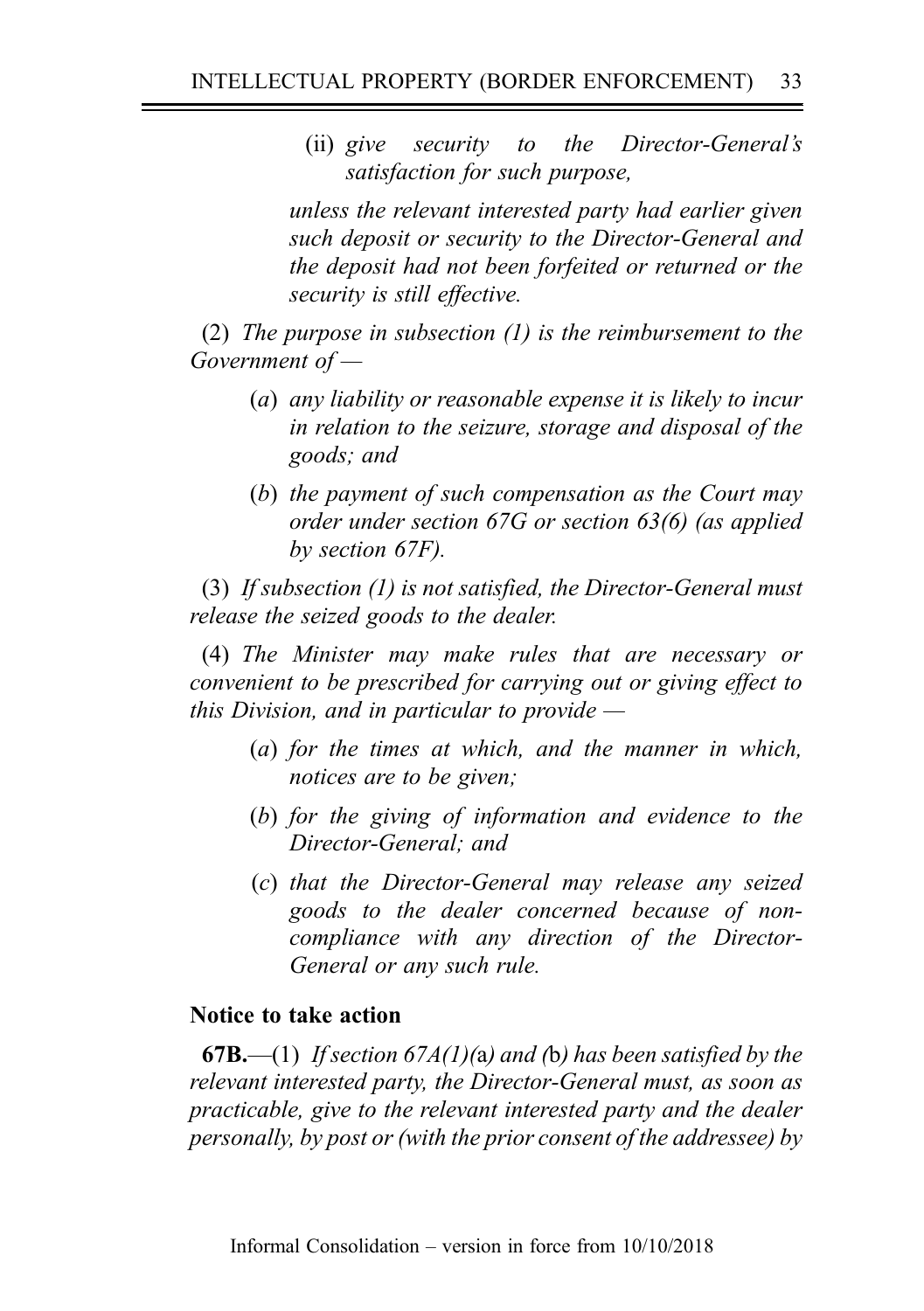email, a written notice stating that the goods will be released to the dealer unless —

- (a) an infringement action in relation to the goods is instituted by the relevant interested party within a prescribed period after the day specified in the notice; and
- (b) the relevant interested party gives written notice to the Director-General within the period in paragraph (a) stating that such action has been instituted.

(2) Section 59(4) to (7) applies in relation to a notice under subsection (1) as it applies in relation to a notice under section 59(1), as if a reference to the requestor is a reference to the relevant interested party.

## Persons bound to give information or produce documents

 $67C$ —(1) At any time after goods have been seized under section 67, an authorised officer or a senior authorised officer who has reasonable cause to believe that a person has any information or document that the officer considers is relevant for any of the purposes in subsection (2), may require that person to provide to the officer that information or document at a time and place specified by the officer.

- (2) The purposes mentioned in subsection (1) are  $-$ 
	- (a) to enable the Director-General to satisfy a request under section 67D (whether or not such a request has actually been received);
	- (b) to enable any action to be taken under this Division or Division 2 in relation to future shipments of goods; and
	- (c) for a statistical or research purpose.
- (3) A person who
	- (a) without reasonable excuse, fails to comply with a requirement under subsection (1); or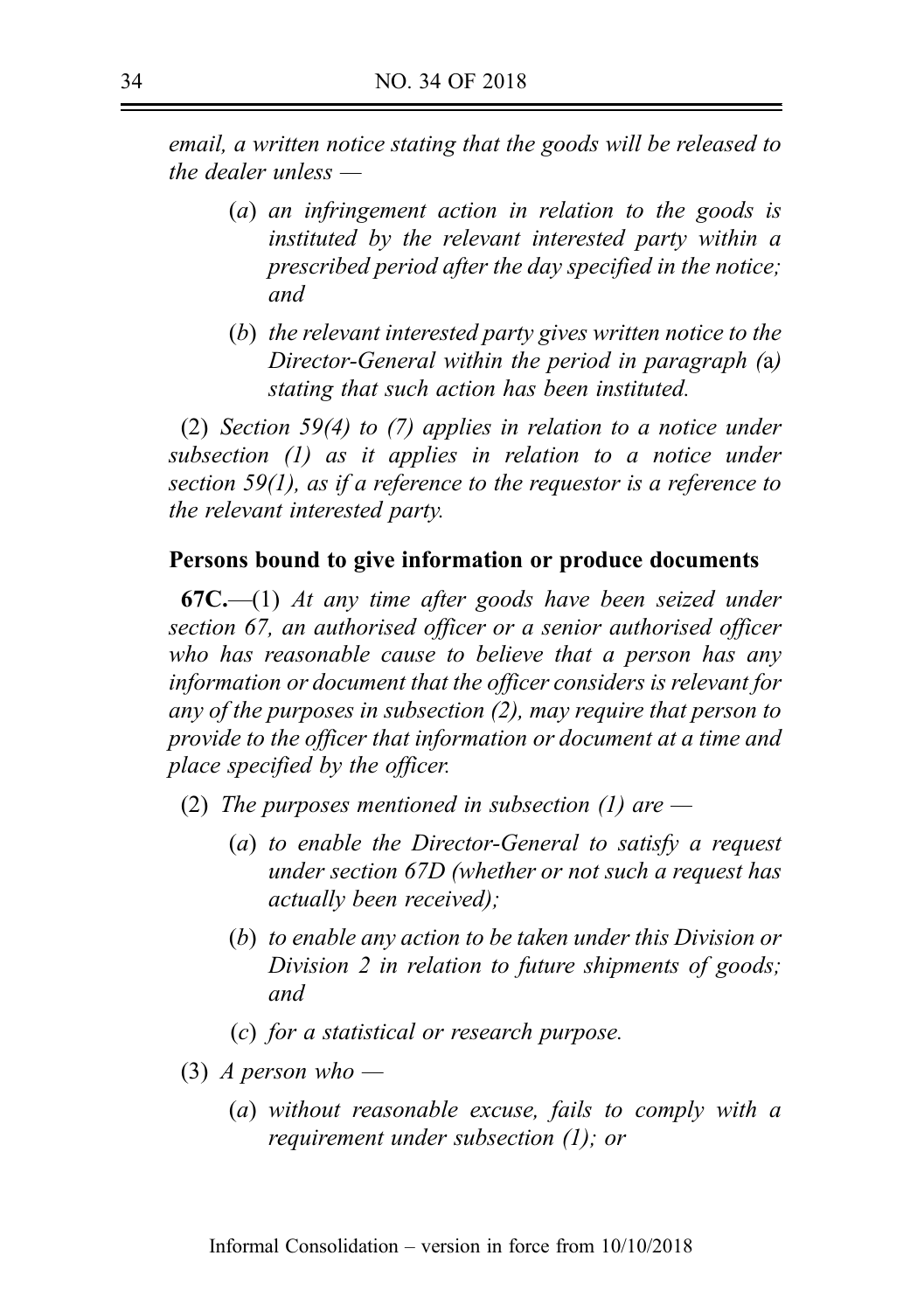(b) in purported compliance with such requirement, knowingly or recklessly provides any information or document that is false or misleading in a material particular,

shall be guilty of an offence and shall be liable on conviction to a fine not exceeding \$6,000 or to imprisonment for a term not exceeding 6 months or to both.

(4) A person is not excused from providing any information or document in compliance with a requirement under subsection (1) on the ground that it might tend to incriminate the person.

(5) Where the person claims, before providing any information or document pursuant to a requirement under subsection (1), that it might tend to incriminate the person, then the information or document is not admissible in evidence against the person in criminal proceedings other than proceedings for an offence under subsection (3).

(6) No information or document that is provided pursuant to a requirement under subsection (1) may be published, or communicated or disclosed to any person, except where and to the extent it is necessary for a purpose in subsection (2).

(7) A person who contravenes subsection (6) shall be guilty of an offence and shall be liable on conviction to a fine not exceeding \$6,000 or to imprisonment for a term not exceeding 12 months or to both.

# Information on import or export

**67D.**—(1) After section 67A(1)(a) and (b) has been satisfied by the relevant interested party, the Director-General may, upon the request of the relevant interested party, and if the Director-General is satisfied that the information is necessary to enable the relevant interested party to institute an infringement action, give the relevant interested party the name and contact details of any person connected with the import or proposed export (as the case may be) of the seized goods.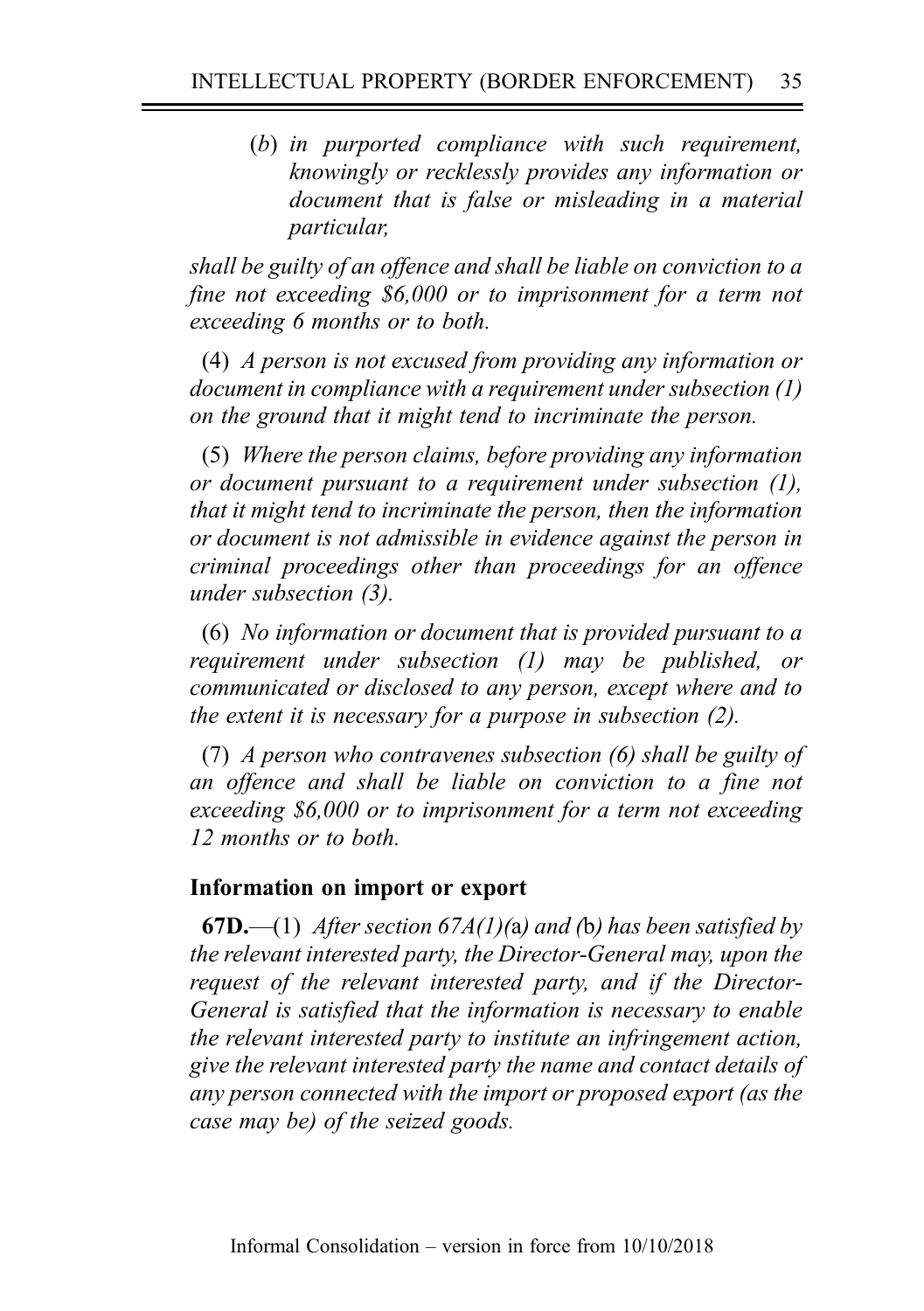(2) Subsection (1) applies despite any duty of confidentiality imposed by the common law on the Director-General or a person to whom the Director-General has delegated the power under that subsection.

## Compulsory release of seized goods to dealer

 $67E$ ,  $-$ (1) The Director-General must release the seized goods to the dealer as soon as possible after the date of expiry of the period specified in the notice under section 67B(1) (including any extension of that period under section 59(6) as applied by section 67B(2)), if the relevant interested party has not, before that date  $-$ 

- (a) instituted an infringement action in respect of the goods; and
- (b) given written notice to the Director-General stating that the action has been instituted.
- $(2)$  If
	- (a) an infringement action has been instituted in respect of the seized goods; and
	- (b) on the 22nd day after the day on which the action was instituted, there is not in force an order of the Court preventing the release of the goods,

the Director-General must release the goods to the dealer as soon as possible after the firstmentioned day.

(3) If the relevant interested party gives a written notice to the Director-General stating that the relevant interested party consents to the release of the seized goods, the Director-General must release the goods to the dealer as soon as possible.

# Provisions relating to infringement action

67F. Section 63 applies in relation to an infringement action concerning goods seized under section 67, as it applies in relation to an infringement action concerning goods seized under section 56(4), with the following modifications: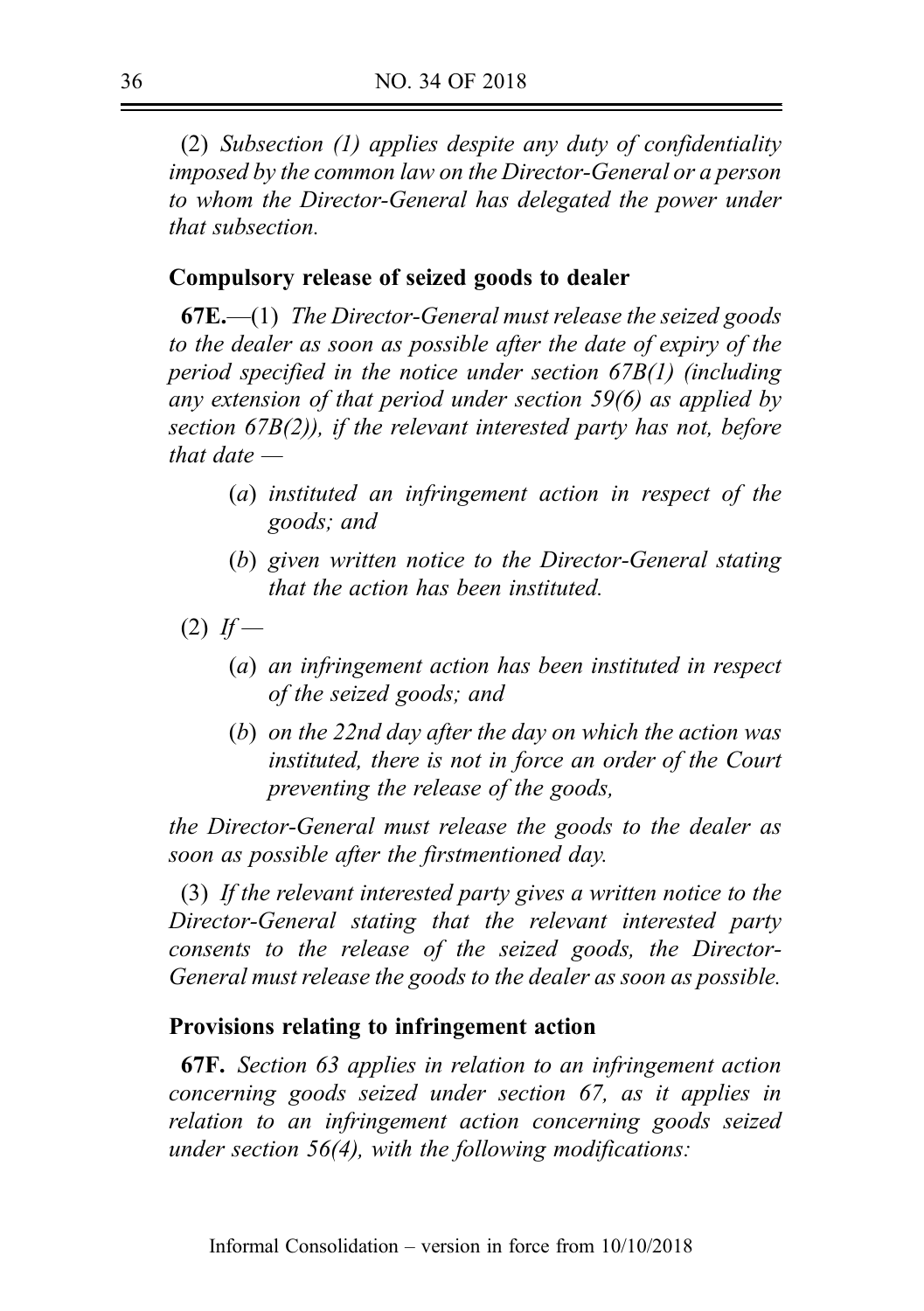- (a) replace a reference to the requestor with a reference to the relevant interested party;
- (b) replace a reference to the importer or exporter with a reference to the dealer.

## Compensation for failure to take action

**67G.**—(1) Where —

- (a) goods have been seized under section 67;
- (b) the goods continue to be detained because section  $67A(1)$ (a) and (b) has been satisfied; and
- (c) the relevant interested party fails to take infringement action within the period specified in the notice under section 67B(1) (including any extension of that period under section 59(6) as applied by section  $67B(2)$ ),

a person aggrieved by the seizure may apply to the Court for an order of compensation against the relevant interested party.

(2) Where the Court is satisfied that the applicant has suffered loss or damage as a result of the seizure of the goods, the Court may order the relevant interested party to pay to the applicant compensation of such amount as the Court thinks fit.

# Retention of control of seized goods

67H. Despite section 67E and any rule made under section 67A(4)(c), in a case in which no order has been made under section  $63(3)$  (as applied by section  $67F$ ) in relation to the seized goods, the Director-General is not obliged to release or dispose of the goods if the Government is required or permitted, under any other law, to retain control of the goods.

## Disposal of seized goods

67I. Section 65 applies in relation to goods seized under section 67, as it applies in relation to goods seized under section 56(4), with a reference to the importer or exporter replaced with a reference to the dealer.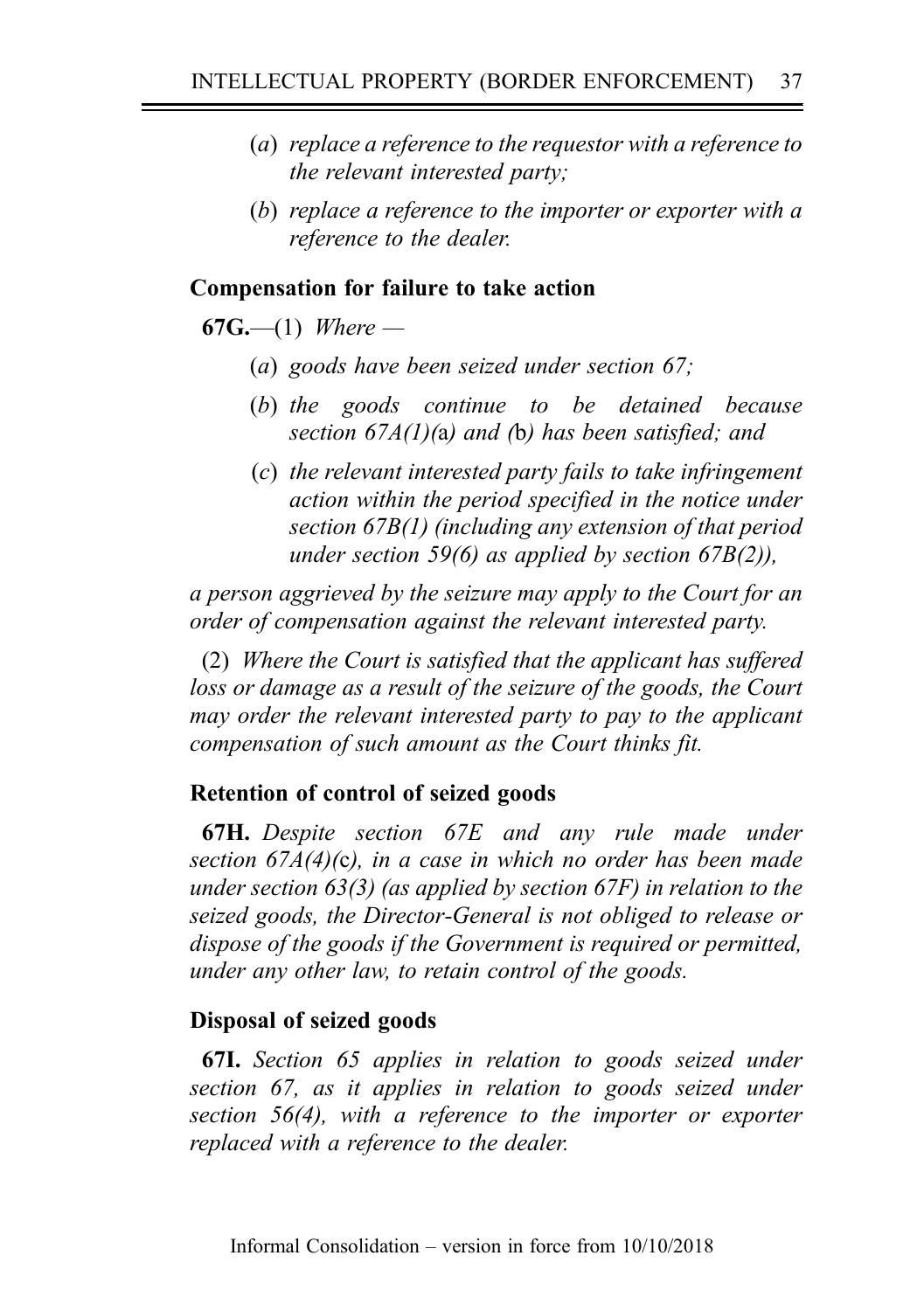### Insufficient security

 $67J$ ,  $-(1)$  If the reasonable expenses incurred by the Director-General in relation to any action taken by the Director-General under this Division, or taken in accordance with an order of the Court under this Division, exceed the amount deposited, or the amount of the security given, under section 67A, the amount of the excess is a debt due to the Government.

(2) The debt created by subsection (1) is due by the relevant interested party or, if there are 2 or more relevant interested parties, by them jointly and severally.".

### Deletion and substitution of Division heading of Part VI

**48.** Part VI of the principal Act is amended by deleting the heading of Division 2 and substituting the following Division heading:

"Division  $4$  — Powers of inspection".

#### Amendment of section 68

49. Section 68(1) of the principal Act is amended by deleting the word "detained" and substituting the word "seized".

## Amendment of section 69

**50.** Section 69 of the principal Act is amended  $-$ 

- (a) by deleting the words "detained under" in subsection  $(1)$ and substituting the words "seized under";
- (b) by inserting, immediately after the words "subjected to such" in subsection  $(1)(b)$ , the words "infringement" verification,"; and
- (c) by inserting, immediately after subsection (4), the following subsection:

"(5) In this section, "infringement verification" means any process (whether or not involving an interested party of the geographical indication concerned) to determine if any article is or contains goods liable to be seized under section 56(4) or 67.".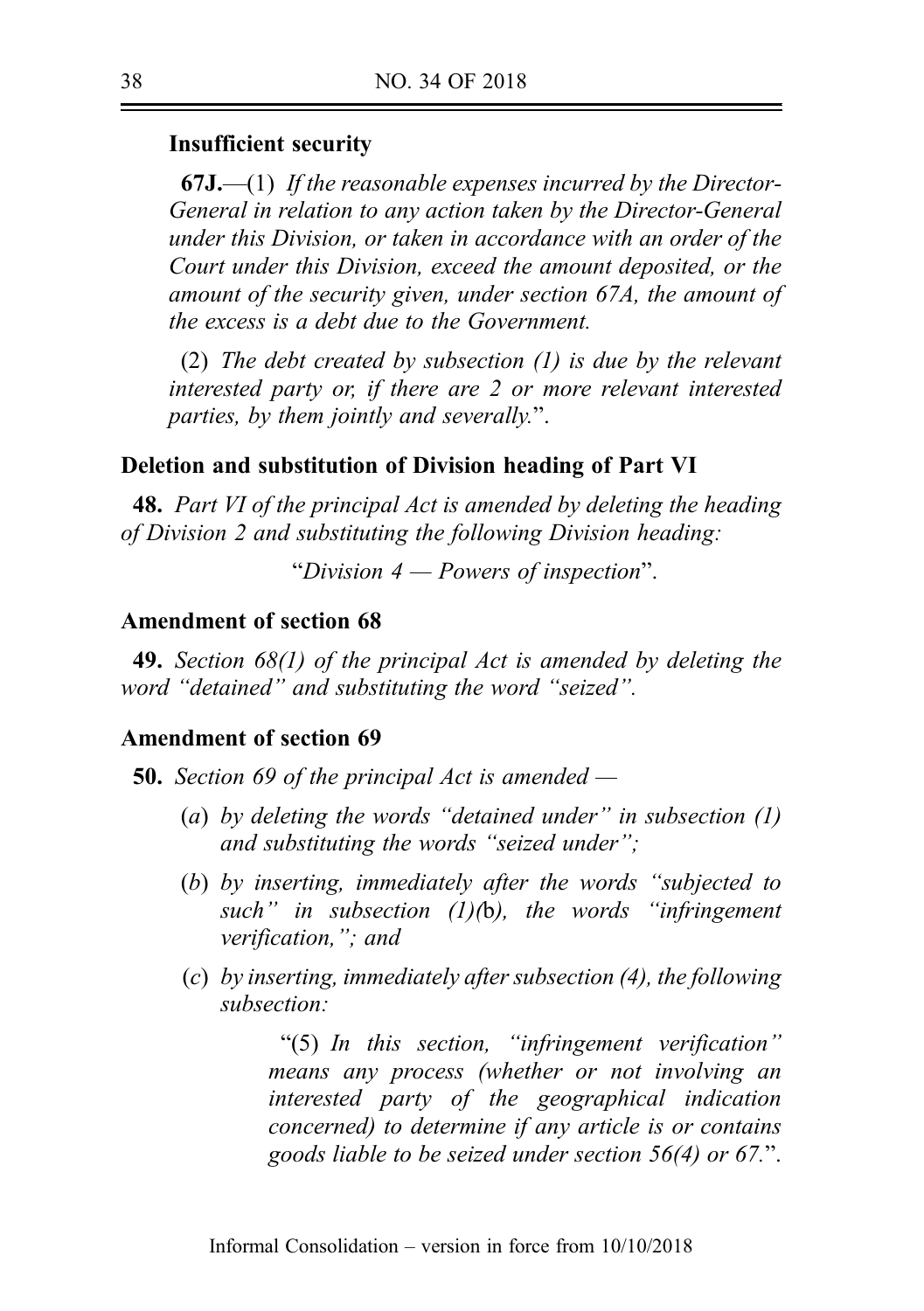51. Section 71(1) of the principal Act is amended by deleting the word "detained" wherever it appears in paragraphs (a), (b) and (c) and substituting in each case the word "seized".

## Amendment of section 74

52. Section 74 of the principal Act is amended by deleting the words "or any officer or employee of the Government" and substituting the words ", an authorised officer, a senior authorised officer, or any person".

## PART 3

### AMENDMENTS TO REGISTERED DESIGNS ACT

### New Part VIA

53. The Registered Designs Act (Cap. 266) is amended by inserting, immediately after section 68, the following Part:

## "PART VIA

### ASSISTANCE BY BORDER AUTHORITIES

#### Division  $1$  — Preliminary provisions

#### Interpretation of this Part

68A. In this Part, unless the context otherwise requires —

"aircraft" has the same meaning as in section  $2(1)$  of the Regulation of Imports and Exports Act (Cap. 272A);

"authorised officer" means —

- (a) an officer of customs as defined in section  $3(1)$  of the Customs Act (Cap. 70); or
- (b) any officer or class or description of officers appointed by the Minister by notification in the Gazette to exercise the powers and perform the duties conferred and imposed on an authorised officer by this Part;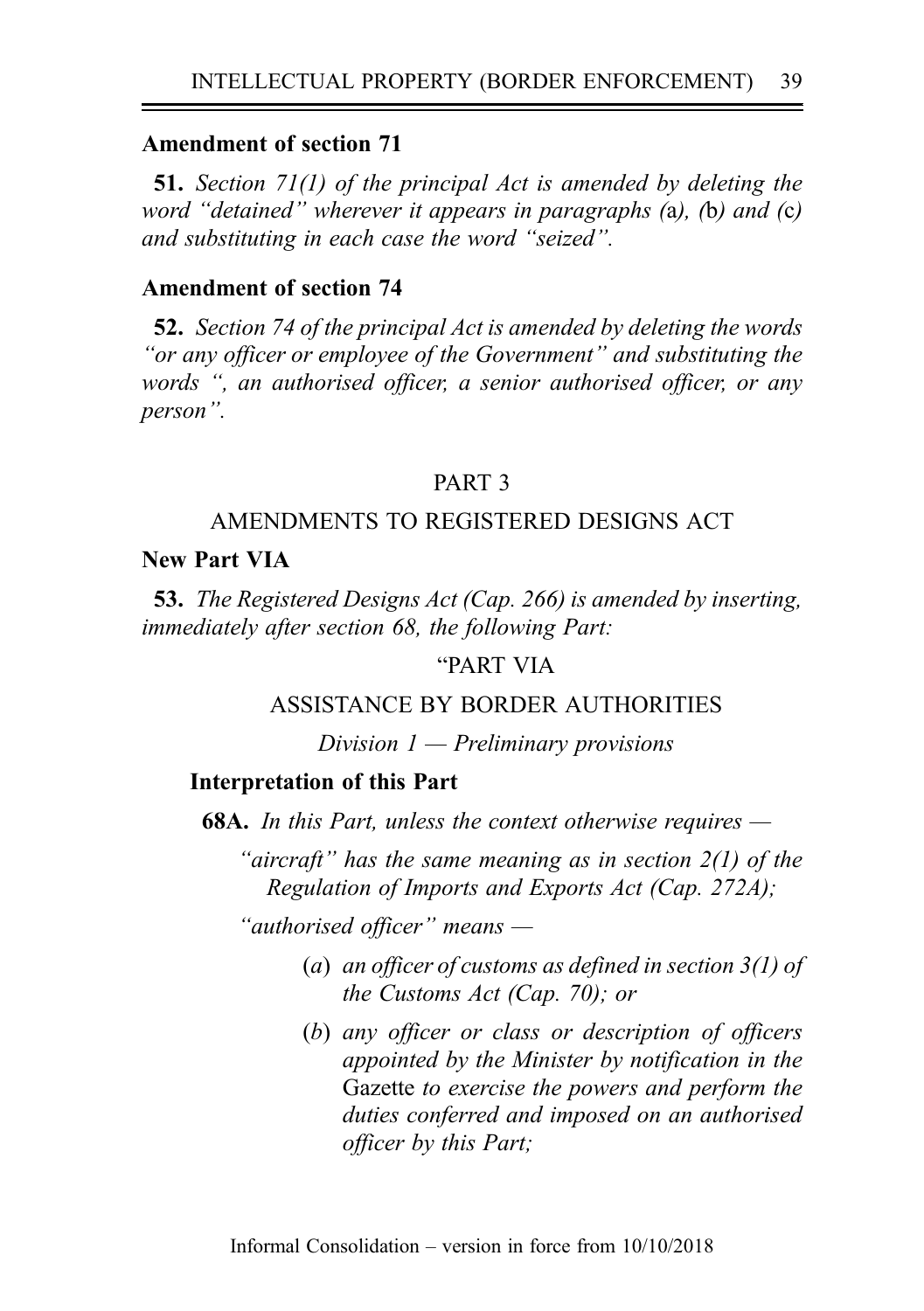- "convevance" has the same meaning as in section  $2(1)$  of the Regulation of Imports and Exports Act;
- "Director-General" means the Director-General of Customs appointed under section 4(1) of the Customs  $Act^{\dagger}$
- "goods in transit" means goods imported, whether or not landed or transhipped within Singapore, which are to be carried to another country either by the same or another conveyance;
- "infringement action" means an action for an infringement of a registered design;
- "infringing article" means an article in respect of which a design is registered and to which the design, or a design not substantially different from that design, has been applied, where  $-$ 
	- (a) the article is made in Singapore without the consent of the registered owner and in a way that infringes the design; or
	- (b) the article is made in another country or territory without the consent of the registered owner and in a way that, had it been made in Singapore, would have infringed the design;
- "infringing device" means a device for projecting a nonphysical product, being a non-physical product in respect of which a design is registered and to which the design or a design not substantially different from that design, has been applied, where  $-$ 
	- (a) the device is made in Singapore without the consent of the registered owner and in a way that infringes the design; or
	- (b) the device is made in another country or territory without the consent of the registered owner and in a way that, had it been made in Singapore, would have infringed the design;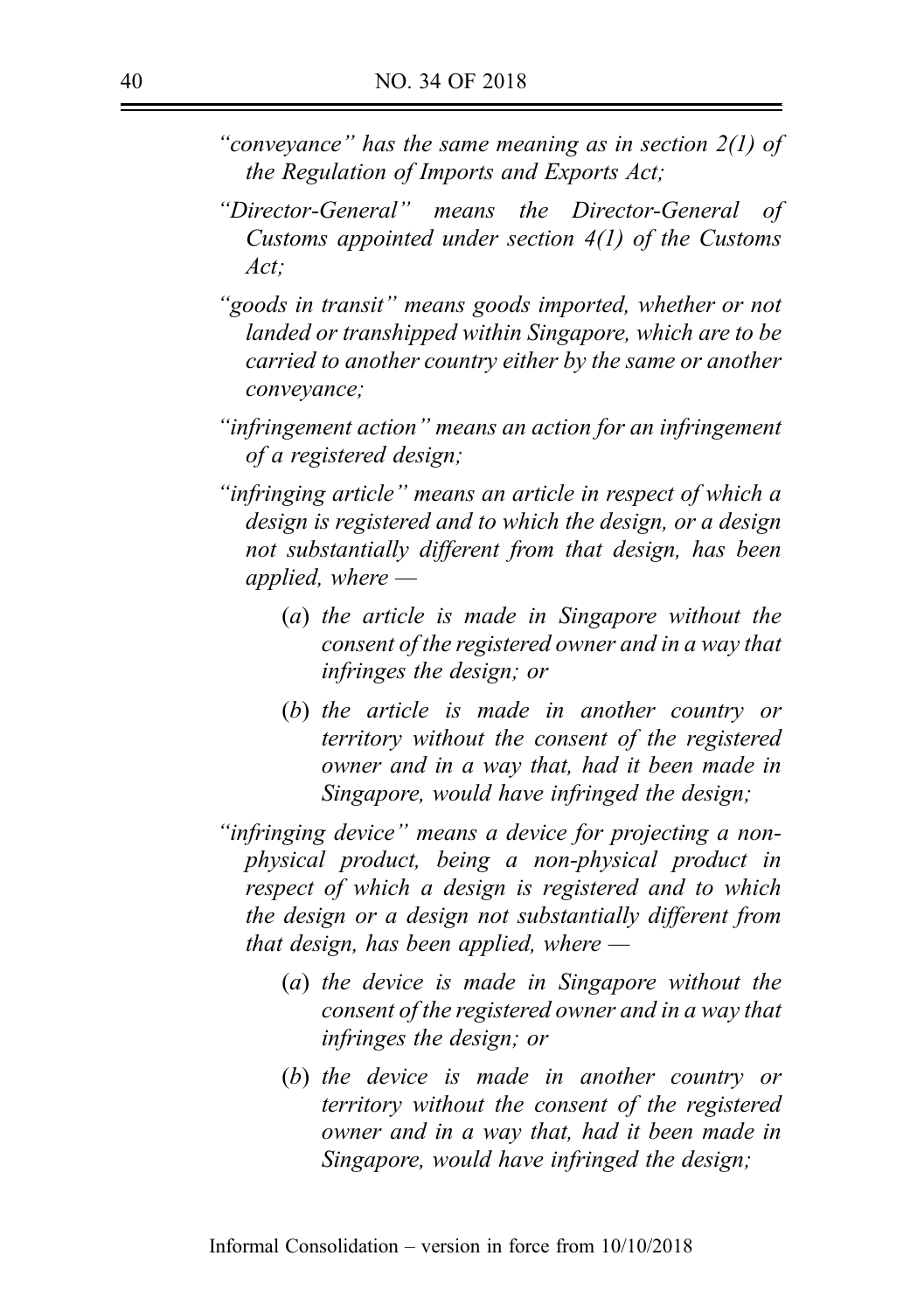- "infringing goods" means an infringing article or infringing device;
- "owner", in relation to the registered design, means the registered owner of the registered design and includes an exclusive licensee of the registered design;
- "requestor" means a person who gives a written notice under section 68D(1) to the Director-General;

"retention period", in relation to seized goods, means  $-$ 

- (a) the period specified in a notice given under section 68G(2) in respect of those goods; or
- (b) if that period has been extended under section 68G(6), that period as so extended;

"seized goods" means goods seized under section 68D(4); "senior authorised officer" means —

- (a) a senior officer of customs as defined in section 3(1) of the Customs Act; or
- (b) any officer or class or description of officers appointed by the Minister by notification in the Gazette to exercise the powers and perform the duties conferred and imposed on a senior authorised officer by this Part;
- "vehicle" and "vessel" have the respective meanings given by section 2(1) of the Regulation of Imports and Exports Act.

## Delegation of Director-General's powers

**68B.** The Director-General may delegate to a senior officer of customs (within the meaning of section 3(1) of the Customs Act (Cap. 70)) any of the powers of the Director-General under this Part (except the power of delegation conferred by this section), subject to such conditions or restrictions as the Director-General may determine.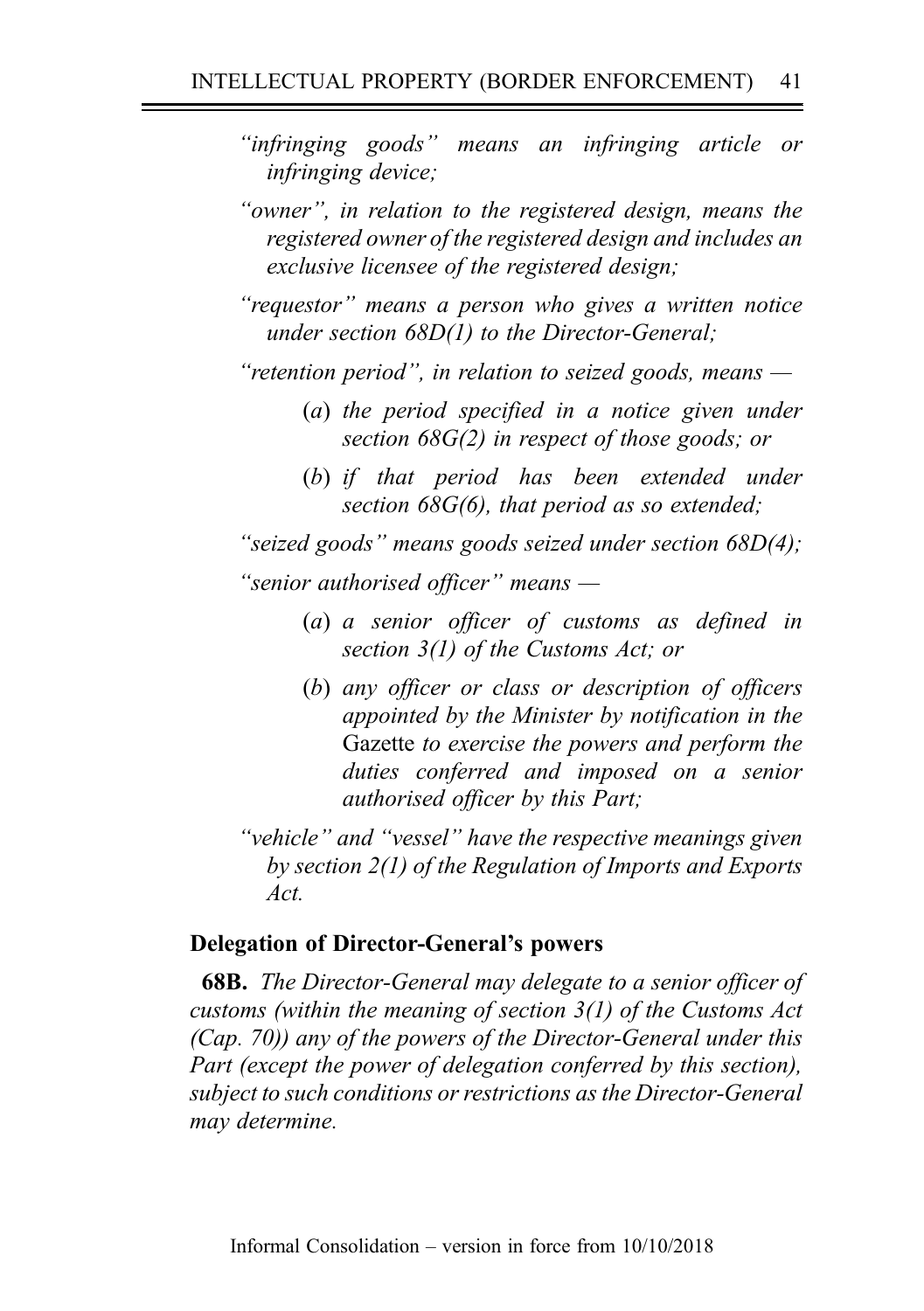Fees

 $68C$ .—(1) The Minister charged with the responsibility for customs duties may make rules to prescribe the fees payable to the Director-General in connection with the administration of this Part.

(2) Without limiting subsection (1), rules may be made to prescribe the fees for the following purposes:

- (a) for the escort of a conveyance conveying seized goods;
- (b) for the attendance of an authorised officer or a senior authorised officer in connection with the inspection or destruction of seized goods;
- (c) for the attendance of an authorised officer or a senior authorised officer in connection with any other act or service under this Part.

Division 2 — Seizure of goods on request

### Request for seizure of infringing goods

**68D.**—(1) The owner of a registered design may give the Director-General a written notice —

- (a) stating that the owner is  $-$ 
	- (i) the registered owner of the registered design; or
	- (ii) the exclusive licensee of the registered design;
- (b) stating that goods that are infringing goods in relation to the registered design are expected to be imported or exported;
- $(c)$  providing sufficient information  $-$ 
	- (i) to identify the goods;
	- (ii) to enable the Director-General to ascertain when and where the goods are expected to be imported or exported, as the case may be; and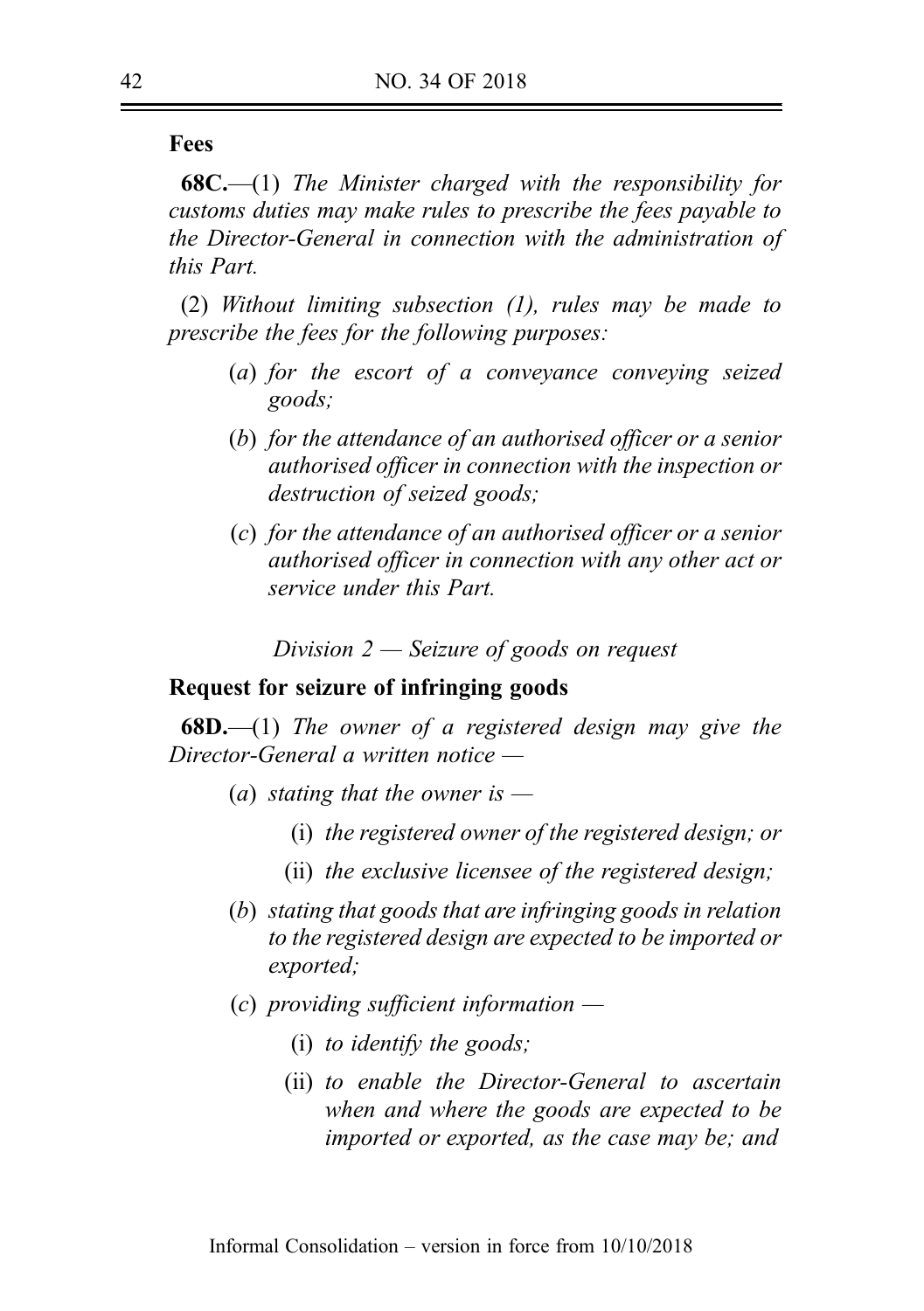- (iii) to satisfy the Director-General that the goods are infringing goods in relation to the registered design; and
- (d) requesting the Director-General to seize the goods.
- (2) A notice under subsection (1) must be  $-$ 
	- (a) in the form determined by the Director-General, and supported by such documents and information as the Director-General may require; and
	- (b) accompanied by the fee prescribed under section 68C.

(3) A notice under subsection (1) remains in force until the 59th day after the day on which the notice was given, unless it is revoked, before the end of that period, by a written notice given to the Director-General by the requestor.

- $(4)$  If
	- (a) a notice has been given under subsection (1) in respect of a registered design;
	- (b) the notice has not lapsed or been revoked; and
	- (c) a person imports or proposes to export goods, not being goods in transit, that, in the opinion of an authorised officer, are infringing goods in relation to the registered design in question,

an authorised officer may seize the goods.

(5) The Minister may make rules that are necessary or convenient to be prescribed for carrying out or giving effect to this Division, and in particular to provide  $-$ 

- (a) for the times at which, and the manner in which, notices are to be given;
- (b) for the giving of information and evidence to the Director-General; and
- (c) that an authorised officer may refuse to seize any goods because of non-compliance with any direction of the Director-General or any such rule.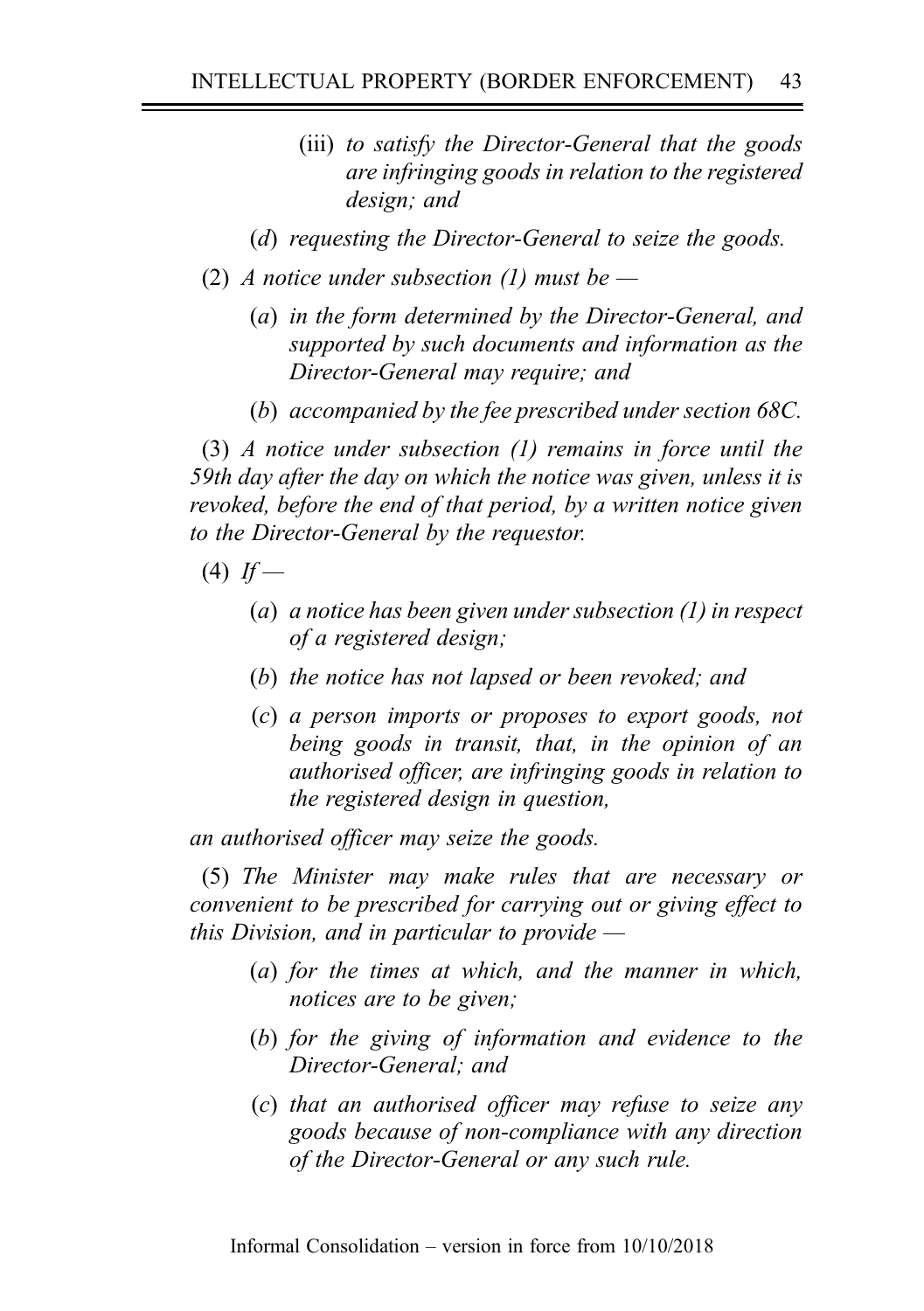# Security for liability or expense of seizure, storage and disposal

**68E.** An authorised officer may refuse to seize goods under section 68D unless the requestor —

- (a) deposits with the Director-General a sum of money that, in the opinion of the Director-General, is sufficient; or
- (b) gives security, to the satisfaction of the Director-General,

for the reimbursement to the Government of any liability or reasonable expense it is likely to incur in relation to the seizure, storage and disposal of the goods, and for the payment of such compensation as may be ordered by the Court under section 68M(2) or 68N(6).

### Secure storage of seized goods

68F. At the Director-General's direction, seized goods must be taken to a secure place the Director-General directs, either by the person in possession, custody or control of those goods immediately before the seizure or the requestor, whoever the Director-General considers appropriate.

### Notice of seizure

**68G.**—(1) As soon as is practicable after goods are seized under section 68D, the Director-General must give to the importer or exporter (as the case may be), and the requestor, personally, by post or (with the prior consent of the addressee) by email, a written notice identifying the goods and stating that they have been seized.

(2) A notice under subsection  $(1)$  must state that the goods will be released to the importer or exporter (as the case may be) unless —

(a) an infringement action in respect of the goods is instituted by the requestor within a specified period after the day specified in the notice; and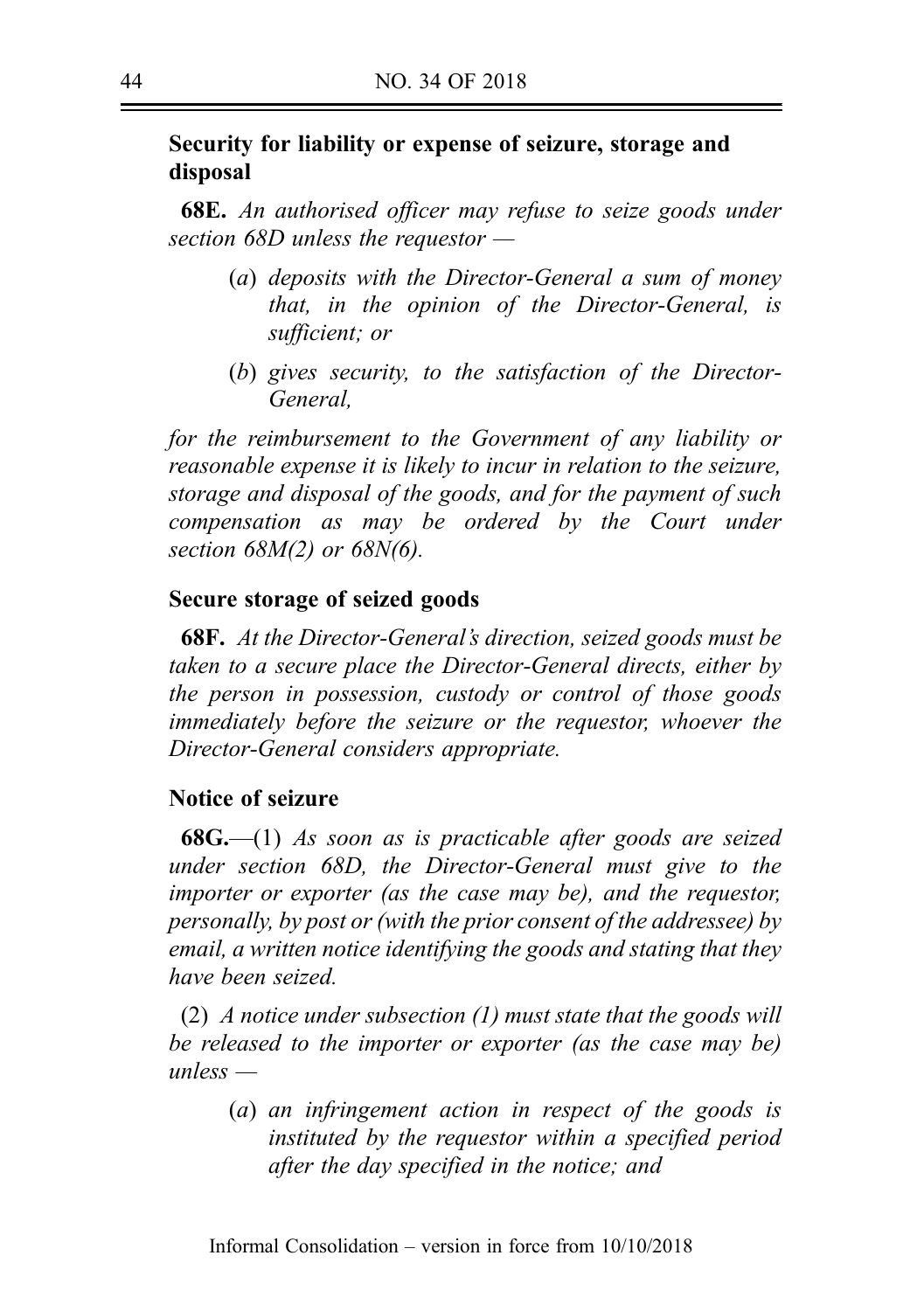(b) the requestor gives written notice to the Director-General within that period stating that the infringement action has been instituted.

(3) The period to be specified for the purposes of subsection  $(2)(a)$  is the period prescribed for the purposes of that provision.

(4) The day specified for the purposes of subsection  $(2)(a)$  must not be earlier than the day on which the notice is given.

(5) The requestor may, by written notice given to the Director-General before the end of the period specified in a notice for the purposes of subsection (2)(a) (called in this section the initial period), request that the period be extended.

- (6) Subject to subsection (7), if  $-$ 
	- (a) a request is made in accordance with subsection  $(5)$ ; and
	- (b) the Director-General is satisfied that it is reasonable that the request be granted,

the Director-General may extend the initial period by such period as is prescribed.

(7) A decision on a request made in accordance with subsection (5) must be made within 2 working days after the request is made, but such a decision cannot be made after the end of the initial period to which the request relates.

# Persons bound to give information or produce documents

**68H.**—(1) At any time after goods have been seized under section 68D, an authorised officer or a senior authorised officer who has reasonable cause to believe that a person has any information or document that the officer considers is relevant for any of the purposes in subsection (2), may require that person to provide to the officer that information or document at a time and place specified by the officer.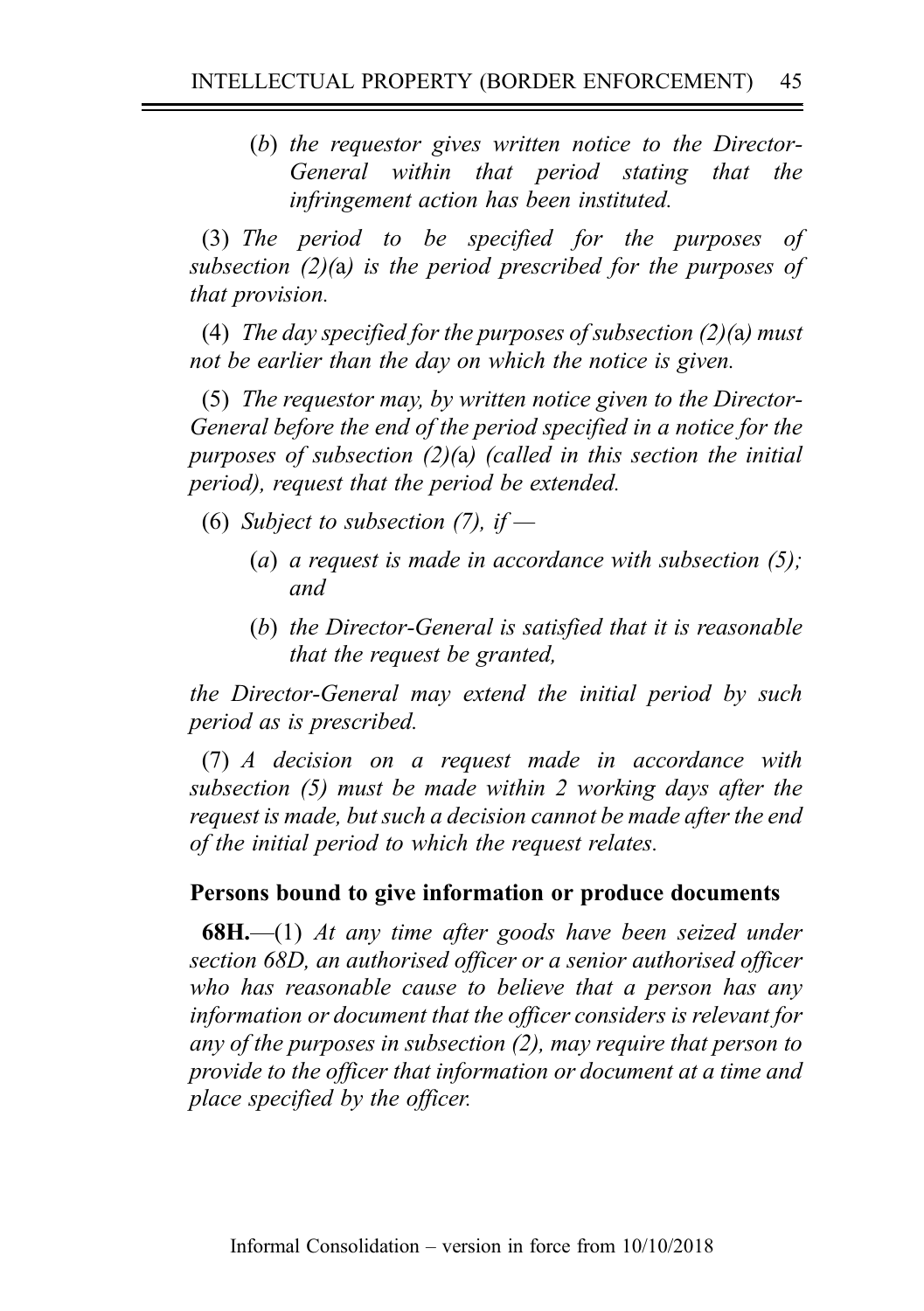- (2) The purposes mentioned in subsection (1) are  $-$ 
	- (a) to enable the Director-General to satisfy a request under section 68I (whether or not such a request has actually been received);
	- (b) to enable any action to be taken under this Division in relation to future shipments of goods; and
	- (c) for a statistical or research purpose.
- (3) A person who
	- (a) without reasonable excuse, fails to comply with a requirement under subsection (1); or
	- (b) in purported compliance with such requirement, knowingly or recklessly provides any information or document that is false or misleading in a material particular,

shall be guilty of an offence and shall be liable on conviction to a fine not exceeding \$6,000 or to imprisonment for a term not exceeding 6 months or to both.

(4) A person is not excused from providing any information or document in compliance with a requirement under subsection (1) on the ground that it might tend to incriminate the person.

(5) Where the person claims, before providing any information or document pursuant to a requirement under subsection (1), that it might tend to incriminate the person, then the information or document is not admissible in evidence against the person in criminal proceedings other than proceedings for an offence under subsection (3).

(6) No information or document that is provided pursuant to a requirement under subsection (1) may be published, or communicated or disclosed to any person, except where and to the extent it is necessary for a purpose in subsection (2).

(7) A person who contravenes subsection (6) shall be guilty of an offence and shall be liable on conviction to a fine not exceeding \$6,000 or to imprisonment for a term not exceeding 12 months or to both.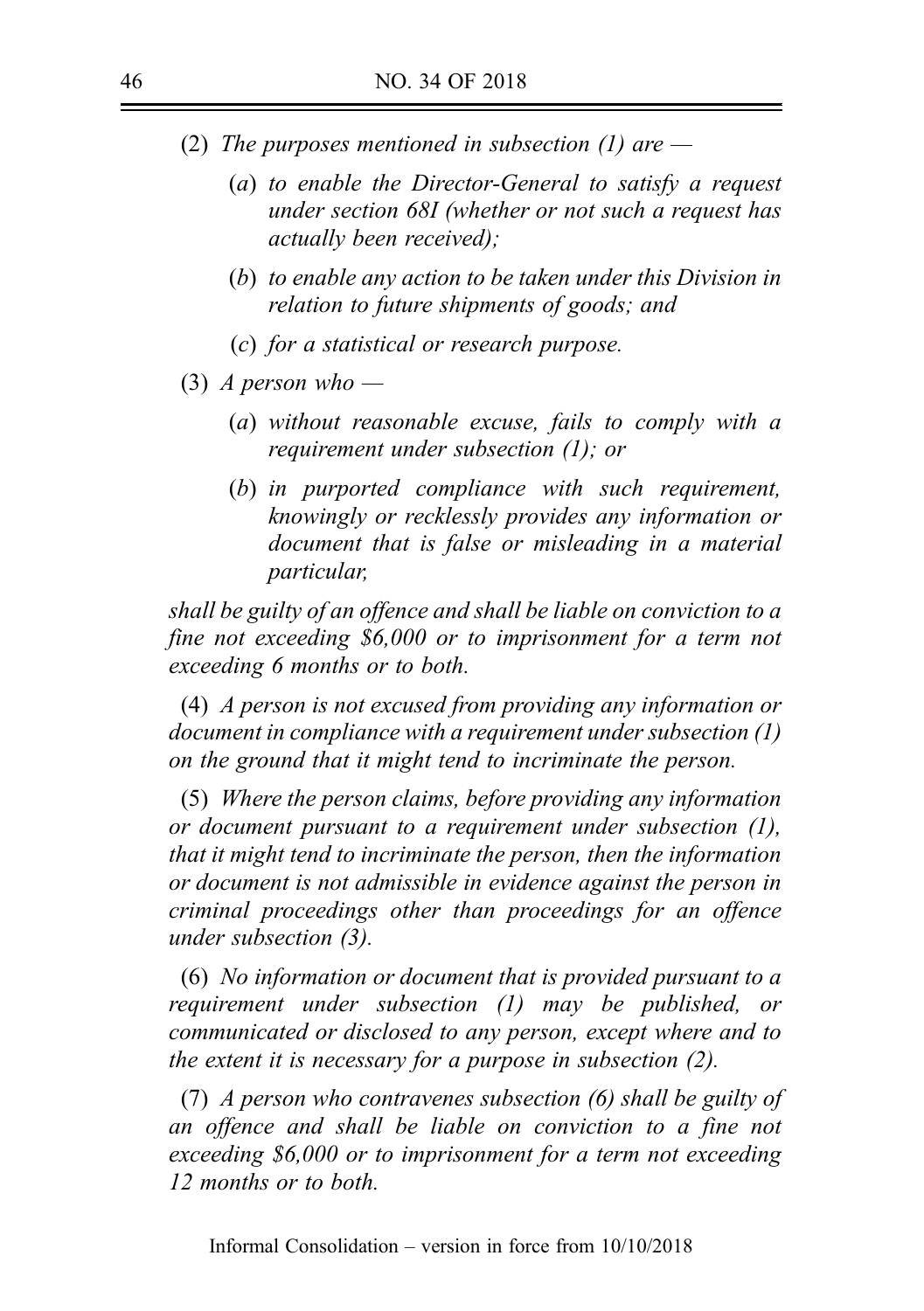# Information on import or export

**68I.—(1)** After goods have been seized under section 68D, the Director-General may, upon the request of the requestor, and if the Director-General is satisfied that the information is necessary to enable the requestor to institute an infringement action, give the requestor the name and contact details of any person connected with the import or proposed export (as the case may be) of the seized goods.

(2) Subsection (1) applies despite any duty of confidentiality imposed by the common law on the Director-General or a person to whom the Director-General has delegated the power under that subsection.

# Inspection of seized goods

68J.—(1) The Director-General may permit the requestor, or the importer or exporter (as the case may be), to inspect the seized goods.

(2) If the requestor gives the Director-General the requisite undertakings, the Director-General may permit the requestor to remove a sample of the seized goods from the custody of the Director-General for inspection by the requestor.

(3) If the importer or exporter (as the case may be) gives the Director-General the requisite undertakings, the Director-General may permit the importer or exporter to remove a sample of the seized goods from the custody of the Director-General for inspection by the importer or exporter.

(4) The requisite undertakings are undertakings in writing that the person giving the undertaking will  $-$ 

- (a) return the sample to the Director-General at a specified time that is satisfactory to the Director-General; and
- (b) take reasonable care to prevent damage to the sample.

(5) If the Director-General permits inspection of the seized goods, or the removal of a sample, by the requestor in accordance with this section, the Director-General is not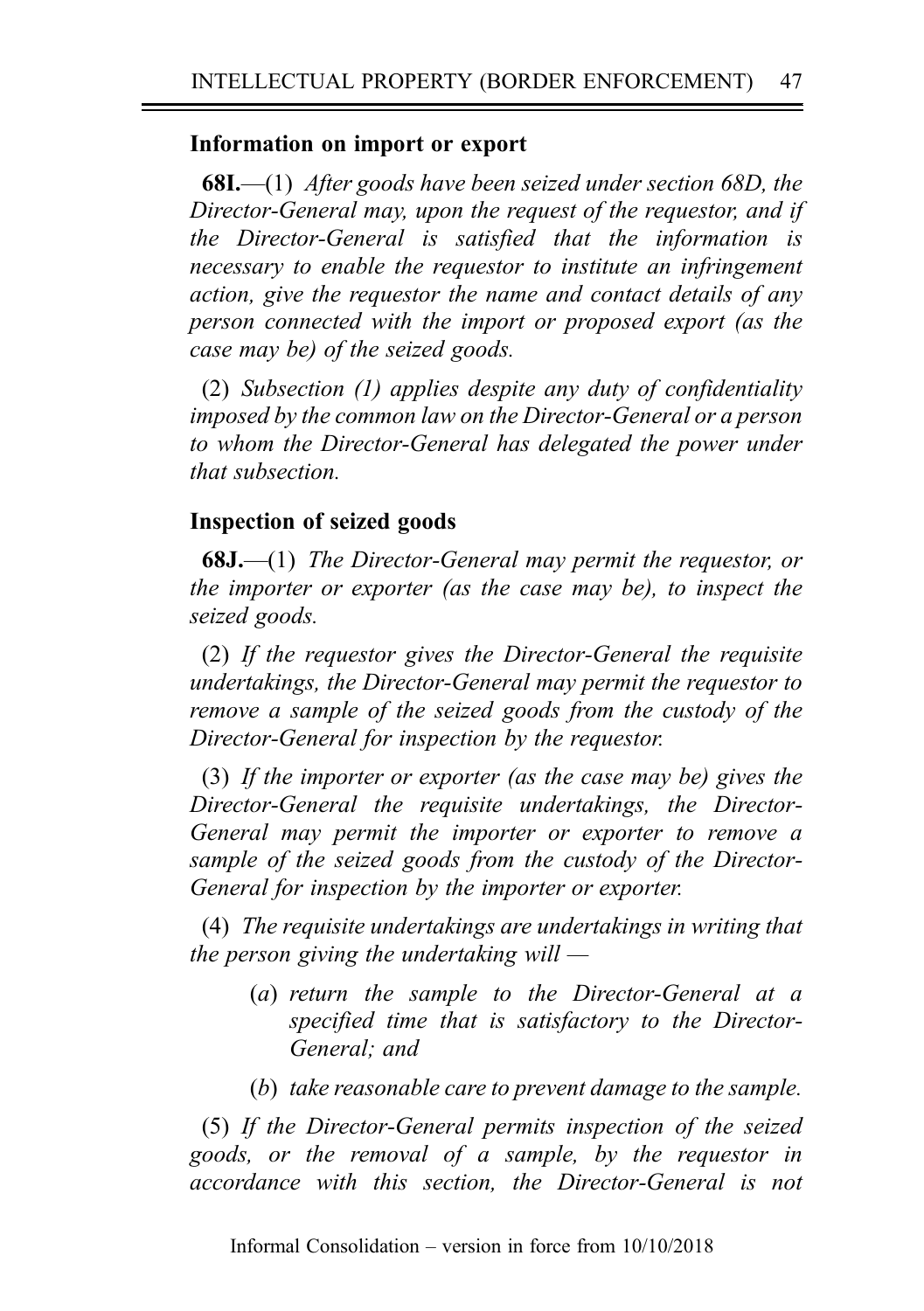liable to the importer or exporter (as the case may be) for any loss or damage suffered by the importer or exporter (as the case may be) arising out of  $-$ 

- (a) damage to any of the seized goods incurred during that inspection; or
- (b) anything done by the requestor or any other person to, or in relation to, the sample removed from the custody of the Director-General or any use made by the requestor of such a sample.

### Forfeiture of seized goods by consent

**68K.**—(1) Subject to subsection (2), the importer or exporter (as the case may be) may, by written notice and the giving of the prescribed written undertakings to the Director-General, consent to the seized goods being forfeited to the Government.

(2) The notice in subsection (1) must be given before any infringement action in relation to the seized goods is instituted.

(3) If the importer or exporter (as the case may be) satisfies the requirements of subsection (1), the seized goods are forfeited to the Government and must be disposed of  $-$ 

- (a) in the manner prescribed by rules made under this Act; or
- (b) if no manner of disposal is so prescribed, as the Director-General directs.

# Compulsory release of seized goods to importer or exporter

**68L.—(1)** The Director-General must release the seized goods (not being goods forfeited to the Government under section 68K) to the importer or exporter (as the case may be) as soon as possible after the date of expiry of the retention period for the goods if the requestor has not, before that date —

(a) instituted an infringement action in relation to the goods; and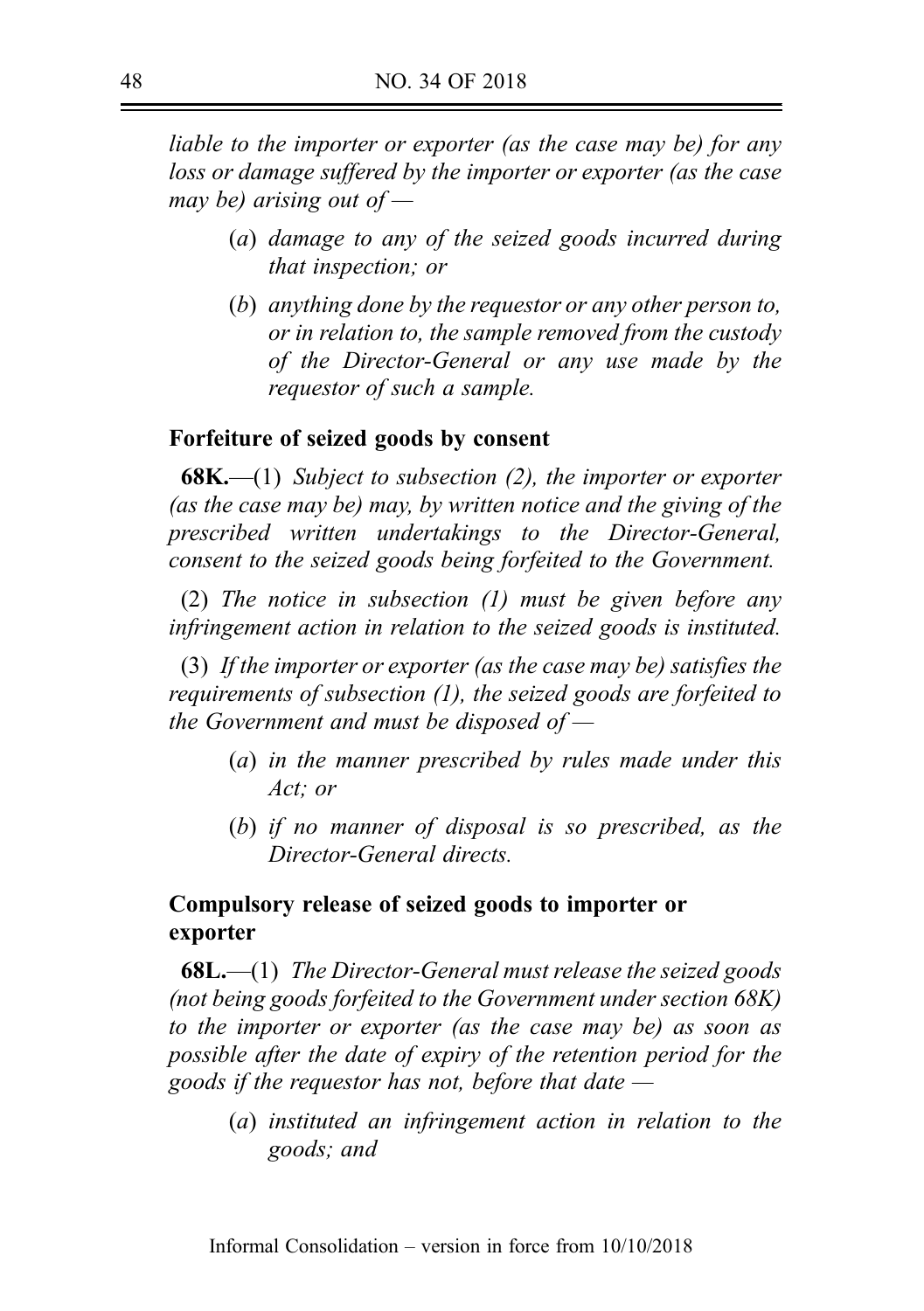- (b) given written notice to the Director-General stating that the infringement action has been instituted.
- $(2)$  If
	- (a) an infringement action has been instituted in relation to the seized goods; and
	- (b) on the 22nd day after the day on which the action was instituted, there is not in force an order of the Court in which the action was instituted preventing the release of the goods,

the Director-General must release the goods to the importer or exporter (as the case may be) as soon as possible after the firstmentioned day.

(3) If the requestor gives written notice to the Director-General stating that the requestor consents to the release of the seized goods, the Director-General must release the goods to the importer or exporter (as the case may be) as soon as possible.

(4) This section has effect subject to section 68O.

# Compensation for failure to take action

**68M.**—(1) Where goods have been seized pursuant to a notice given under section 68D(1) and the requestor concerned fails to take infringement action within the retention period for the goods, a person aggrieved by such seizure may apply to the Court for an order of compensation against the requestor.

(2) Where the Court is satisfied that the plaintiff to an action under this section had suffered loss or damage as a result of the seizure of the goods, the Court may order the requestor to pay compensation in such amount as the Court thinks fit to the plaintiff.

# Infringement actions

**68N.**—(1) The Court in which an infringement action is pending may, on the application of a person having a sufficient interest in the subject matter of the action, allow the person to be joined as a defendant to the action.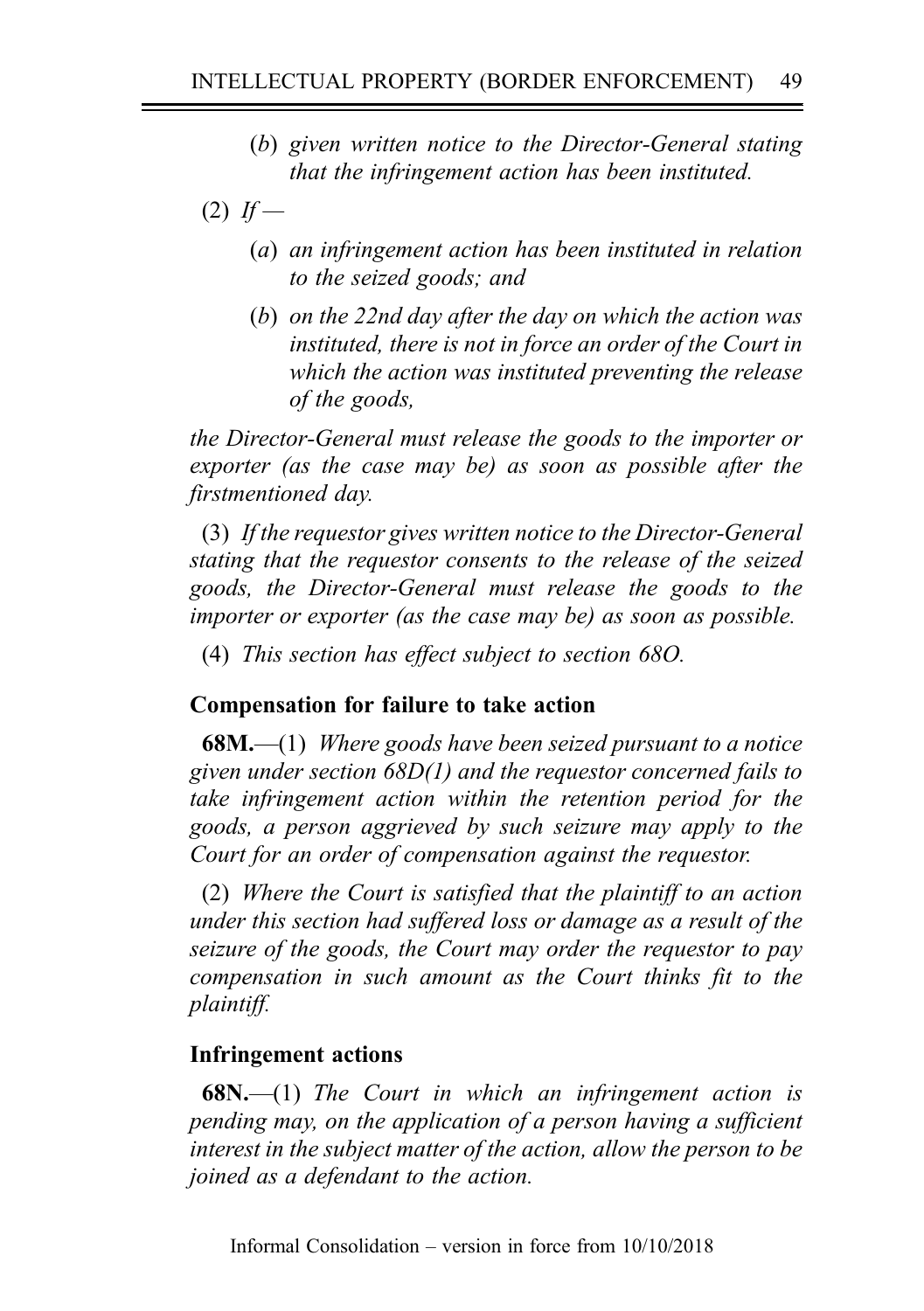(2) An authorised officer is entitled to be heard on the hearing of an infringement action.

(3) In addition to any relief that may be granted apart from this section, the Court may —

- (a) at any time, order that the seized goods be released to the importer or exporter (as the case may be) subject to such conditions, if any, as the Court thinks fit;
- (b) order that the seized goods not be released to the importer or exporter (as the case may be) before the end of a specified period; or
- (c) order that the seized goods be forfeited to the Government.

(4) The Court may not make an order under subsection  $(3)(a)$  if it is satisfied that the Government or any statutory authority is required or permitted under any other law to retain control of the seized goods.

(5) The Director-General must comply with an order made under subsection (3).

 $(6)$  If —

- (a) the infringement action is dismissed or discontinued, or the Court decides that the relevant registered design was not infringed; and
- (b) a defendant to the infringement action satisfies the Court that the defendant has suffered loss or damage as a result of the seizure of the goods,

the Court may order the requestor to pay compensation in such amount as the Court thinks fit to that defendant.

# Retention of control of seized goods

68O. Despite section 68L, in a case in which no order has been made under section 68N(3) in relation to the seized goods, the Director-General is not obliged to release or dispose of the goods if the Government is required or permitted, under any other law, to retain control of the goods.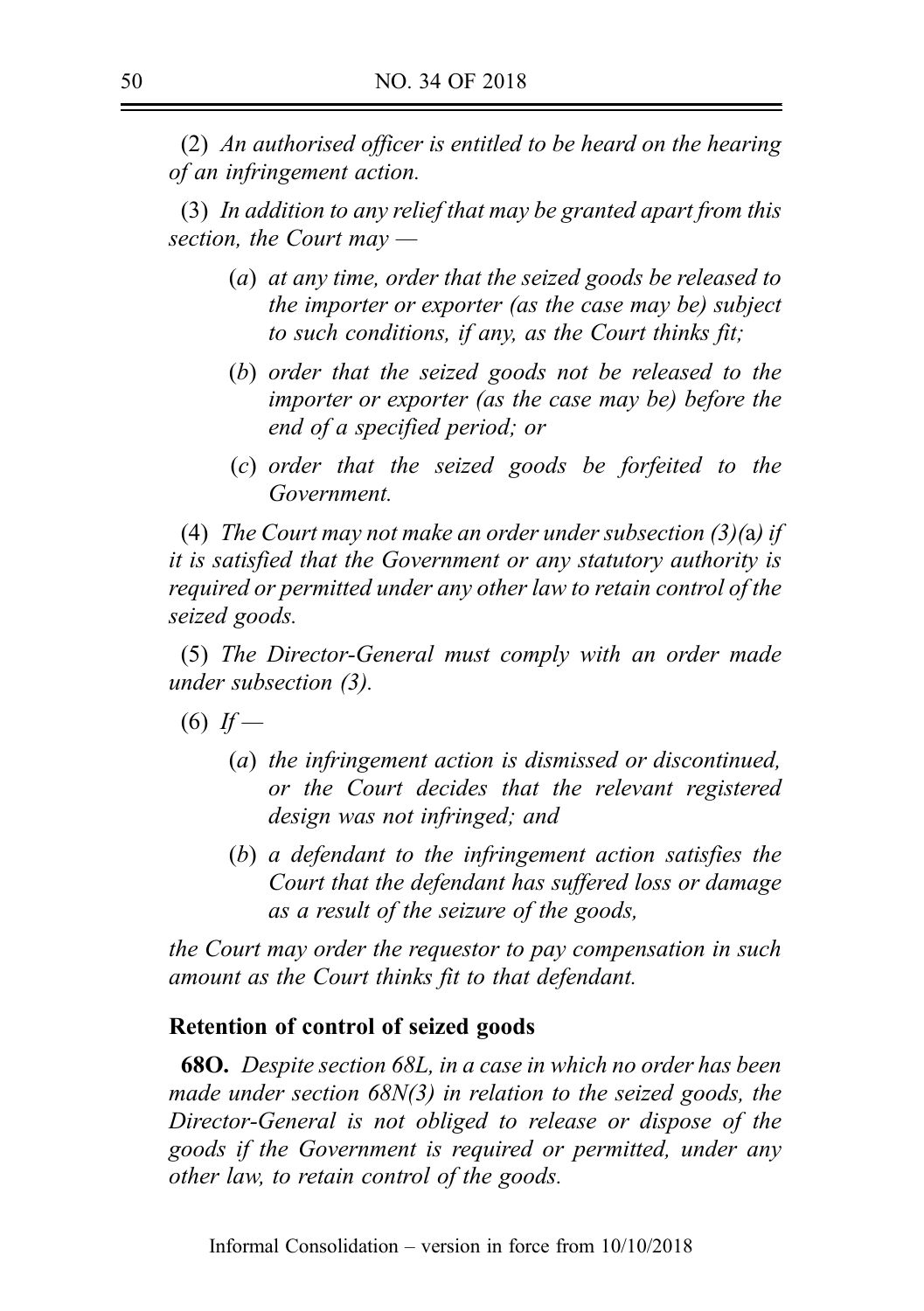## Disposal of seized goods

**68P.**—(1) If the Court orders that seized goods are to be forfeited to the Government, the goods must be disposed of  $-$ 

- (a) in the manner prescribed by rules made under this Act; or
- (b) if no manner of disposal is so prescribed, as the Director-General directs.
- $(2)$  If
	- (a) the Director-General gives to the importer or exporter a written notice of the release of seized goods; and
	- (b) the importer or exporter fails to take custody of the seized goods within the period specified in the notice,

the Director-General may dispose of the goods  $-$ 

- (i) in the manner prescribed by rules made under this Act; or
- (ii) if no manner of disposal is so prescribed, as the Director-General directs.

# Insufficient security

**68Q.**—(1) If the reasonable expenses incurred by the Director-General in relation to any action taken by the Director-General under this Division, or taken in accordance with an order of the Court under this Division exceed the amount deposited, or the amount of the security given, under section 68E, the amount of the excess is a debt due to the Government.

(2) The debt created by subsection (1) is due by the requestor, or, if there are 2 or more requestors, by the requestors jointly and severally.

Division 3 — Powers of inspection

## Powers of inspection in relation to vehicles

 $68R$ ,  $-$ (1) A senior authorised officer, or an authorised officer acting in accordance with the general or special directions of a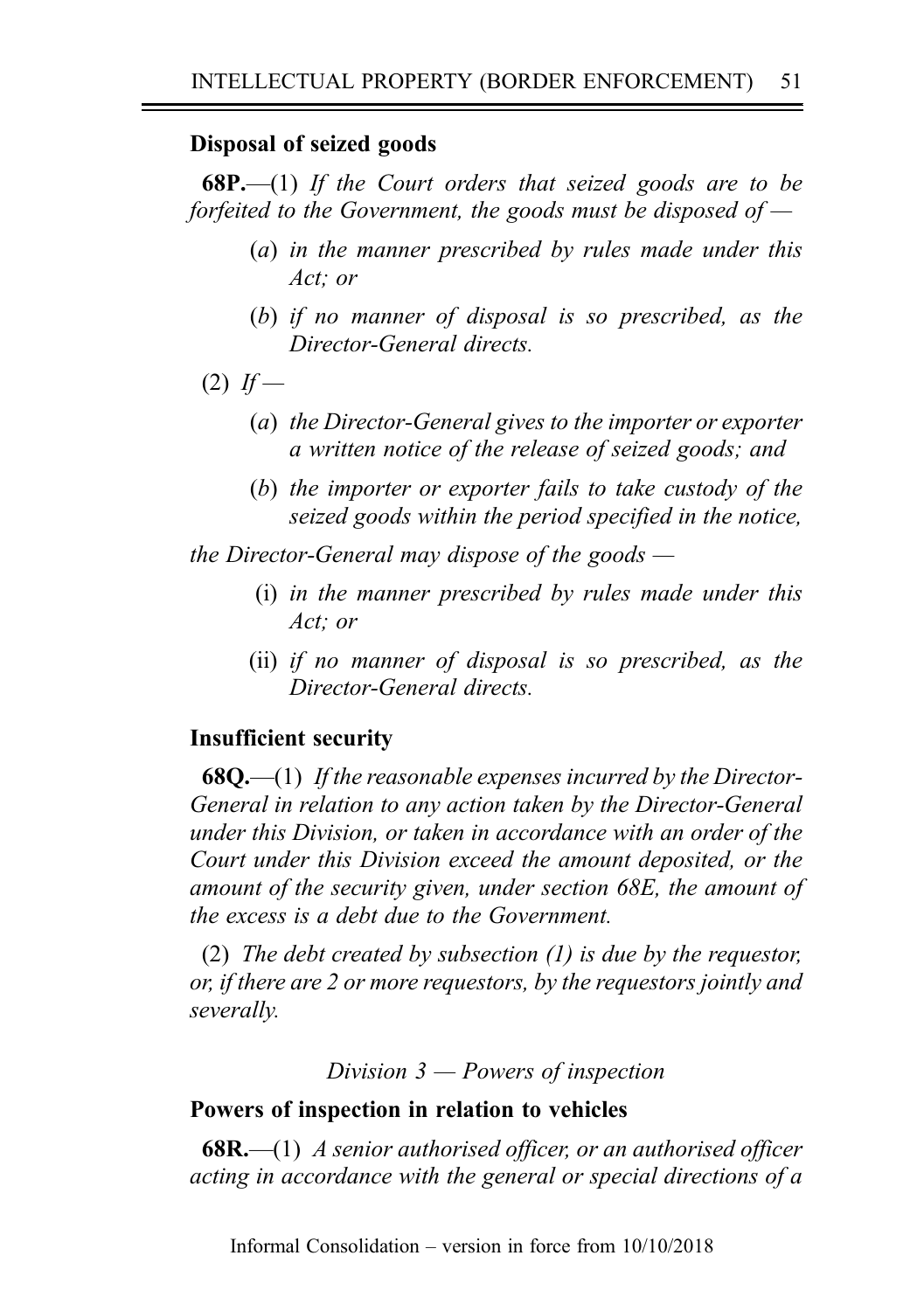senior authorised officer, may board any vehicle in Singapore and may inspect all parts of the vehicle for goods liable to be seized under section 68D.

(2) For the more effective exercise of the powers conferred by this section, a senior authorised officer or an authorised officer may require the person in charge of a vehicle  $-$ 

- (a) to stop and not to proceed until so authorised; or
- (b) to bring the vehicle to any examination station.

(3) It is presumed in any proceedings arising out of anything done under this section, unless the contrary is proved, that any authorised officer, not being a senior authorised officer, by whom the thing was done was acting in accordance with the general or special direction of a senior authorised officer.

(4) Any person who contravenes this section or who fails to comply with any lawful requisition or direction given or made under this section shall be guilty of an offence and shall be liable on conviction to a fine not exceeding \$6,000 or to imprisonment for a term not exceeding 12 months or to both.

#### Examination of packages, etc.

 $68S$ .—(1) Any goods, package, box, chest or other article which is being or has recently been imported, or is being exported, and in regard to which a reasonable suspicion exists that it is or that it contains goods liable to be seized under section 68D may be —

- (a) examined and inspected by an authorised officer or detained until any person in charge of it has opened it for examination and inspection;
- (b) subjected to such infringement verification, or tests or analysis as the authorised officer thinks fit; or
- (c) marked, locked, sealed or otherwise secured by an authorised officer pending examination and inspection.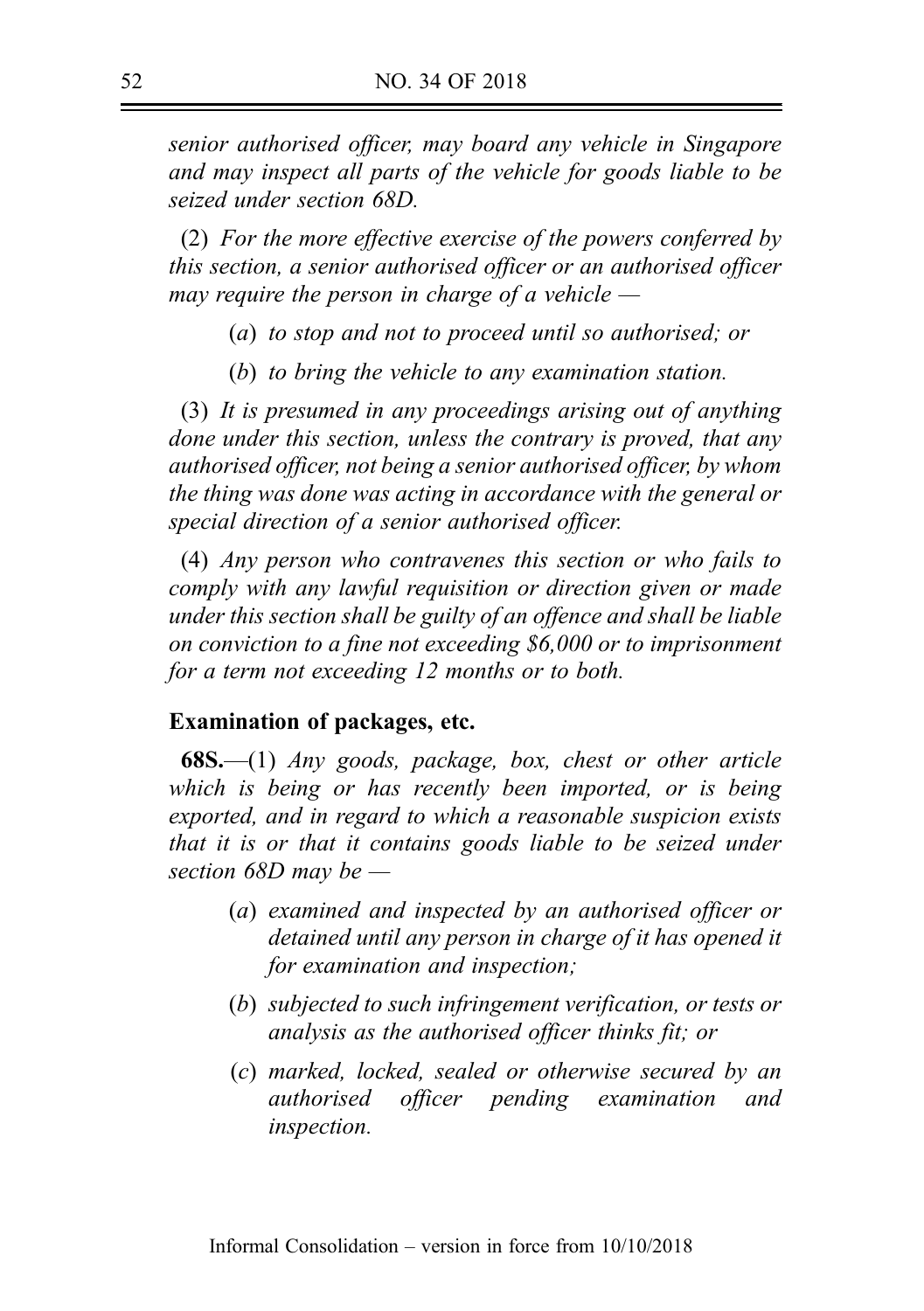(2) An authorised officer may require the person in charge of any package, box, chest or other article mentioned in subsection (1) to open the package, box, chest or article (as the case may be) for examination and inspection.

(3) If the person in charge of the package, box, chest or other article mentioned in subsection (1) refuses, or fails after being given reasonable time and opportunity, to comply with the requirement under subsection (2), a senior authorised officer, or an authorised officer acting in accordance with an order of a senior authorised officer, may forcibly open the package, box, chest or article to facilitate the examination and inspection of it.

(4) Any person, other than an authorised officer, who removes, opens, breaks or tampers with any mark, lock, seal or other means of securing any goods, package, box, chest or other article mentioned in subsection  $(1)(c)$  shall be guilty of an offence and shall be liable on conviction to a fine not exceeding \$6,000 or to imprisonment for a term not exceeding 6 months or to both.

(5) In this section, "infringement verification" means any process (whether involving the owner of the registered design concerned or not) to determine if any article is or contains goods liable to be seized under section 68D(4).

# Power to remove packages and goods to examination station

**68T.**—(1) For the more convenient exercise of the powers conferred by section 68S, an authorised officer may remove any package, box, chest or other article or any goods to an examination station or may require it to be so removed by the owner of it or the owner's agent or any person having the custody, charge or control of it.

(2) A person who fails to comply with such requirement shall be guilty of an offence and shall be liable on conviction to a fine not exceeding \$6,000.

(3) Upon the failure by a person to comply with such requirement, an authorised officer may remove the package,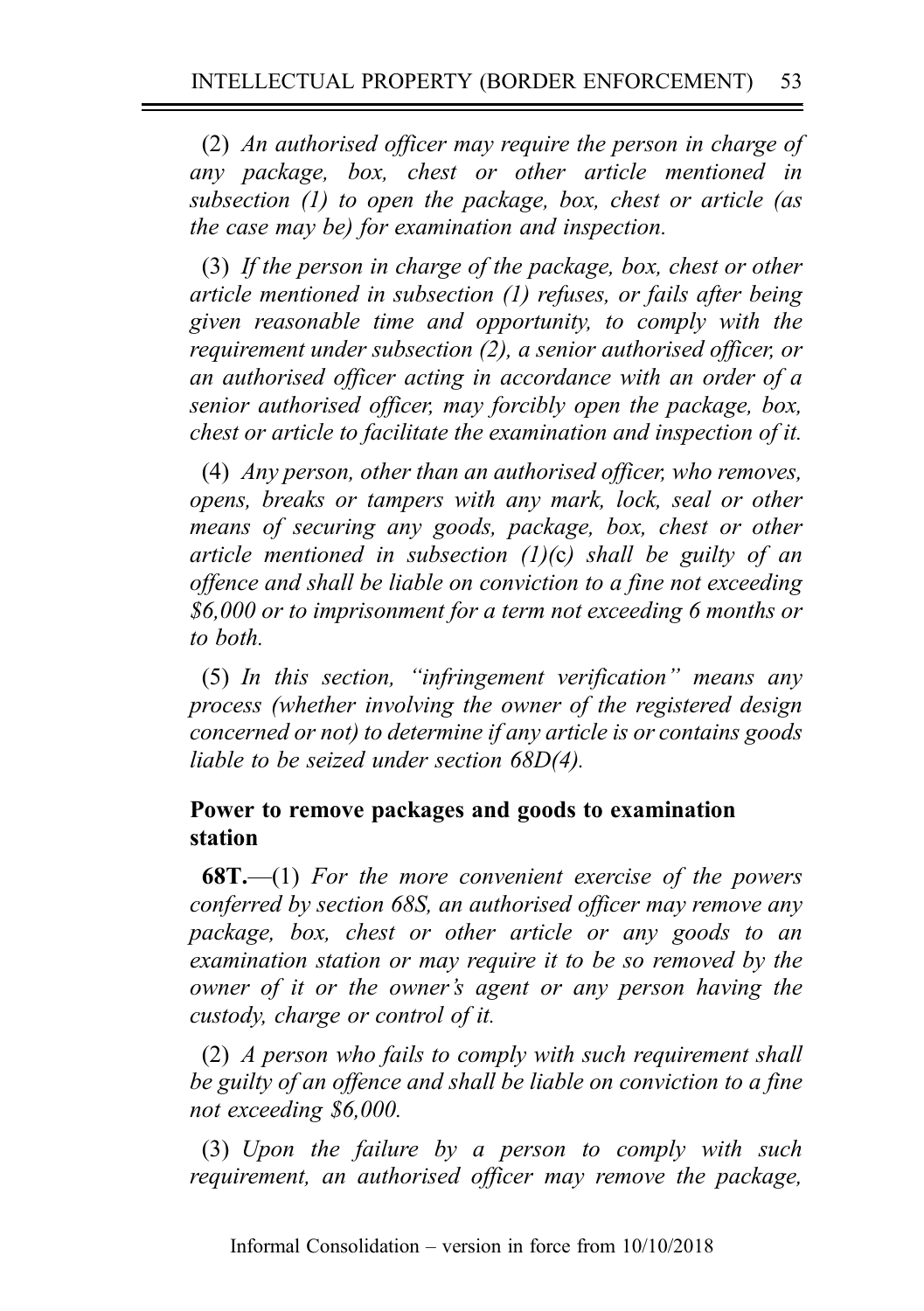box, chest, article or goods in the manner provided by subsection (1), and all the expenses of such removal (as certified by a senior authorised officer) are recoverable as a fine from that person or from the owner of the package, box, chest, article or goods.

# Inspection of baggage and belongings on person

 $68U$ —(1) Any person landing or being about to land or having recently landed from any vessel or aircraft, or leaving any vessel or aircraft in Singapore whether for the purpose of landing or otherwise, or entering or having recently entered Singapore by land, sea or air, must  $-$ 

- (a) on demand by an authorised officer, either permit the person's goods and baggage to be inspected by the officer for any goods liable to be seized under section 68D or, together with the goods and baggage, accompany the officer to an examination station, and there permit those goods and baggage to be inspected in the presence and under the supervision of a senior authorised officer for any goods liable to be seized under section 68D;
- (b) on demand by a senior authorised officer, permit the person's goods and baggage to be inspected by the officer, or in the presence and under the supervision of the officer, for any goods liable to be seized under section 68D; or
- (c) on demand by a senior authorised officer, remove belongings kept in or under the clothing of the person, for inspection for any goods liable to be seized under section 68D.

(2) The goods and baggage of any person who requests to be present when they are inspected must not be inspected except in the person's presence, unless the person fails to be present after being given reasonable facility for being present.

(3) Any person who refuses or fails, without reasonable excuse, to comply with any lawful demand made under this section shall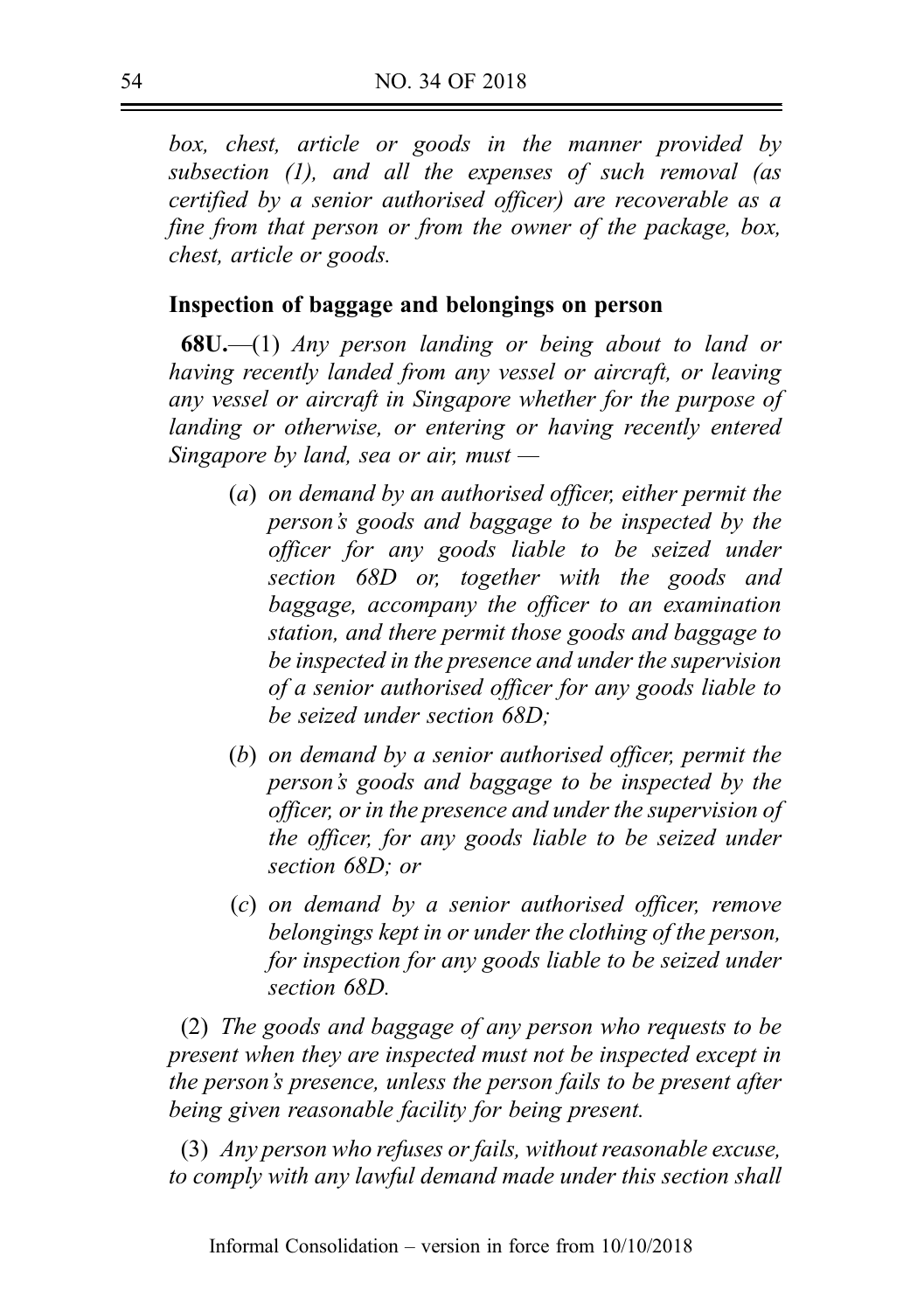be guilty of an offence and shall be liable on conviction to a fine not exceeding \$6,000 or to imprisonment for a term not exceeding 3 months or to both.

# Powers of authorised officers to enter certain premises

 $68V$ ,—(1) For the purpose of exercising the powers conferred by sections 68R to 68U, an authorised officer may, without warrant, enter upon —

- (a) any islet, landing place, wharf, dock, railway or quay;
- (b) any premises of a provider of port services or facilities licensed or exempted under the Maritime and Port Authority of Singapore Act (Cap. 170A); or
- (c) any premises of any airport operated under a licence or exemption under the Civil Aviation Authority of Singapore Act (Cap. 41).

(2) In this section, "railway" has the meaning given by the Railways Act (Cap. 263).

Division  $4$  — Miscellaneous provisions

# **Obstruction**

**68W.** Any person who —

- (a) refuses any authorised officer or senior authorised officer access to any vehicle or place which the officer is entitled to under this Part; or
- (b) obstructs or hinders any authorised officer or senior authorised officer in the execution of any power conferred on that officer by this Part,

shall be guilty of an offence and shall be liable on conviction to a fine not exceeding \$15,000 or to imprisonment for a term not exceeding 12 months or to both.

# Protection from personal liability

68X. No liability shall lie personally against the Director-General, an authorised officer, a senior authorised officer, or any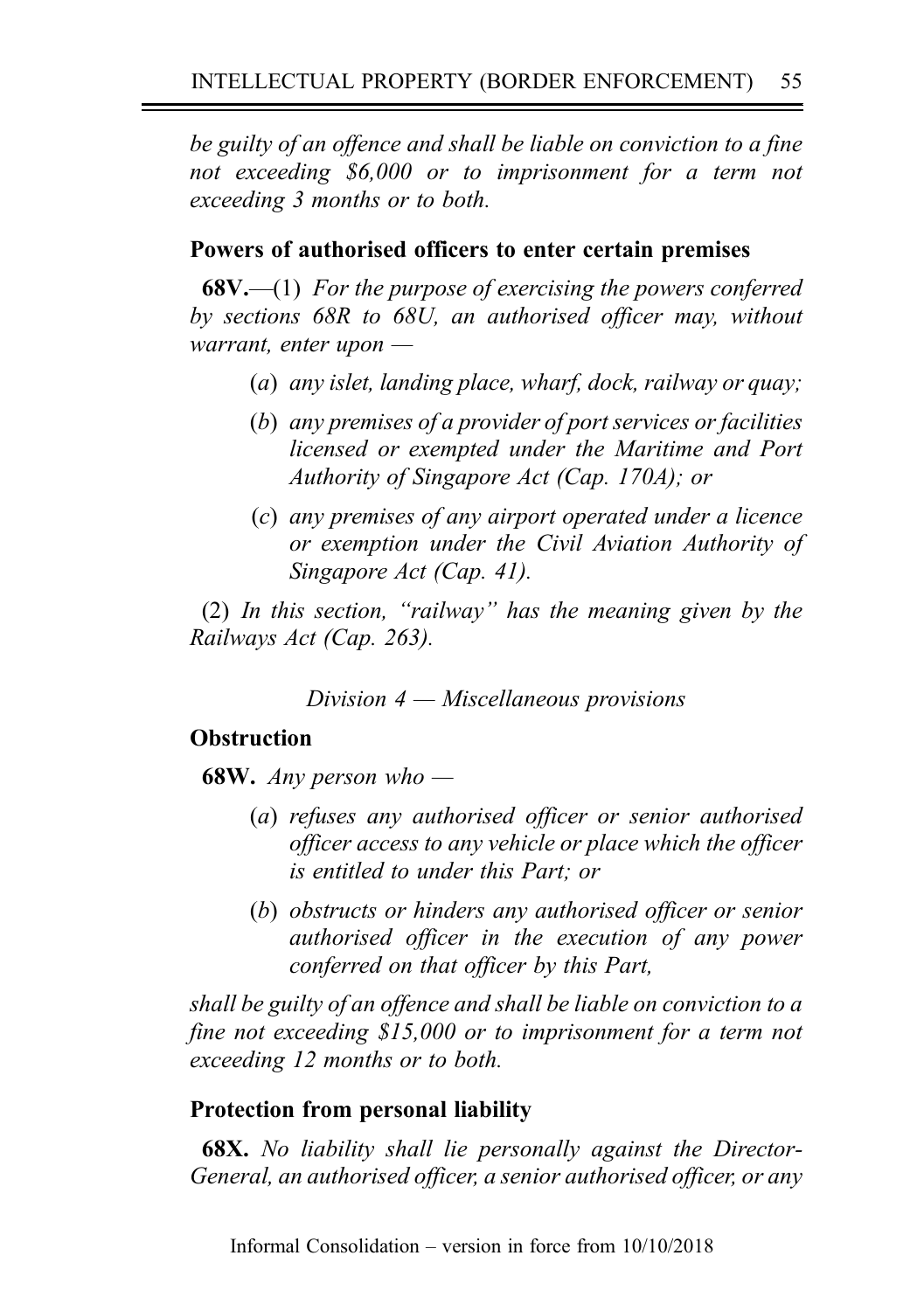person acting under the direction of the Director-General for anything done or omitted to be done with reasonable care and in good faith in the course of or in connection with —

- (a) the exercise or purported exercise of any power under this Part;
- (b) the performance or purported performance of any function or the discharge or purported discharge of any duty under this Part; or
- (c) the compliance or purported compliance with this Part<sup>"</sup>.

### Amendment of section 73

54. Section 73 of the Registered Designs Act is amended by inserting, immediately after subsection (3), the following subsection:

"(4) Subsection (2) does not apply to fees prescribed for the purposes of Part VIA.".

### PART 4

## AMENDMENTS TO TRADE MARKS ACT

Division 1 — Phase 1 Amendments

#### New section 81A

55. The Trade Marks Act (Cap. 332) (called in this Part the principal Act) is amended by inserting, immediately after section 81, the following section:

### "Delegation of Director-General's powers

81A. The Director-General may delegate to a senior officer of customs (within the meaning of section 3(1) of the Customs Act (Cap. 70)) any of the powers of the Director-General under this Part (except the power of delegation conferred by this section), subject to such conditions or restrictions as the Director-General may determine.".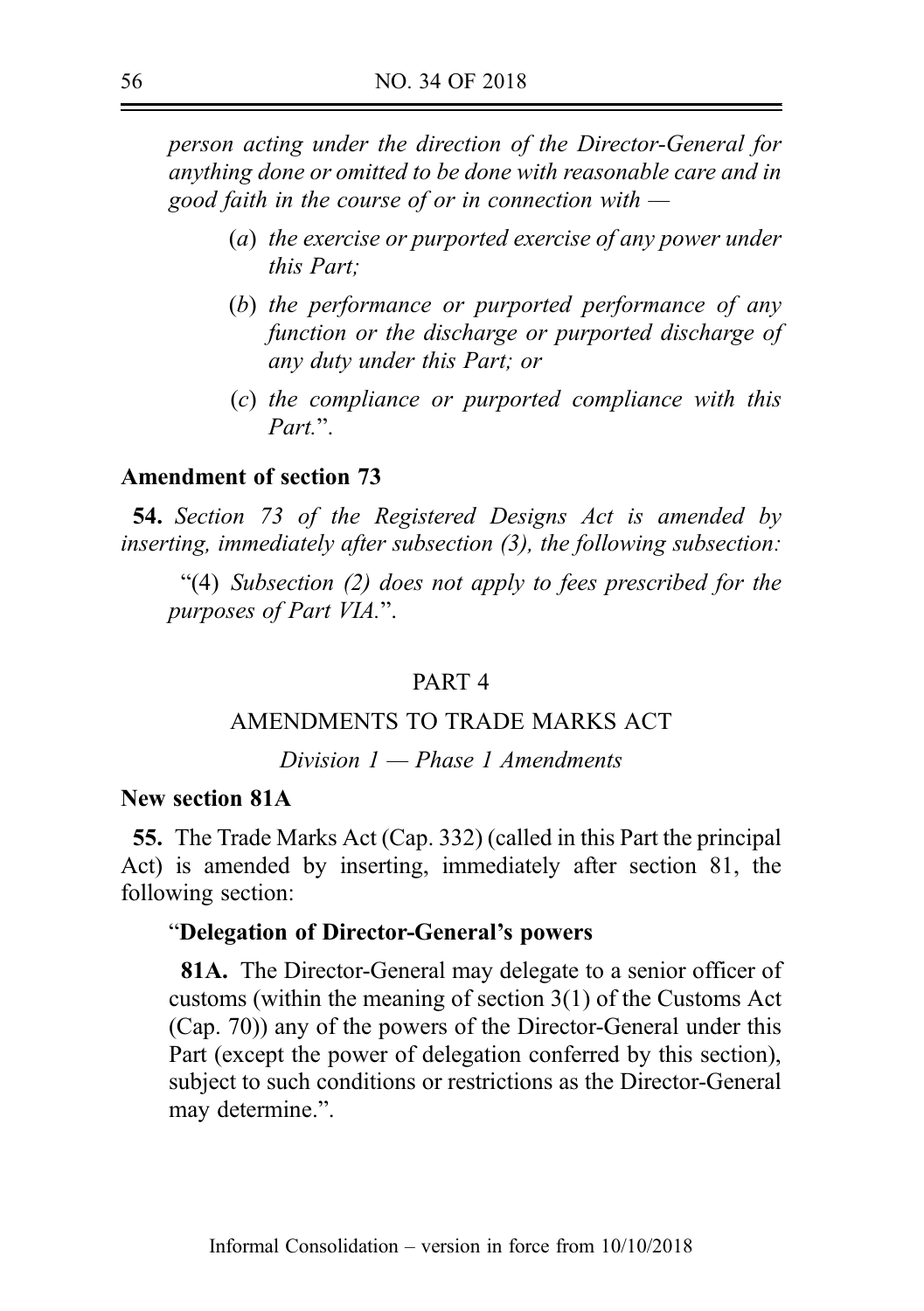56. Section 83 of the principal Act is amended —

- (a) by deleting the words "or expense it is likely to incur as a result of the seizure of the goods" in paragraph  $(a)(i)$  and substituting the words "or reasonable expense it is likely to incur in relation to the seizure, storage and disposal of the goods"; and
- (b) by inserting, immediately after the word "seizure" in the section heading, the words ", storage and disposal".

# New sections 85A and 85B

57. The principal Act is amended by inserting, immediately after section 85, the following sections:

## "Persons bound to give information or produce documents

85A.—(1) At any time after goods have been seized under section 82(4), an authorised officer or a senior authorised officer who has reasonable cause to believe that a person has any information or document that the officer considers is relevant for any of the purposes in subsection (2), may require that person to provide to the officer that information or document at a time and place specified by the officer.

- (2) The purposes mentioned in subsection (1) are  $-$ 
	- (a) to enable the Director-General to satisfy a request under section 85B (whether or not such a request has actually been received);
	- (b) to enable any action to be taken under this Part in relation to future shipments of goods; and
	- (c) for a statistical or research purpose.
- $(3)$  A person who
	- (a) without reasonable excuse, fails to comply with a requirement under subsection (1); or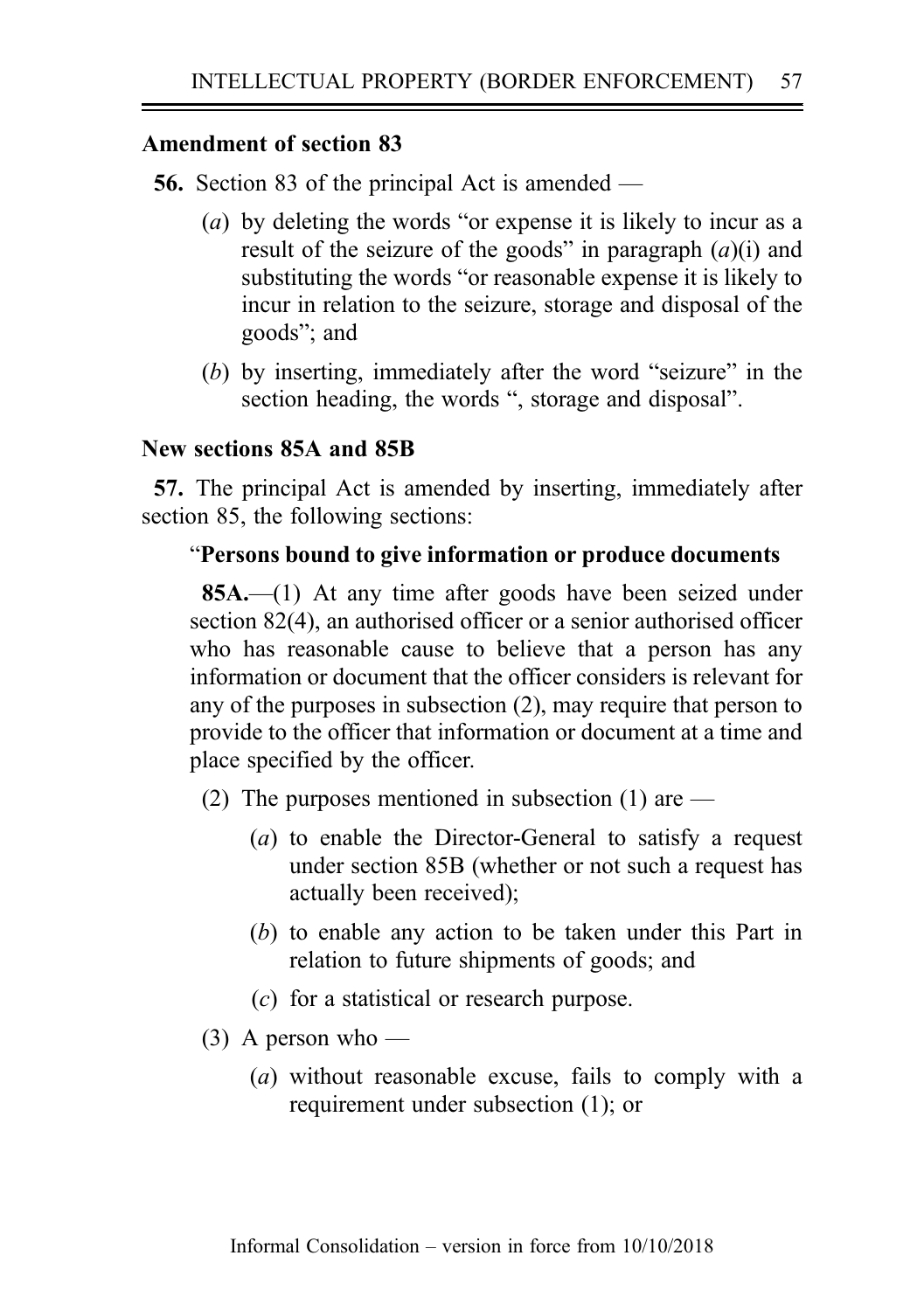(b) in purported compliance with such requirement, knowingly or recklessly provides any information or document that is false or misleading in a material particular,

shall be guilty of an offence and shall be liable on conviction to a fine not exceeding \$6,000 or to imprisonment for a term not exceeding 6 months or to both.

(4) A person is not excused from providing any information or document in compliance with a requirement under subsection (1) on the ground that it might tend to incriminate the person.

(5) Where the person claims, before providing any information or document pursuant to a requirement under subsection (1), that it might tend to incriminate the person, then the information or document is not admissible in evidence against the person in criminal proceedings other than proceedings for an offence under subsection (3).

(6) No information or document that is provided pursuant to a requirement under subsection (1) may be published, or communicated or disclosed to any person, except where and to the extent it is necessary for a purpose in subsection (2).

(7) A person who contravenes subsection (6) shall be guilty of an offence and shall be liable on conviction to a fine not exceeding \$6,000 or to imprisonment for a term not exceeding 12 months or to both.

## Information on import

85B.—(1) After goods have been seized under section 82(4), the Director-General may, upon the request of the objector, and if the Director-General is satisfied that the information is necessary to enable the objector to institute an infringement action, give the objector the name and contact details of any person connected with the import of the seized goods.

(2) Subsection (1) applies despite any duty of confidentiality imposed by the common law on the Director-General or a person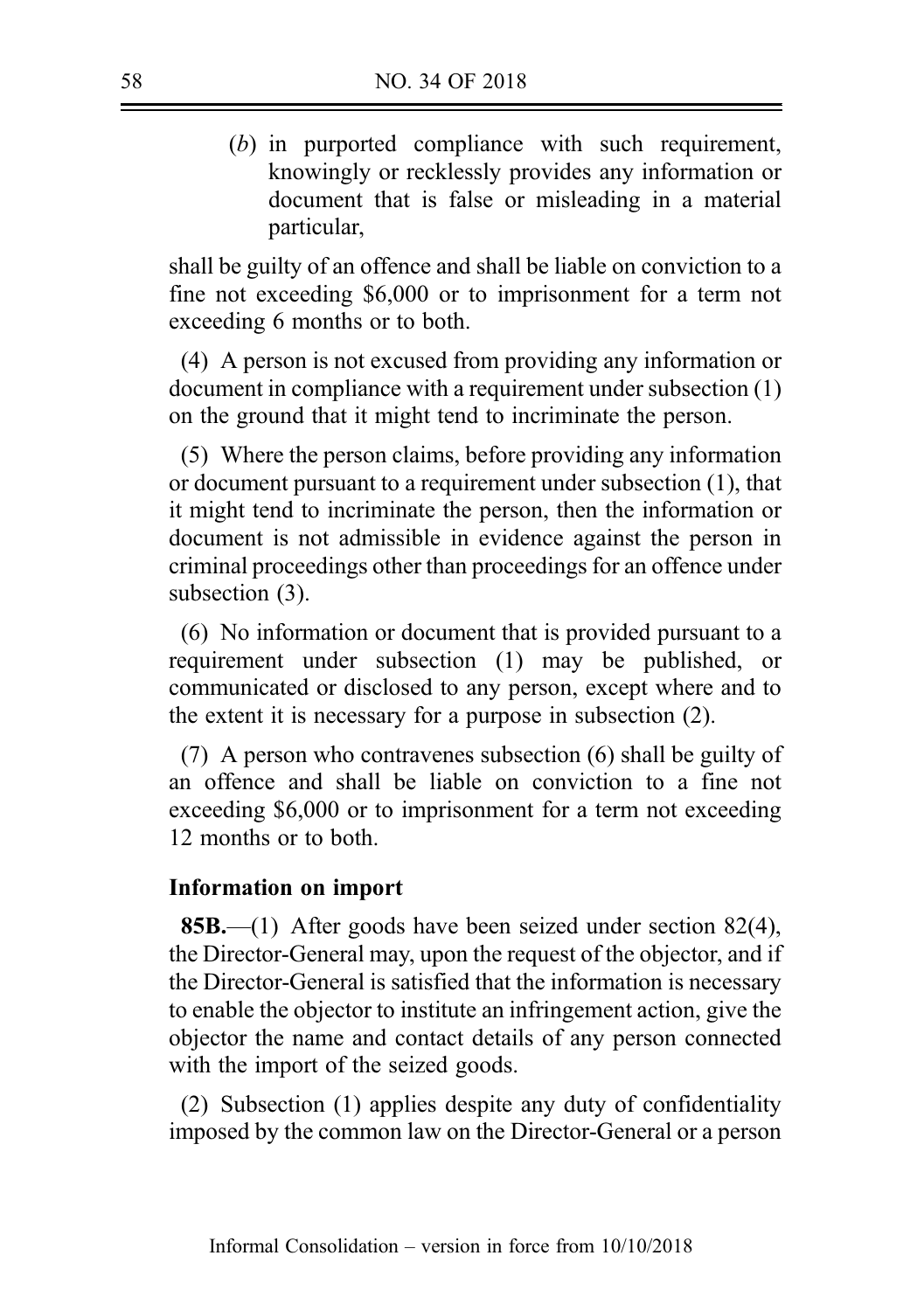to whom the Director-General has delegated the power under that subsection.".

## Amendment of section 87

58. Section 87 of the principal Act is amended —

- (a) by inserting, immediately after the words "by written" notice" in subsection (1), the words "and the giving of the prescribed written undertakings"; and
- (b) by deleting the words "gives such a notice" in subsection (3) and substituting the words "satisfies the requirements of subsection (1)".

# Amendment of section 92

- 59. Section 92 of the principal Act is amended
	- (a) by renumbering the section as subsection  $(1)$  of that section, and by inserting immediately thereafter the following subsection:
		- " $(2)$  If
			- (a) the Director-General gives to the importer a written notice of the release of seized goods; and
			- (b) the importer fails to take custody of the seized goods within the period specified in the notice,

the Director-General may dispose of the goods —

- (i) in the manner prescribed by rules made under this Act; or
- (ii) if no manner of disposal is so prescribed, as the Director-General directs."; and
- (b) by deleting the words "ordered to be forfeited" in the section heading.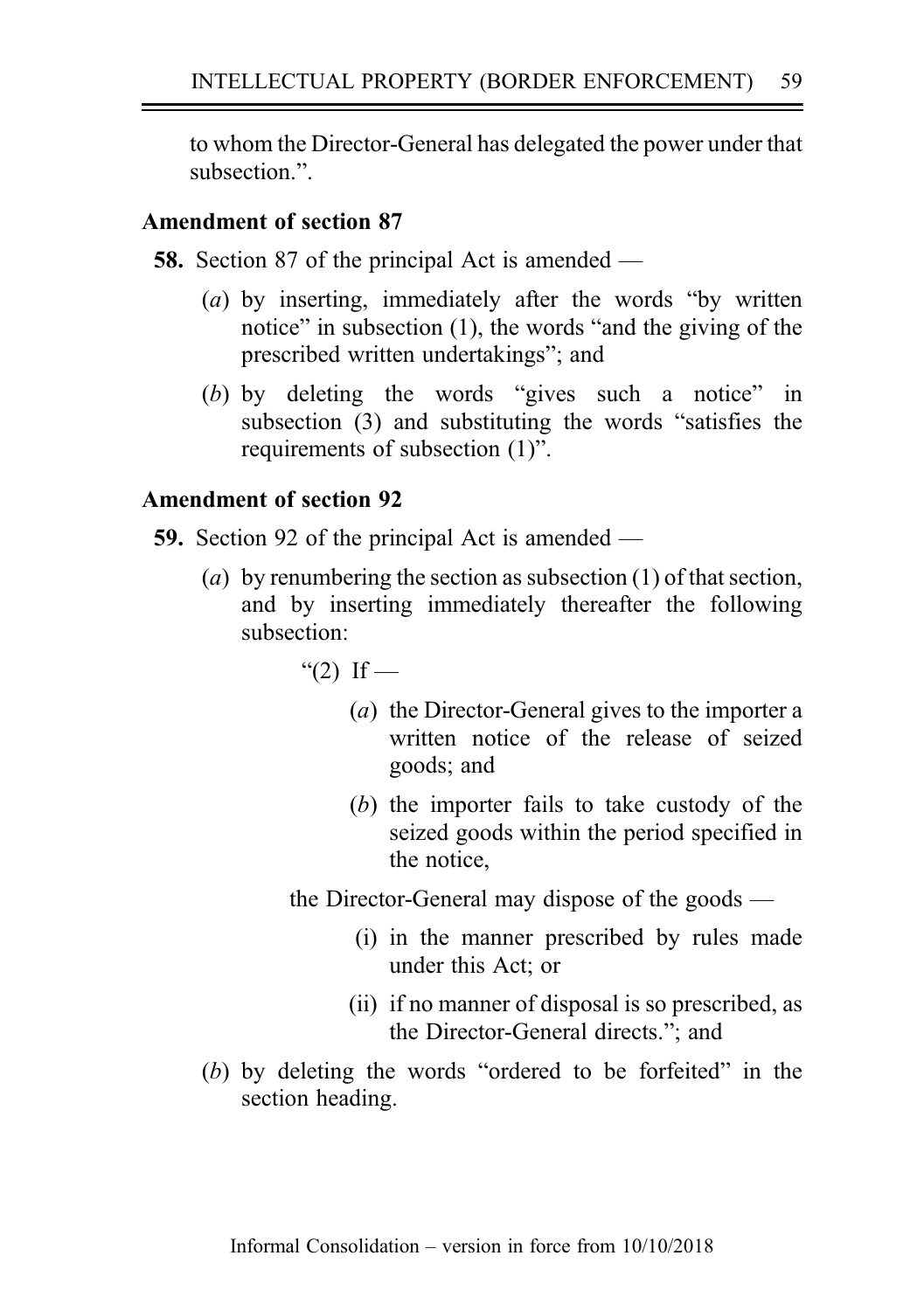60. Section 93A of the principal Act is amended —

(a) by inserting, immediately after subsection (2), the following subsections:

> "(2A) At any time after goods have been detained under subsection  $(1)(a)$ , an authorised officer or a senior authorised officer who has reasonable cause to believe that a person has any information or document that the officer considers is relevant for any of the purposes in subsection (2B), may require that person to provide to the officer that information or document at a time and place specified by the officer.

> (2B) The purposes mentioned in subsection (2A) are —

- (a) to enable the Director-General to satisfy a request under subsection (2H) (whether or not such a request has actually been received);
- (b) to enable any action to be taken under this Part in relation to future shipments of goods; and
- (c) for a statistical or research purpose.
- $(2C)$  A person who
	- (a) without reasonable excuse, fails to comply with a requirement under subsection  $(2A)$ ; or
	- (b) in purported compliance with such requirement, knowingly or recklessly provides any information or document that is false or misleading in a material particular,

shall be guilty of an offence and shall be liable on conviction to a fine not exceeding \$6,000 or to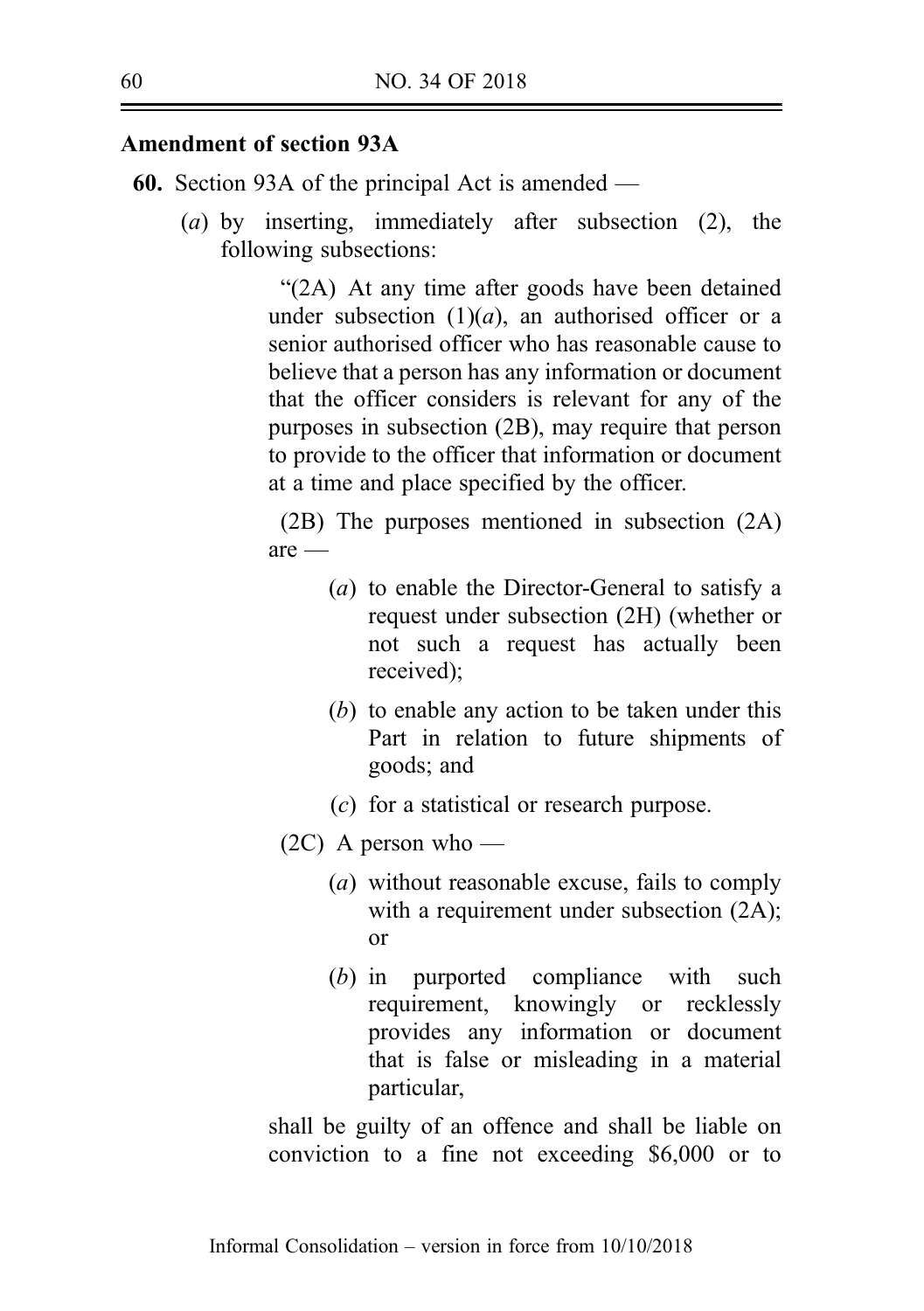imprisonment for a term not exceeding 6 months or to both.

(2D) A person is not excused from providing any information or document in compliance with a requirement under subsection (2A) on the ground that it might tend to incriminate the person.

(2E) Where the person claims, before providing any information or document pursuant to a requirement under subsection (2A), that it might tend to incriminate the person, then the information or document is not admissible in evidence against the person in criminal proceedings other than proceedings for an offence under subsection (2C).

(2F) No information or document that is provided pursuant to a requirement under subsection (2A) may be published, or communicated or disclosed to any person, except where and to the extent it is necessary for a purpose in subsection (2B).

(2G) A person who contravenes subsection (2F) shall be guilty of an offence and shall be liable on conviction to a fine not exceeding \$6,000 or to imprisonment for a term not exceeding 12 months or to both.

(2H) The Director-General may, upon the request of the proprietor of the registered trade mark, and if the Director-General is satisfied that the information is necessary to enable the proprietor to institute an infringement action, give the proprietor the name and contact details of any person connected with the import or proposed export (as the case may be) of the detained goods.

(2I) However, no disclosure under subsection (2H) is permitted unless the proprietor of the registered trade mark to whom disclosure is to be made —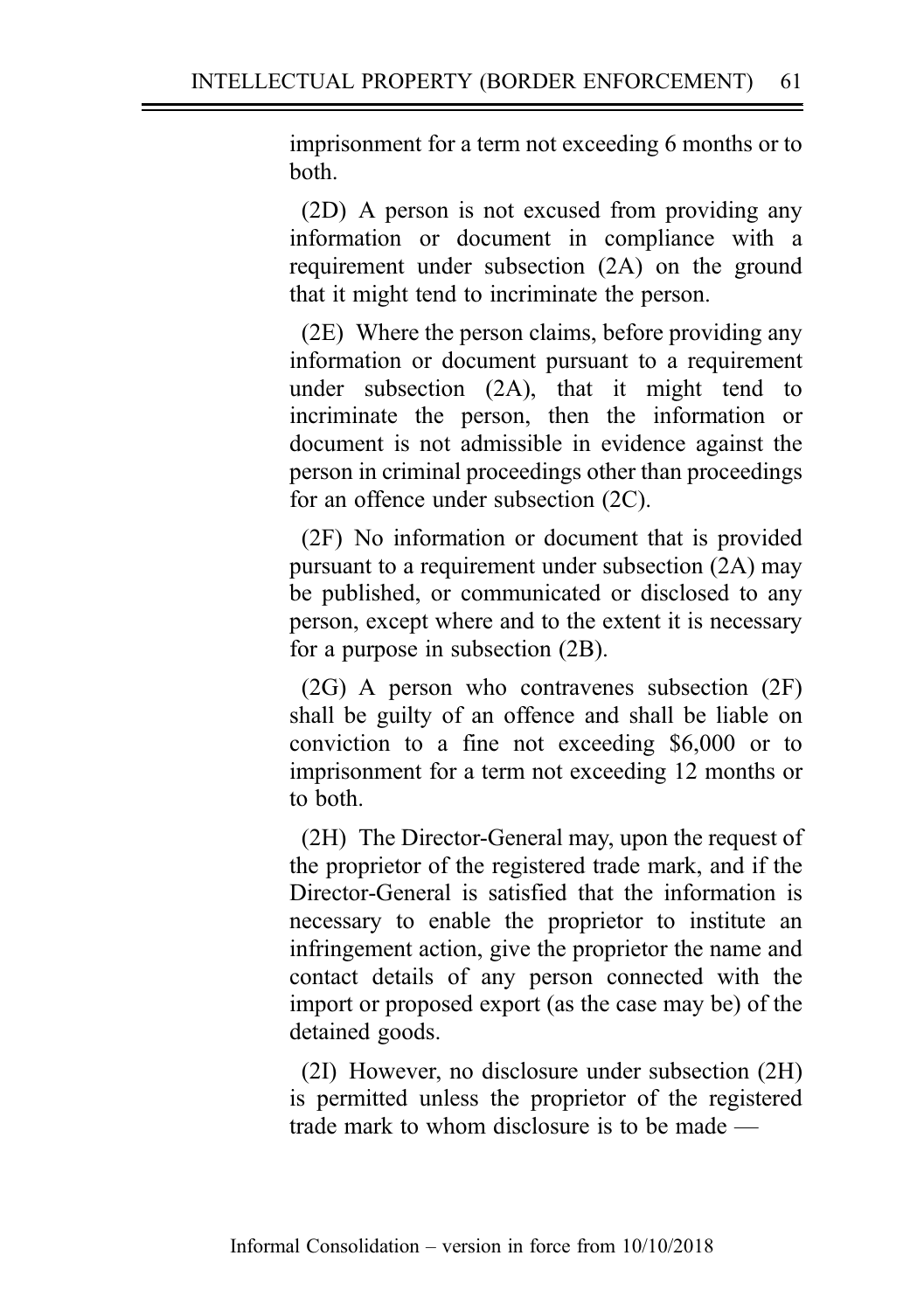- (a) in the case of goods that are imported into Singapore and that are not goods in transit, has carried out the acts in subsection  $(3)(a)(i)$ , (ii) and (iii); or
- (b) in the case of goods that are to be exported from Singapore or goods that are goods in transit and consigned to a person with a commercial or physical presence in Singapore —
	- (i) satisfies the Director-General that the trade mark concerned is a registered trade mark and that he is the proprietor of it; and
	- (ii) has carried out the act mentioned in subsection  $(3)(b)(iii)$ .

(2J) Subsection (2H) applies despite any duty of confidentiality imposed by the common law on the Director-General or a person to whom the Director-General has delegated the power under that subsection."; and

(b) by deleting the words "or expense it has incurred and is likely to further incur as a result of the detention of the goods" in subsection  $(3)(b)(iii)(A)$  and substituting the words "or reasonable expense it has incurred and is likely to further incur in relation to the detention, storage and disposal of the goods".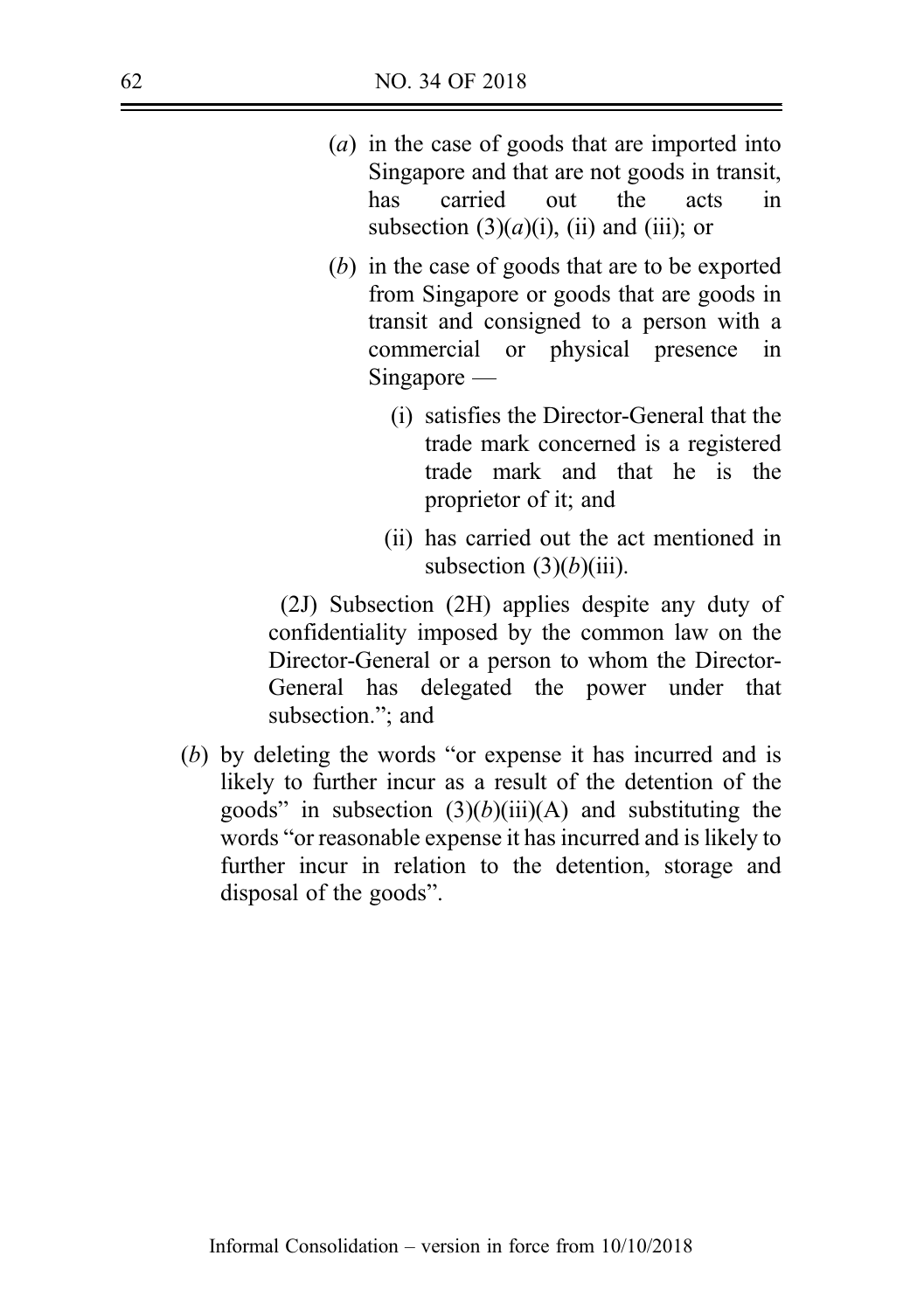Division  $2$  — Phase 2 Amendments

# Deletion of heading and new Division heading of Part X

**61.** Part X of the principal Act is amended by deleting the heading immediately above section 81 and substituting the following Division heading:

"Division  $1$  — Preliminary provisions".

## Amendment of section 81

**62.** Section 81 of the principal Act is amended  $-$ 

- (a) by deleting the words "the importation of" in the definition of "infringement action" and substituting the words "any use of a sign (within the meaning of section 27(4)) in relation to the":
- (b) by deleting the definition of "objector"; and
- (c) by inserting, immediately after the definition of "proprietor", the following definition:
	- " "requestor", in relation to particular seized goods, means the person who gave the written notice under section 82(1) as a result of the giving of which the goods were seized;".

### New section 81B

63. The principal Act is amended by inserting, immediately after section 81A as inserted by section 55, the following section:

### "Fees

**81B.**—(1) The Minister charged with the responsibility for customs duties may make rules to prescribe the fees payable to the Director-General in connection with the administration of this Part.

(2) Without limiting subsection (1), rules may be made to prescribe fees for the following purposes:

> (a) for the escort of a conveyance conveying goods seized under section 82(4) or 93A;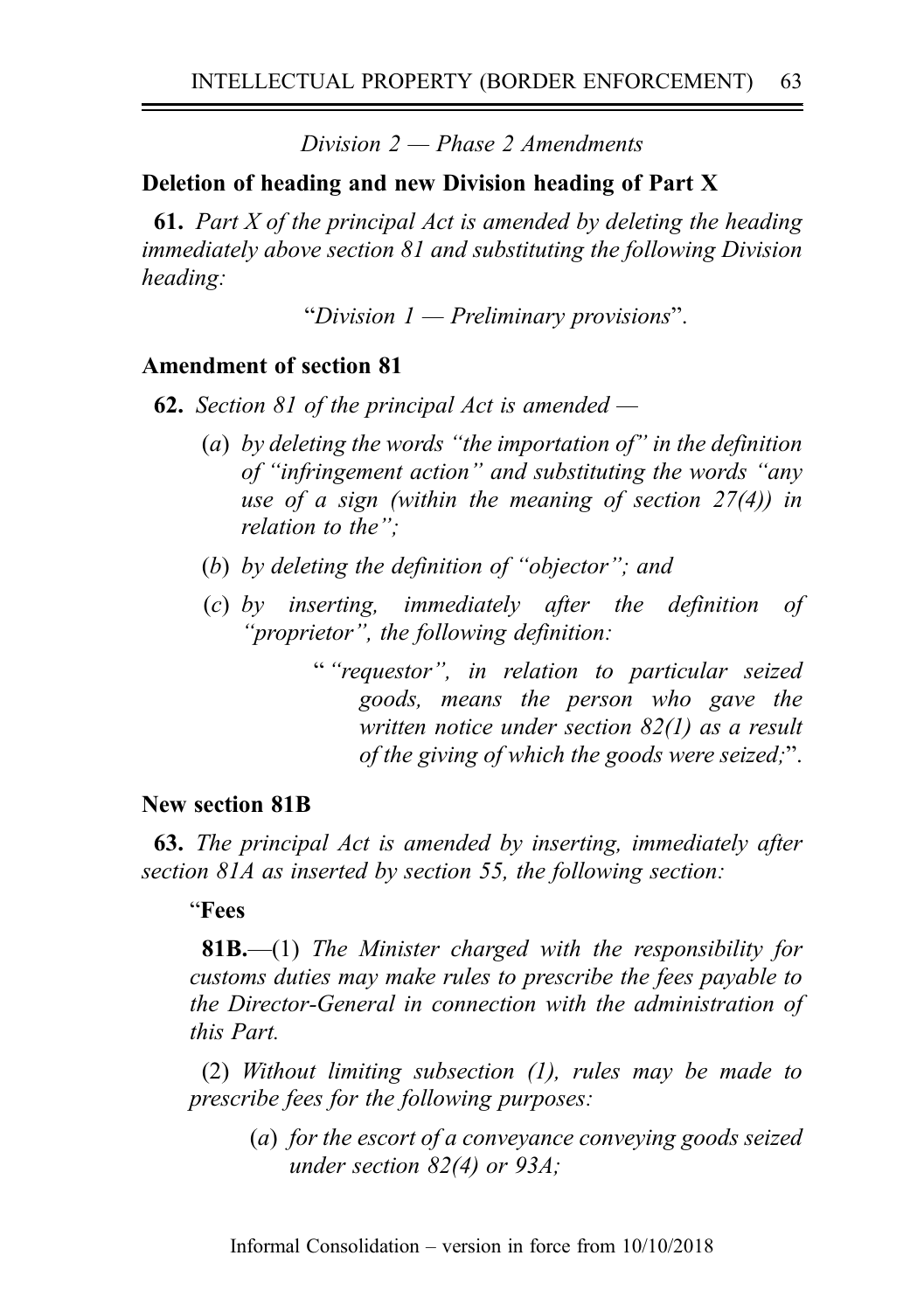- (b) for the attendance of an authorised officer or a senior authorised officer in connection with the inspection or destruction of such seized goods;
- (c) for the attendance of an authorised officer or a senior authorised officer in connection with any other act or service under this Part."

#### New Division heading of Part X

**64.** Part X of the principal Act is amended by inserting, immediately above section 82, the following Division heading:

"Division  $2$  — Seizure of goods on request".

#### Amendment of section 82

**65.** Section 82 of the principal Act is amended  $-$ 

- (a) by inserting, immediately after the words "be imported" in subsection  $(1)(b)$  and  $(c)(ii)$ , the words "or exported";
- (b) by deleting paragraph (d) of subsection (1) and substituting the following paragraph:
	- "(d) requesting the Director-General to seize the goods.";
- (c) by deleting subsection (2) and substituting the following subsection:
	- "(2) A notice under subsection (1) must be  $-$ 
		- (a) in the form determined by the Director-General, and supported by such documents and information as the Director-General may require; and
		- (b) accompanied by the fee prescribed under section 81B.":
- (d) by deleting the words "the end of the period of 60 days commencing on" in subsection (3) and substituting the words "the 59th day after";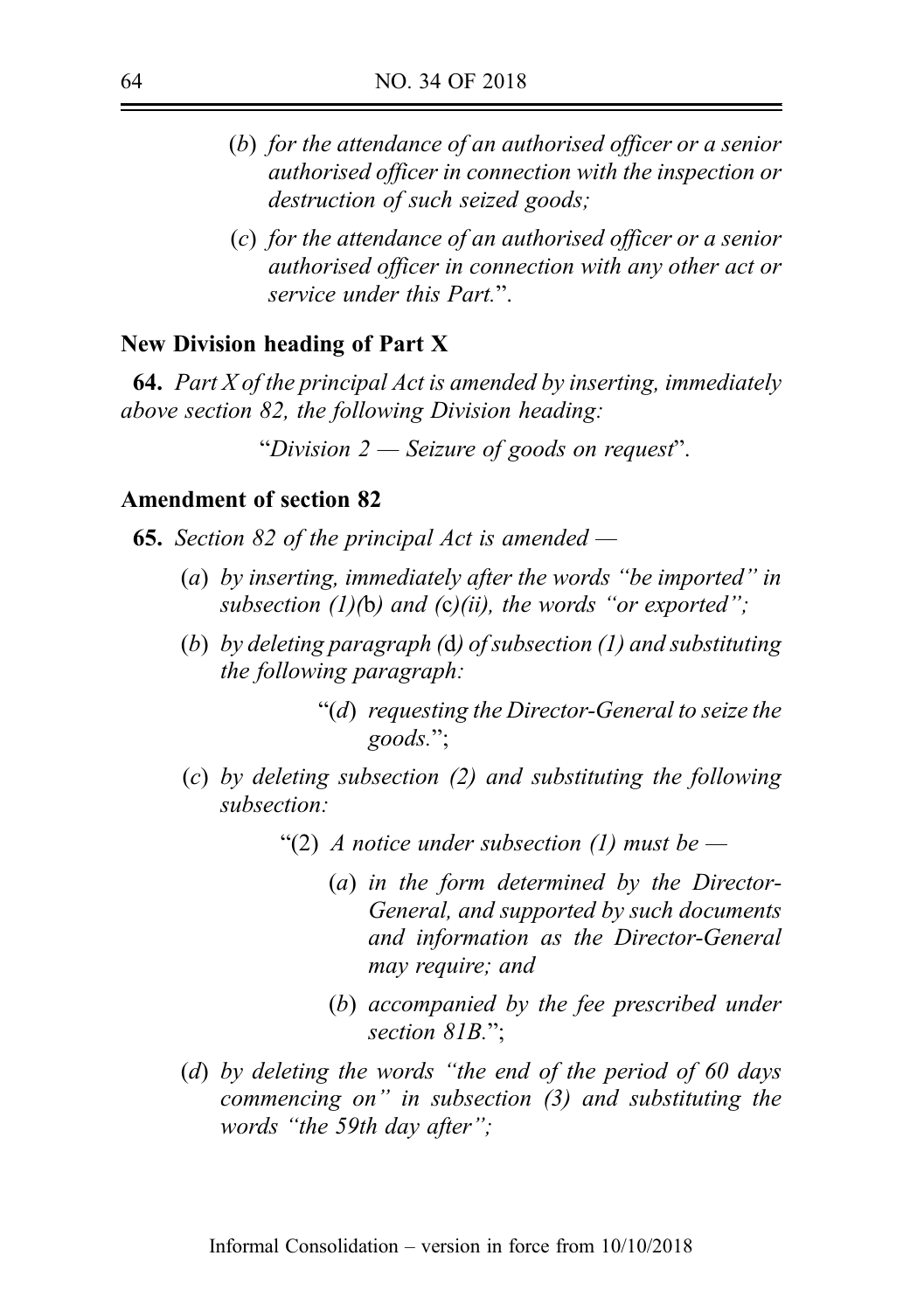- (e) by inserting, immediately after the words "a person imports" in subsection  $(4)(c)$ , the words "or proposes to export";
- (f) by deleting subsection (5) and substituting the following subsection:

"(5) The Minister may make rules that are necessary or convenient to be prescribed for carrying out or giving effect to this Division, and in particular to provide —

- (a) for the times at which, and the manner in which, notices are to be given;
- (b) for the giving of information and evidence to the Director-General; and
- (c) that an authorised officer may refuse to seize any goods because of non-compliance with any direction of the Director-General or any such rule."; and
- (g) by inserting, immediately after the word "importation" in the section heading, the words "or exportation".

# Amendment of section 83

66. Section 83 of the principal Act, as amended by section 56, is amended by deleting the word "objector" in paragraphs (a) and (b) and substituting in each case the word "requestor".

# Repeal and re-enactment of section 84

67. Section 84 of the principal Act is repealed and the following section substituted therefor:

# "Secure storage of seized goods

84. At the Director-General's direction, seized goods must be taken to a secure place the Director-General directs, either by the person in possession, custody or control of those goods immediately before the seizure or the requestor, whoever the Director-General considers appropriate.".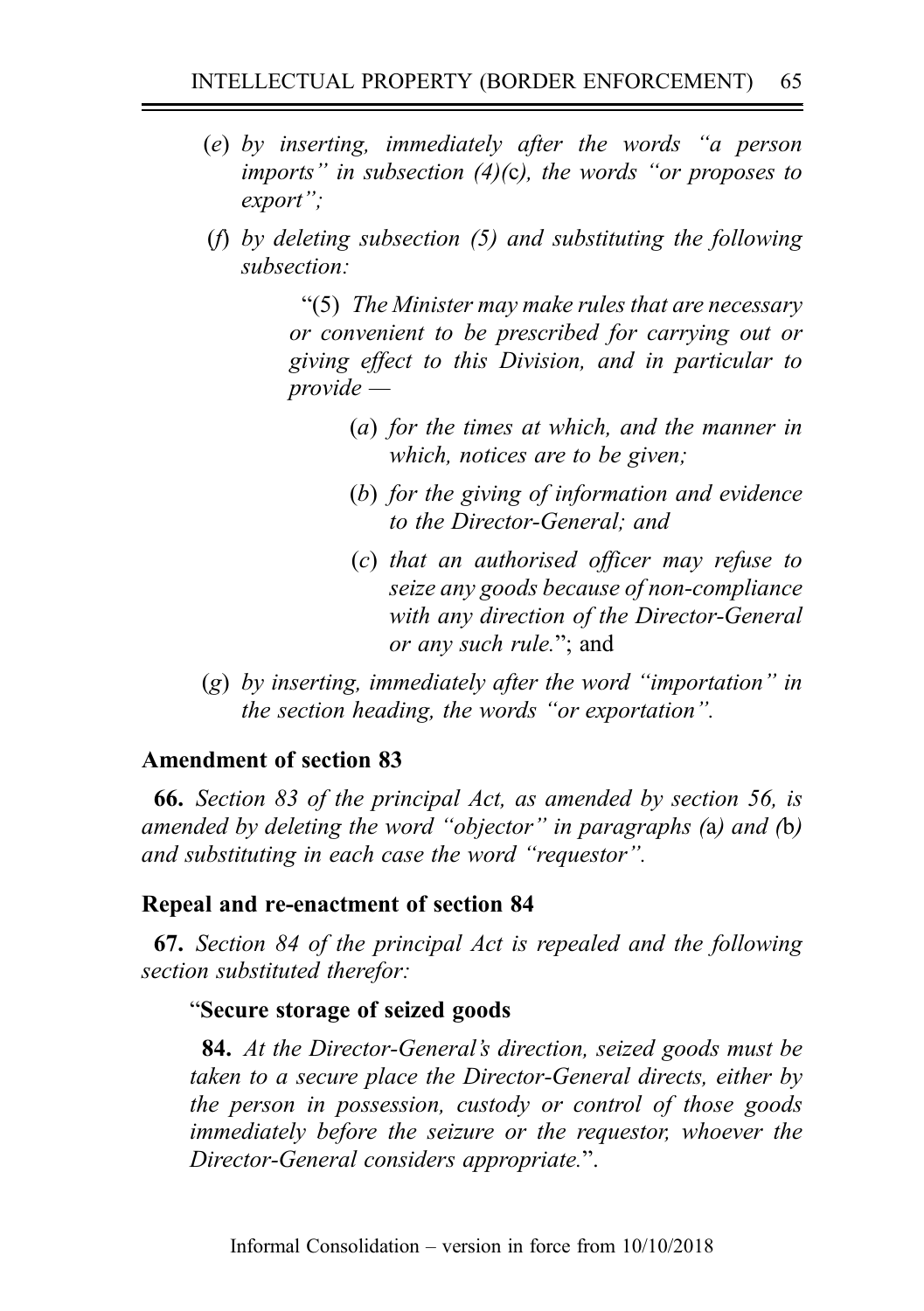**68.** Section 85 of the principal Act is amended —

- (a) by deleting the words "and the objector, either personally or by post" in subsection (1) and substituting the words "or exporter (as the case may be), and the requestor, personally, by post or (with the prior consent of the addressee) by email";
- (b) by inserting, immediately after the words "the importer" in subsection (2), the words "or exporter";
- (c) by deleting the word "objector" in subsections  $(2)(a)$  and (b) and (5) and substituting in each case the word "requestor"; and
- (d) by deleting the word "from" in subsection  $(2)(a)$  and substituting the word "after".

### Amendment of section 85A

69. Section 85A(2) of the principal Act, as inserted by section 57, is amended by deleting the words "this Part" in paragraph (b) and substituting the words "this Division or Division 3".

#### Amendment of section 85B

70. Section 85B(1) of the principal Act, as inserted by section 57, is amended —

- (a) by deleting the word "objector" wherever it appears and substituting the word "requestor";
- (b) by inserting, immediately after the word "import", the words "or proposed export (as the case may be)"; and
- (c) by inserting, immediately after the word "import" in the section heading, the words "or export".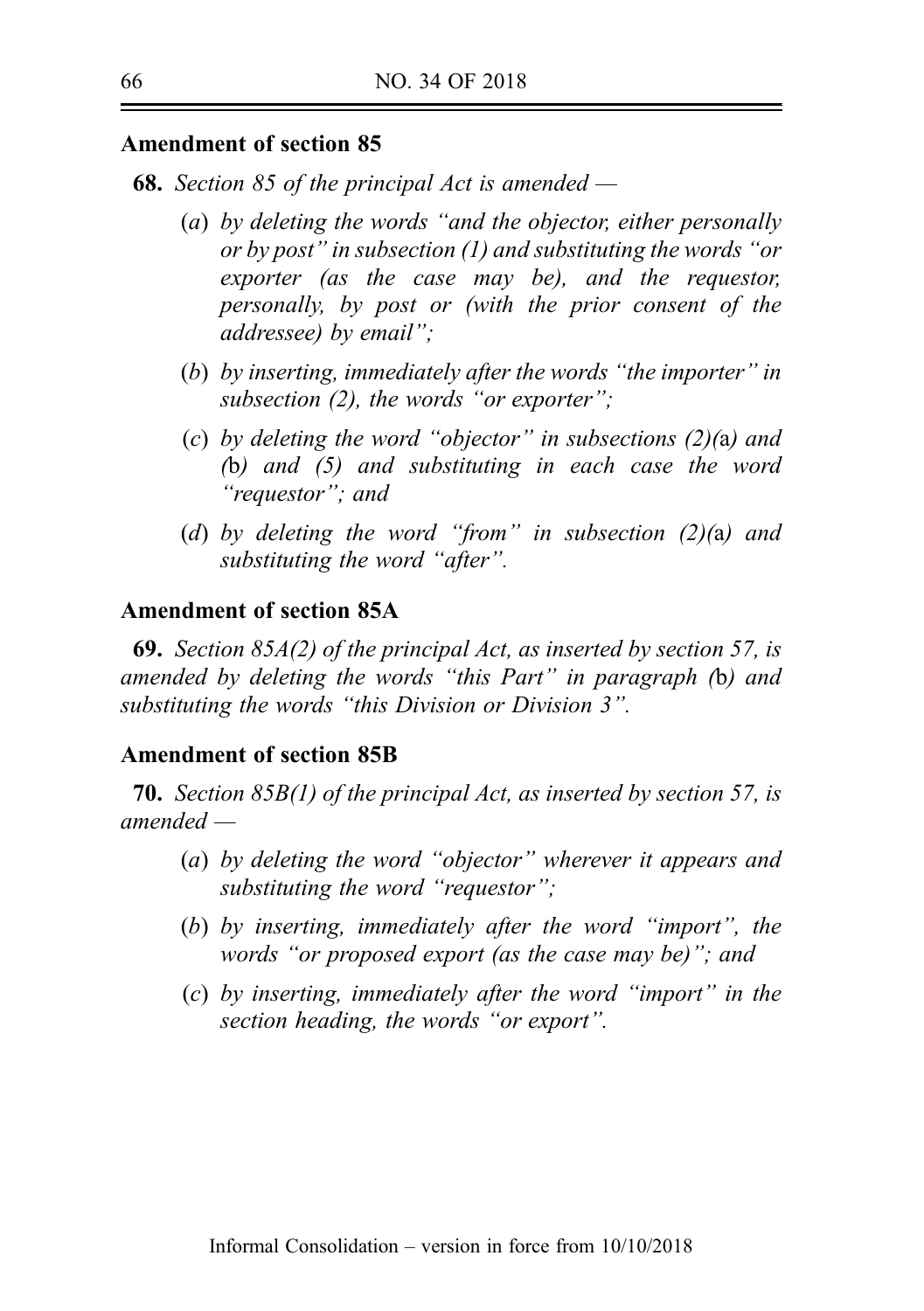- **71.** Section 86 of the principal Act is amended
	- (a) by deleting the word "objector" wherever it appears in subsections  $(1)$ ,  $(2)$  and  $(5)$  and substituting in each case the word "requestor";
	- (b) by inserting, immediately after the words "the importer" in subsection  $(1)$ , the words "or exporter (as the case may be)":
	- (c) by inserting, immediately after the words "If the importer" in subsection (3), the words "or exporter (as the case may be)":
	- (d) by inserting, immediately after the words "permit the importer" in subsection  $(3)$ , the words "or exporter";
	- (e) by inserting, immediately after the words "by the importer" in subsection (3), the words "or exporter"; and
	- (f) by inserting, immediately after the words "the importer" wherever they appear in subsection (5), the words "or exporter".

### Amendment of section 87

72. Section 87 of the principal Act, as amended by section 58, is amended —

- (a) by inserting, immediately after the word "importer" in subsection  $(1)$ , the words "or exporter (as the case may be)"; and
- (b) by inserting, immediately after the word "importer" in subsection (3), the words "or exporter".

### Amendment of section 88

- **73.** Section 88 of the principal Act is amended  $-$ 
	- (a) by inserting, immediately after the words "the importer" in subsection  $(1)$ , the words "or exporter (as the case may be)":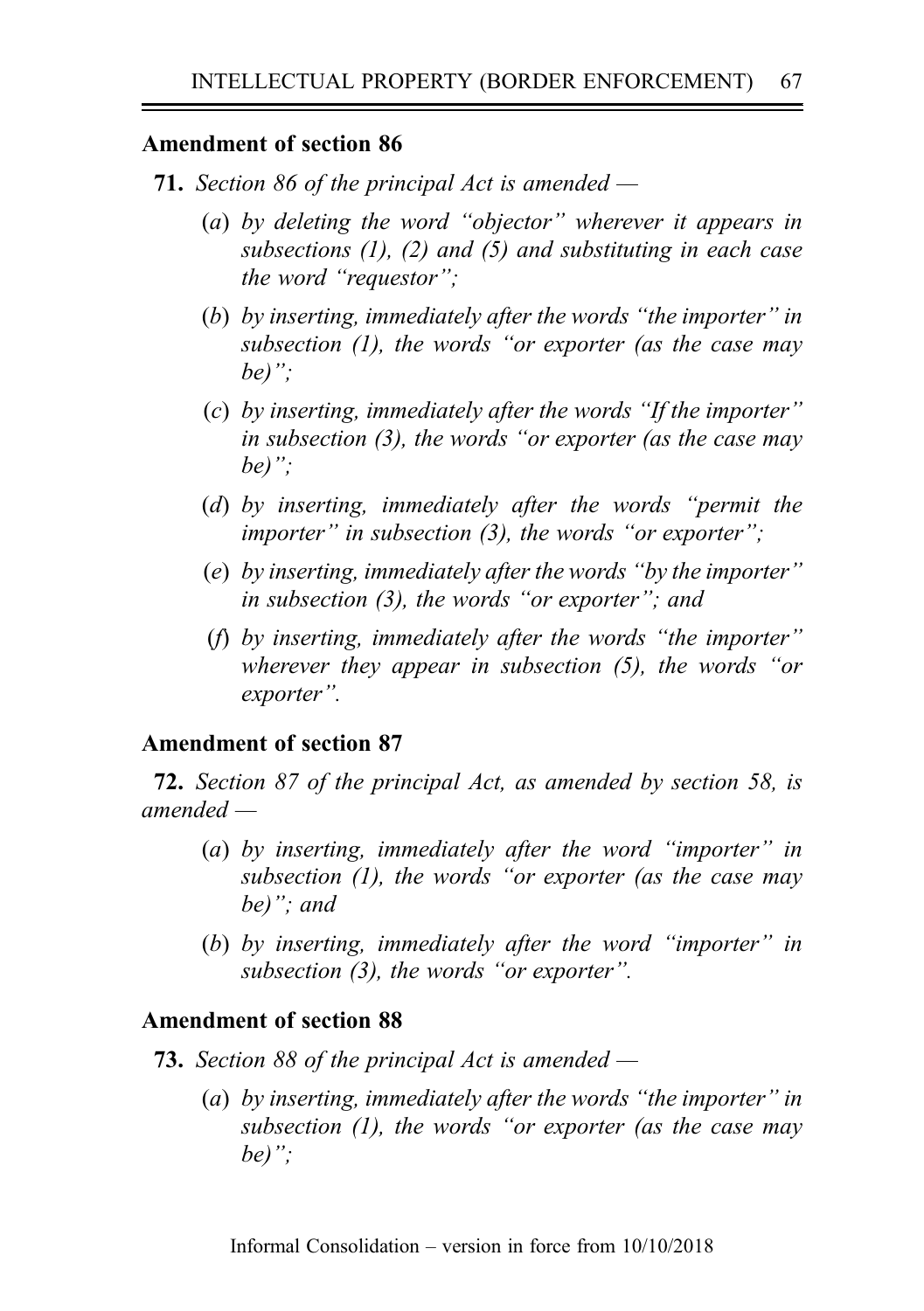- (b) by deleting the words "on the expiration" in subsection  $(1)$ and substituting the words "as soon as possible after the expiration";
- (c) by deleting the word "objector" in subsections  $(1)$  and  $(3)$ and substituting in each case the word "requestor";
- (d) by deleting the words "at the end of a period of 3 weeks commencing on" in subsection  $(2)(b)$  and substituting the words "on the 22nd day after":
- (e) by inserting, immediately after the words "to the importer" in subsection (2), the words "or exporter (as the case may be) as soon as possible after the firstmentioned day";
- (f) by inserting, immediately after the words "to the importer" in subsection (3), the words "or exporter (as the case may be) as soon as possible"; and
- (g) by inserting, immediately after the word "importer" in the section heading, the words "or exporter".

74. Section 89 of the principal Act is amended by deleting the word "objector" wherever it appears and substituting in each case the word "requestor".

### Amendment of section 90

**75.** Section 90 of the principal Act is amended  $-$ 

- (a) by inserting, immediately after the words "the importer" in subsection  $(3)(a)$  and (b), the words "or exporter (as the case may be)";
- (b) by deleting the words "the importation of the" in subsection  $(6)(a)$  and substituting the words "the use of a sign (within the meaning of section 27(4)) in relation to the"; and
- (c) by deleting the word "objector" in subsection (6) and substituting the word "requestor".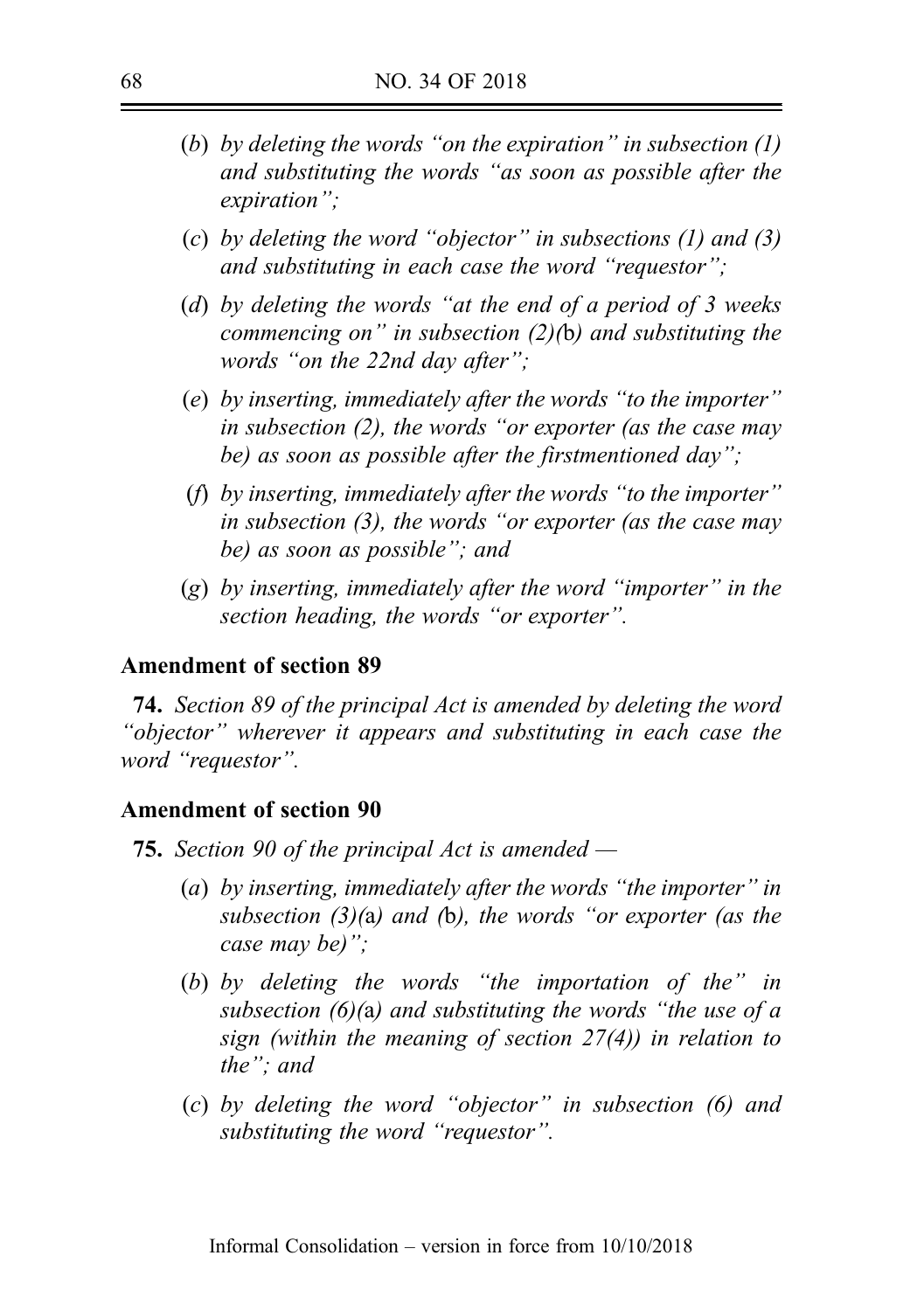76. Section 92(2) of the principal Act, as inserted by section 59, is amended by inserting, immediately after the word "importer" wherever it appears in paragraphs (a) and (b), the words "or exporter".

## Amendment of section 93

77. Section 93 of the principal Act is amended —

- (a) by deleting the word "Part" wherever it appears in subsection (1) and substituting in each case the word "Division";
- (b) by deleting the word "objector" in subsection (2) and substituting the word "requestor"; and
- (c) by deleting the word "objectors" wherever it appears in subsection (2) and substituting in each case the word "requestors".

## Repeal and re-enactment of section 93A and new sections 93B to 93L

78. Section 93A of the principal Act, as amended by section 60, is repealed and the following Division heading and sections substituted therefor:

"Division  $3$  — Ex-officio seizure of goods"

### Seizure and inspection of counterfeit goods

**93A.**—(1) Despite section 82(4), an authorised officer may —

- (a) examine any goods to which this subsection applies, including goods in transit; or
- (b) seize any goods to which this subsection applies  $-$ 
	- (i) that are imported into, or that are to be exported from, Singapore; and
	- (ii) that are not goods in transit, unless they are consigned to a person with a commercial or physical presence in Singapore.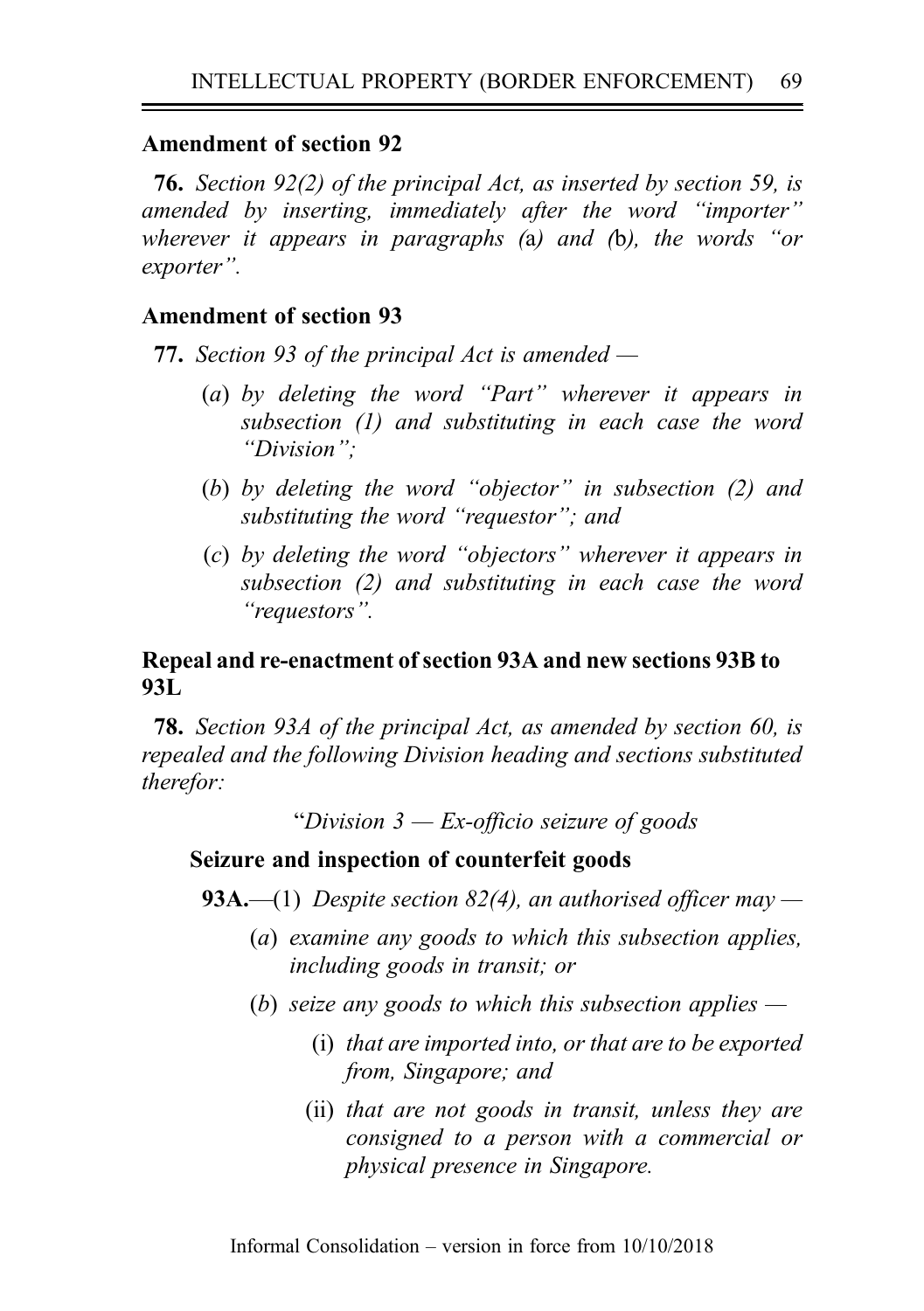(2) Subsection (1) applies to goods that the authorised officer reasonably suspects are counterfeit goods in relation to a registered trade mark.

(3) As soon as practicable after the goods are seized under subsection  $(1)(b)$ , the Director-General must give personally, by post or (with the prior consent of the addressee) by email, a written notice to —

- (a) the importer, exporter or consignee (as the case may be) of the seized goods (called in this Division the dealer); and
- (b) the proprietor of the registered trade mark.
- (4) The written notice in subsection  $(3)$  must
	- (a) identify the goods seized; and
	- (b) set out the rights of the dealer in section 86 (as applied by subsection (5)), and the requirements in section 93B

(5) Section 86 (which provides for the inspection of seized goods) applies in relation to the seized goods as it applies in relation to goods seized under section 82(4), with the following modifications:

- (a) replace a reference to the requestor with a reference to the proprietor of the registered trade mark;
- (b) replace a reference to the importer or exporter with a reference to the dealer.

(6) At the Director-General's direction, seized goods must be taken to a secure place the Director-General directs by such of the following as the Director-General considers appropriate:

(a) the person in possession, custody or control of those goods immediately before the seizure;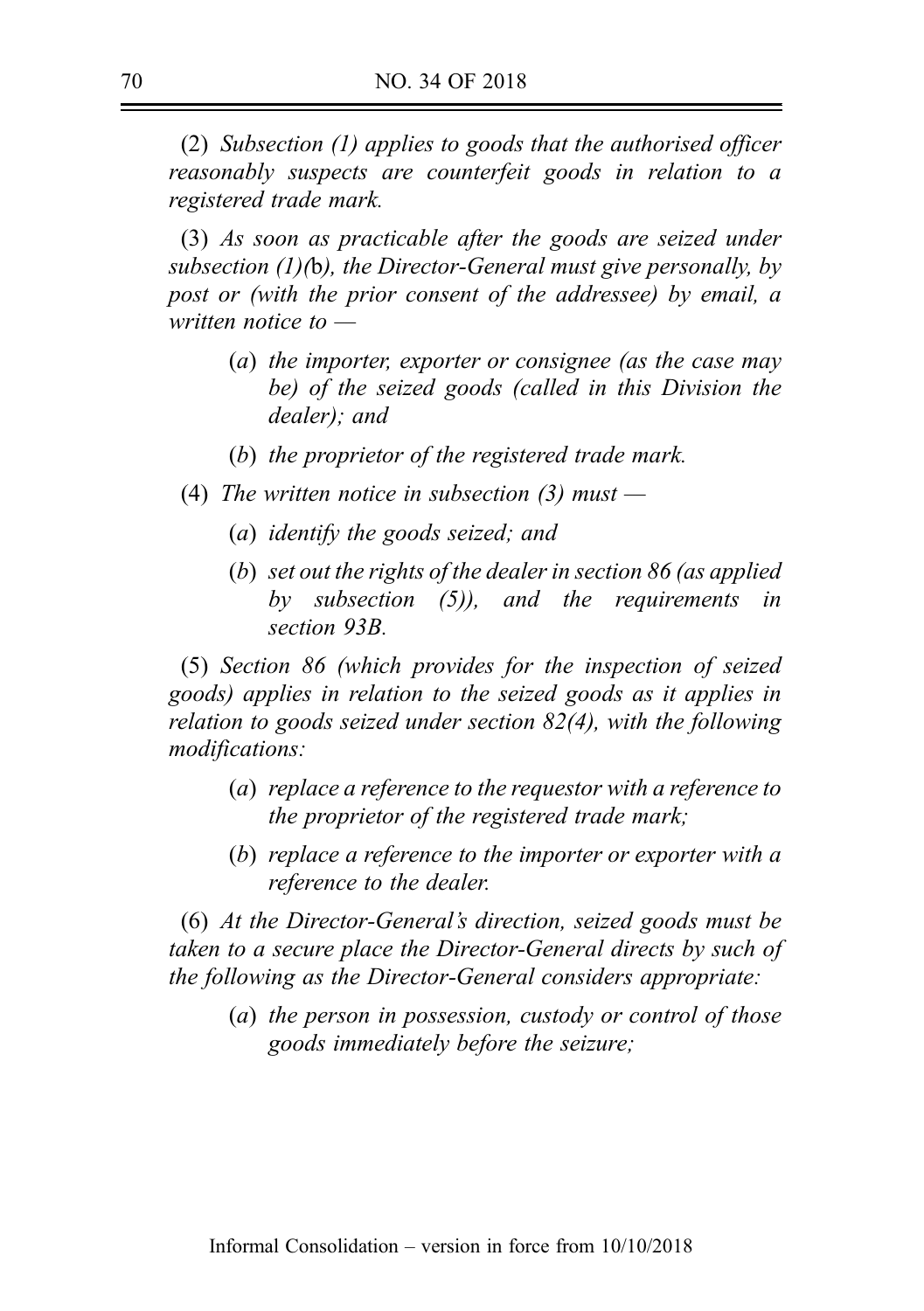(b) the proprietor of the registered trade mark (but only if the proprietor has satisfied section  $93B(1)$ (a) and (b)).

## Requirements for continued detention

**93B.**—(1) If the proprietor of the registered trade mark wants the Director-General to continue to detain the seized goods so that the proprietor may institute an infringement action in relation to them, the proprietor must, within the prescribed period after the date of the notice in section  $93A(3)$  —

- (a) give to the Director-General a written notice of this in the form determined by the Director-General, supported by such documents and information as the Director-General may require, and accompanied by the fee prescribed under section 81B; and
- (b) either  $-$ 
	- (i) deposit with the Director-General a sum of money that, in the Director-General's opinion, is sufficient for the purpose mentioned in subsection (2); or
	- (ii) give security to the Director-General's satisfaction for such purpose,

unless the proprietor had earlier given such deposit or security to the Director-General and the deposit had not been forfeited or returned or the security is still effective.

(2) The purpose in subsection (1) is the reimbursement to the Government of —

- (a) any liability or reasonable expense it is likely to incur in relation to the seizure, storage and disposal of the goods; and
- (b) the payment of such compensation as the Court may order under section 93I or section 90(6) (as applied by section 93H).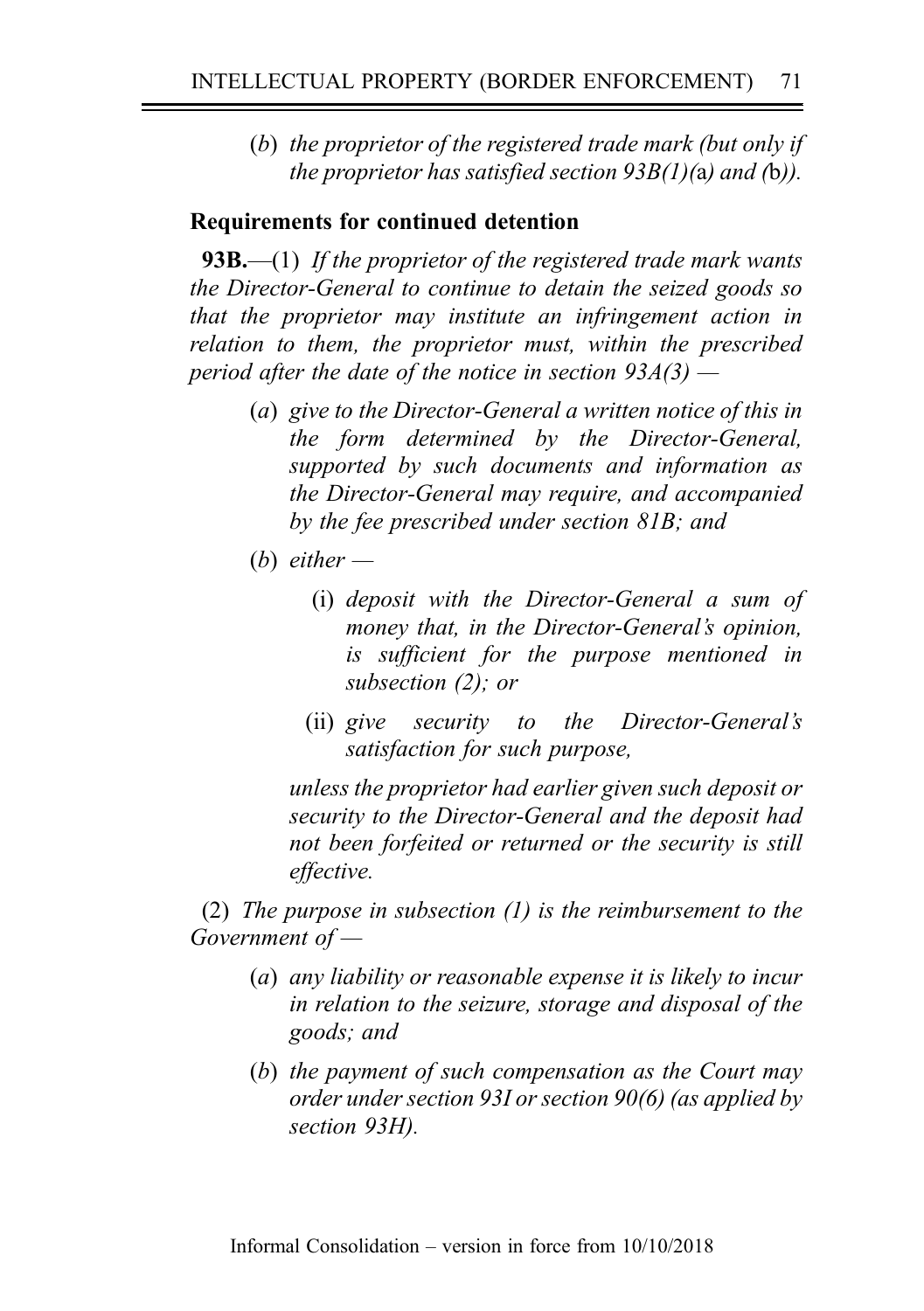(3) If subsection (1) is not satisfied, the Director-General must release the seized goods to the dealer.

(4) The Minister may make rules that are necessary or convenient to be prescribed for carrying out or giving effect to this Division, and in particular to provide  $-$ 

- (a) for the times at which, and the manner in which, notices are to be given;
- (b) for the giving of information and evidence to the Director-General; and
- (c) that the Director-General may release any seized goods to the dealer concerned because of noncompliance with any direction of the Director-General or any such rule.

## Notice to take action

**93C.**—(1) If section 93B(1)(a) and (b) has been satisfied by the proprietor of the registered trade mark, the Director-General must, as soon as practicable, give to the proprietor and the dealer personally, by post or (with the prior consent of the addressee) by email, a written notice that states that the goods will be released to the dealer unless —

- (a) an infringement action in relation to the goods is instituted by the proprietor within a prescribed period after the day specified in the notice; and
- (b) the proprietor gives written notice to the Director-General within that period stating that such action has been instituted.

(2) Section  $85(4)$  to (7) applies in relation to a notice under subsection (1) as it applies in relation to a notice under section 85(1), as if a reference to the requestor is a reference to the proprietor of the registered trade mark.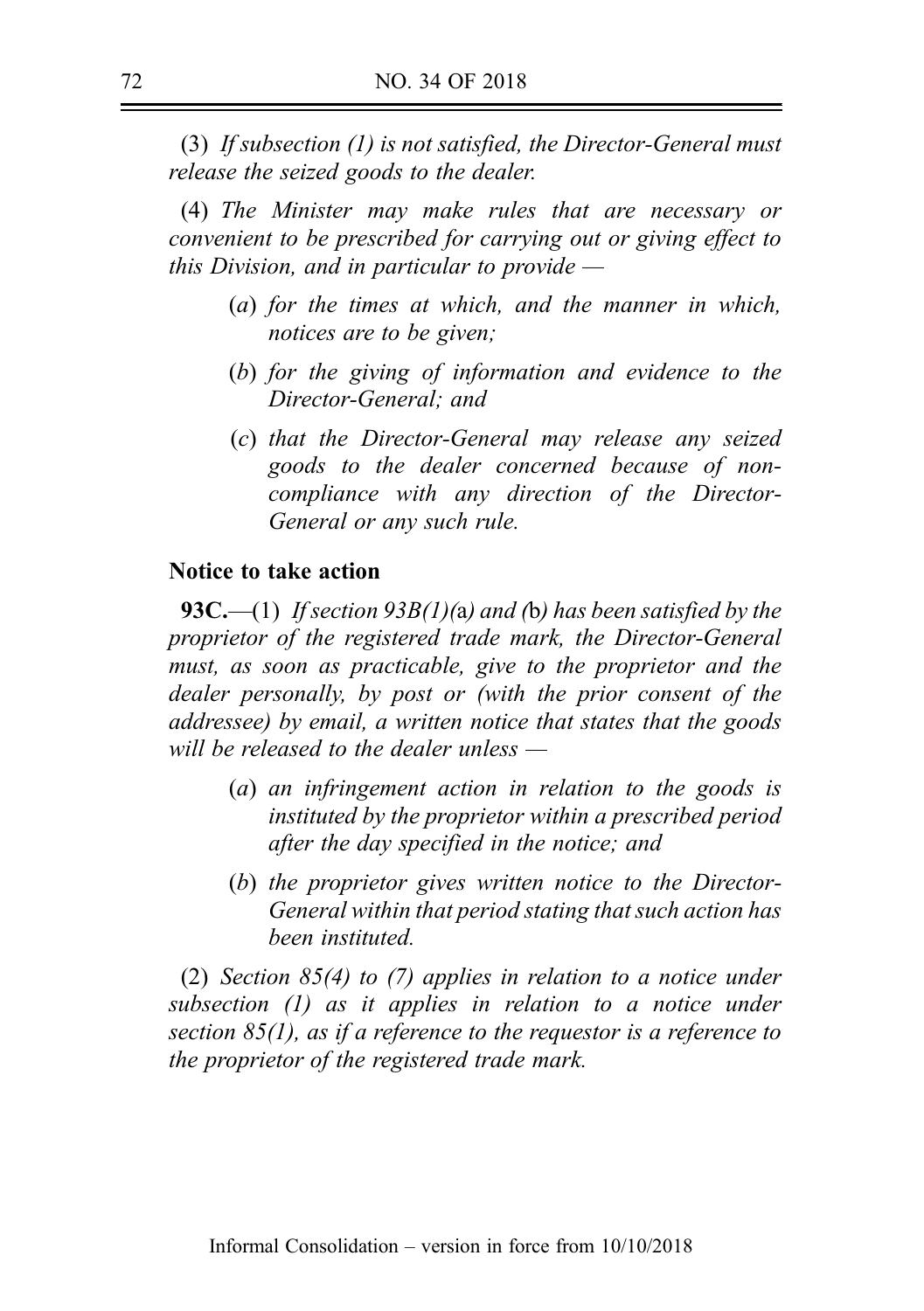# Persons bound to give information or produce documents

**93D.**—(1) At any time after goods have been seized under section 93A, an authorised officer or a senior authorised officer who has reasonable cause to believe that a person has any information or document that the officer considers is relevant for any of the purposes in subsection (2), may require that person to provide to the officer that information or document at a time and place specified by the officer.

- (2) The purposes mentioned in subsection (1) are  $-$ 
	- (a) to enable the Director-General to satisfy a request under section 93E (whether or not such a request has actually been received);
	- (b) to enable any action to be taken under this Division or Division 2 in relation to future shipments of goods; and
	- (c) for a statistical or research purpose.
- (3) A person who
	- (a) without reasonable excuse, fails to comply with a requirement under subsection (1); or
	- (b) in purported compliance with such requirement, knowingly or recklessly provides any information or document that is false or misleading in a material particular,

shall be guilty of an offence and shall be liable on conviction to a fine not exceeding \$6,000 or to imprisonment for a term not exceeding 6 months or to both.

(4) A person is not excused from providing any information or document in compliance with a requirement under subsection (1) on the ground that it might tend to incriminate the person.

(5) Where the person claims, before providing any information or document pursuant to a requirement under subsection (1), that it might tend to incriminate the person, then the information or document is not admissible in evidence against the person in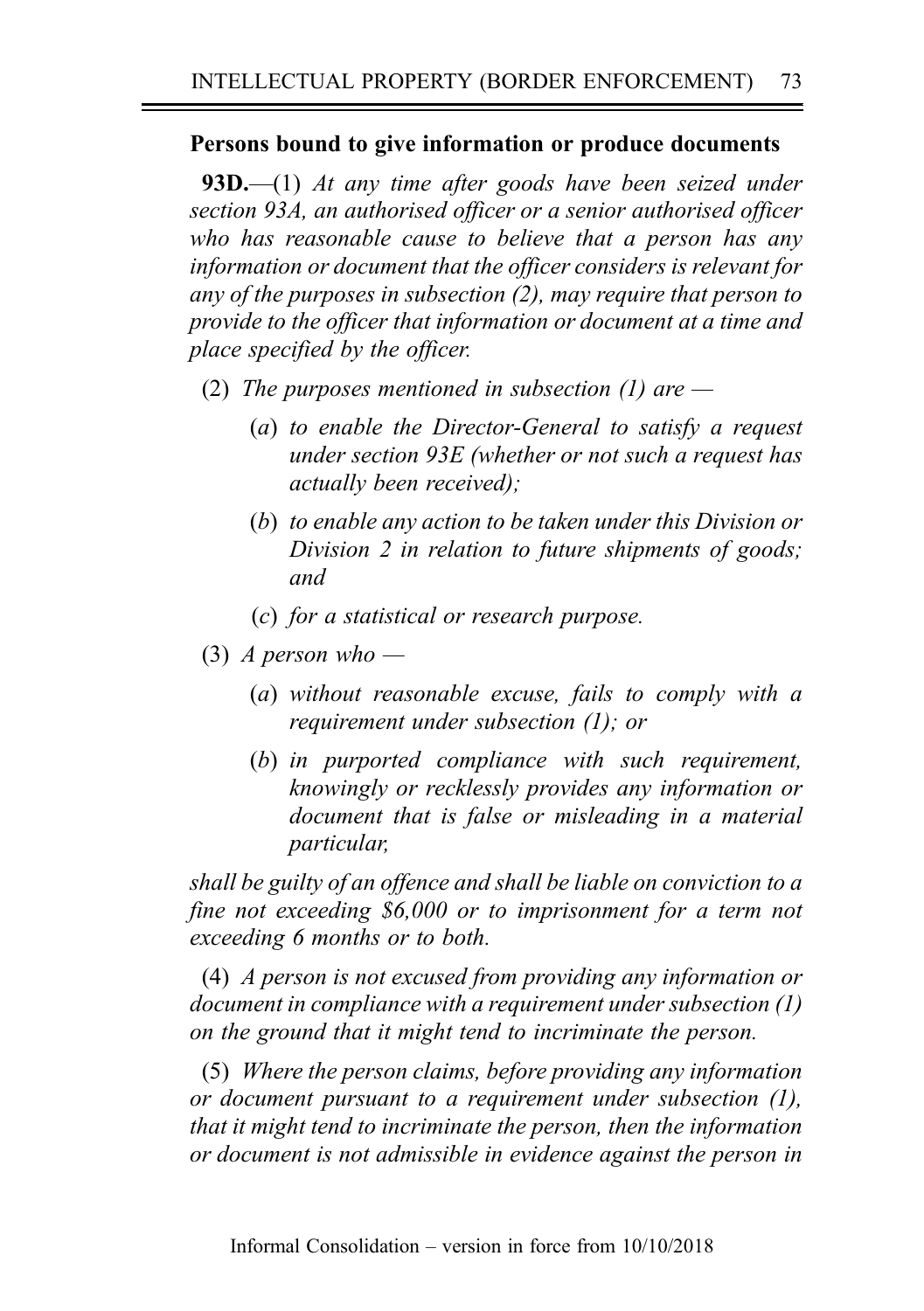criminal proceedings other than proceedings for an offence under subsection (3).

(6) No information or document that is provided pursuant to a requirement under subsection (1) may be published, or communicated or disclosed to any person, except where and to the extent it is necessary for a purpose in subsection (2).

(7) A person who contravenes subsection (6) shall be guilty of an offence and shall be liable on conviction to a fine not exceeding \$6,000 or to imprisonment for a term not exceeding 12 months or to both.

### Information on import or export

**93E.**—(1) After section 93B(1)(a) and (b) has been satisfied by the proprietor of the registered trade mark, the Director-General may, upon the request of the proprietor, and if the Director-General is satisfied that the information is necessary to enable the proprietor to institute an infringement action, give the proprietor the name and contact details of any person connected with the import or proposed export (as the case may be) of the seized goods.

(2) Subsection (1) applies despite any duty of confidentiality imposed by the common law on the Director-General or a person to whom the Director-General has delegated the power under that subsection.

#### Forfeiture of seized goods by consent

**93F.**—(1) Subject to subsection (2), the dealer may, by written notice and the giving of the prescribed written undertakings to the Director-General, consent to the seized goods being forfeited to the Government.

(2) The notice must be given before any infringement action in relation to the goods is instituted.

(3) If the dealer satisfies the requirements of subsection  $(1)$ , the goods are forfeited to the Government and must be disposed of  $-$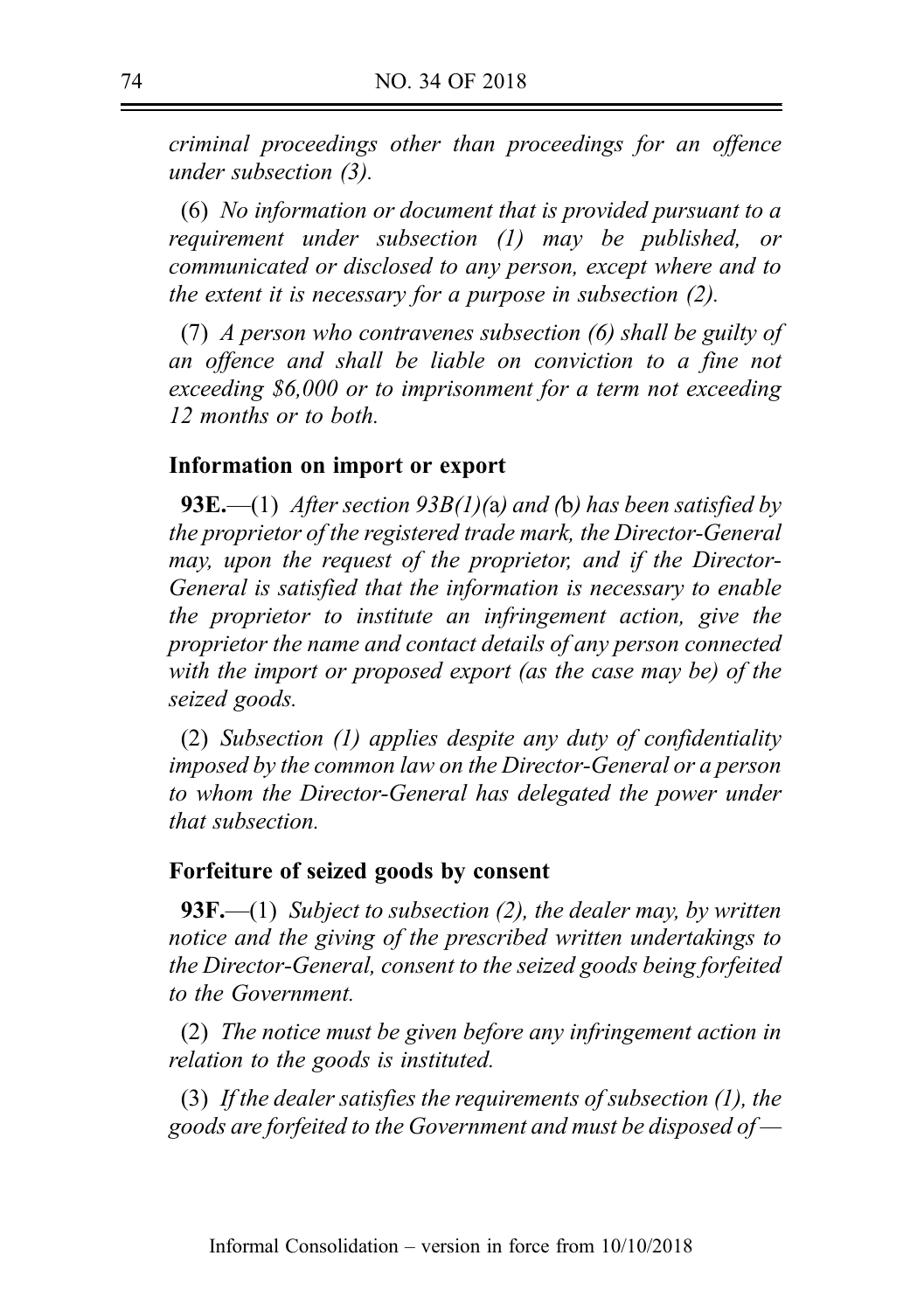- (a) in the manner prescribed by rules made under this Act; or
- (b) if no manner of disposal is so prescribed, as the Director-General directs.

## Compulsory release of seized goods to dealer

93G.—(1) The Director-General must release the seized goods (not being goods forfeited to the Government under section 93F) to the dealer as soon as possible after the date of expiry of the period specified in the notice under section 93C(1) (including any extension of that period under section 85(6) as applied by section 93 $C(2)$ ), if the proprietor of the registered trade mark has not, before that date —

- (a) instituted an infringement action in respect of the goods; and
- (b) given written notice to the Director-General stating that the action has been instituted.
- $(2)$  If
	- (a) an infringement action has been instituted in respect of the seized goods; and
	- (b) on the 22nd day after the day on which the action was instituted, there is not in force an order of the Court preventing the release of the goods,

the Director-General must release the goods to the dealer as soon as possible after the firstmentioned day.

(3) If the proprietor of the registered trade mark gives a written notice to the Director-General stating that the proprietor consents to the release of the seized goods, the Director-General must release the goods to the dealer as soon as possible.

### Provisions relating to infringement action

**93H.** Section 90 applies in relation to an infringement action concerning goods seized under section 93A, as it applies in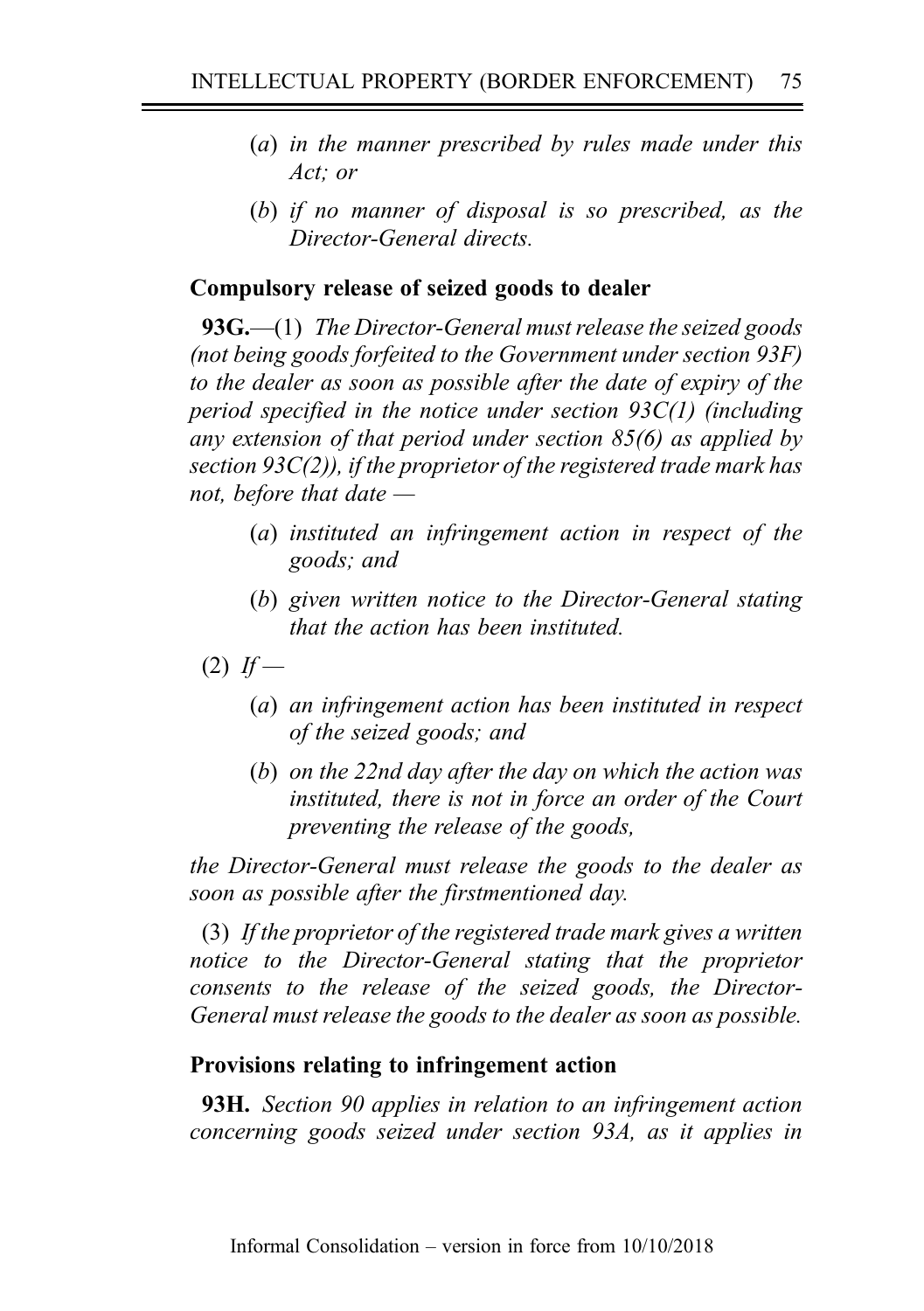relation to an infringement action concerning goods seized under section  $82(4)$ , with the following modifications:

- (a) replace a reference to the requestor with a reference to the proprietor of the registered trade mark;
- (b) replace a reference to the importer or exporter with a reference to the dealer.

### Compensation for failure to take action

**93I.**—(1) Where —

- (a) goods have been seized under section 93A;
- (b) the goods continue to be detained because section 93B(1) has been satisfied; and
- (c) the proprietor fails to take infringement action within the period specified in section  $93C(1)$  (including any extension of that period under section 85(6) as applied by section  $93C(2)$ ),

a person aggrieved by the seizure may apply to the Court for an order of compensation against the proprietor.

(2) Where the Court is satisfied that the applicant has suffered loss or damage as a result of the seizure of the goods, the Court may order the proprietor to pay to the applicant compensation of such amount as the Court thinks fit.

### Retention of control of seized goods

**93J.** Despite section 93G and any rule made under section 93B(4)(c), in a case in which no order has been made under section 90(3) (as applied by section 93H) in relation to the seized goods, the Director-General is not obliged to release or dispose of the goods if the Government is required or permitted, under any other law, to retain control of the goods.

### Disposal of seized goods

**93K.** Section 92 applies in relation to goods seized under section 93A, as it applies in relation to goods seized under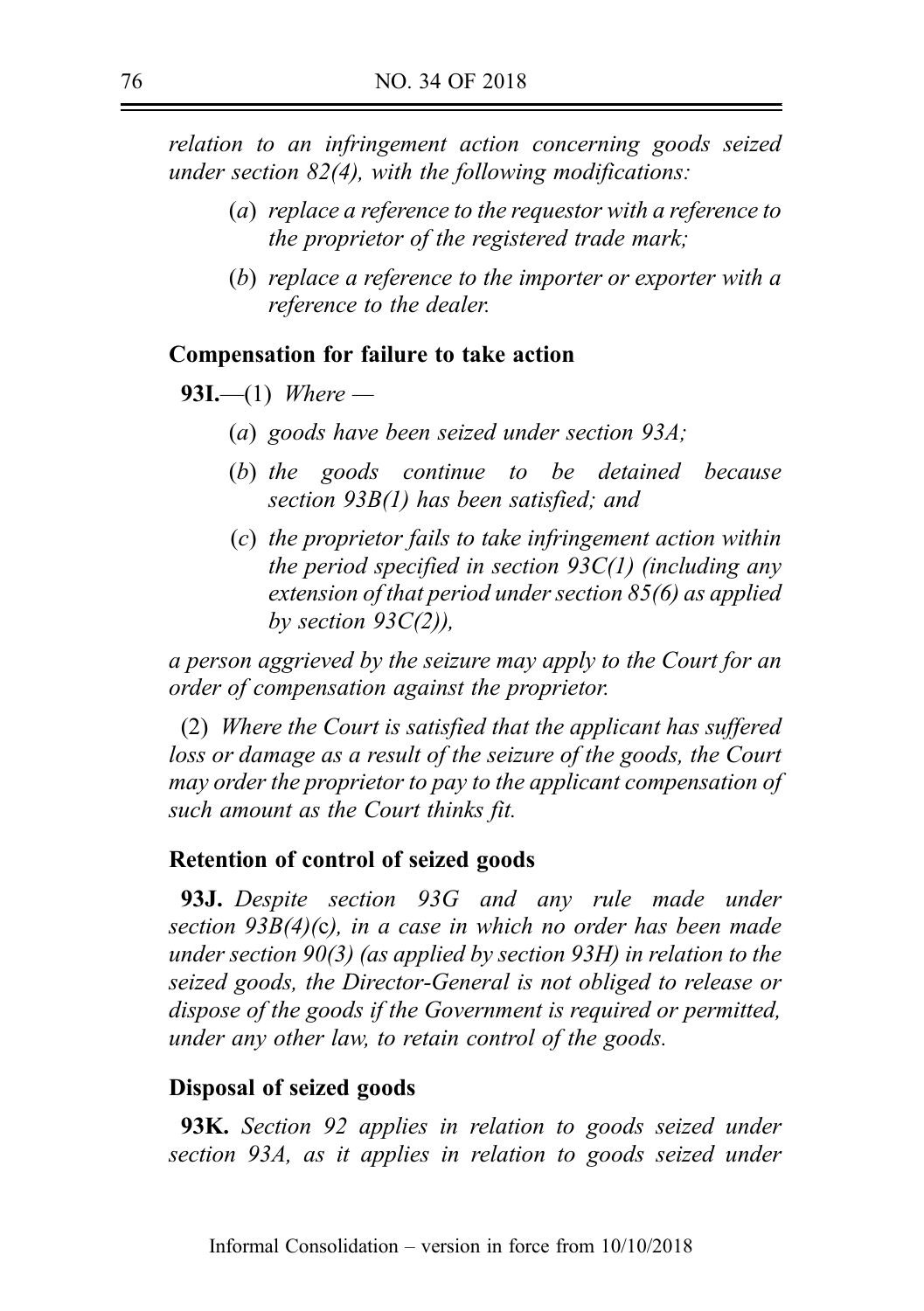section 82(4), with a reference to the importer or exporter replaced with a reference to the dealer.

# Insufficient security

93L.—(1) If the reasonable expenses incurred by the Director-General in relation to any action taken by the Director-General under this Division, or taken in accordance with an order of the Court under this Division exceed the amount deposited, or the amount of the security given, under section 93B, the amount of the excess is a debt due to the Government.

(2) The debt created by subsection (1) is due by the proprietor or, if there are 2 or more proprietors, by the proprietors jointly and severally.".

# Deletion of heading and new Division heading of Part X

**79.** Part X of the principal Act is amended by deleting the heading immediately above section 94 and substituting the following Division heading:

"Division  $4$  – Powers of search".

# Amendment of section 94

80. Section 94(1) of the principal Act is amended by deleting the words "detained under section".

# Amendment of section 95

- **81.** Section 95 of the principal Act is amended  $-$ 
	- (a) by inserting, immediately after the word "imported" in subsection  $(1)$ , the words ", or is being exported,";
	- (b) by deleting the words "detained under section" in subsection (1);
	- (c) by inserting, immediately after the words "to such" in subsection  $(1)(b)$ , the words "infringement verification, or"; and
	- (d) by inserting, immediately after subsection (2), the following subsection: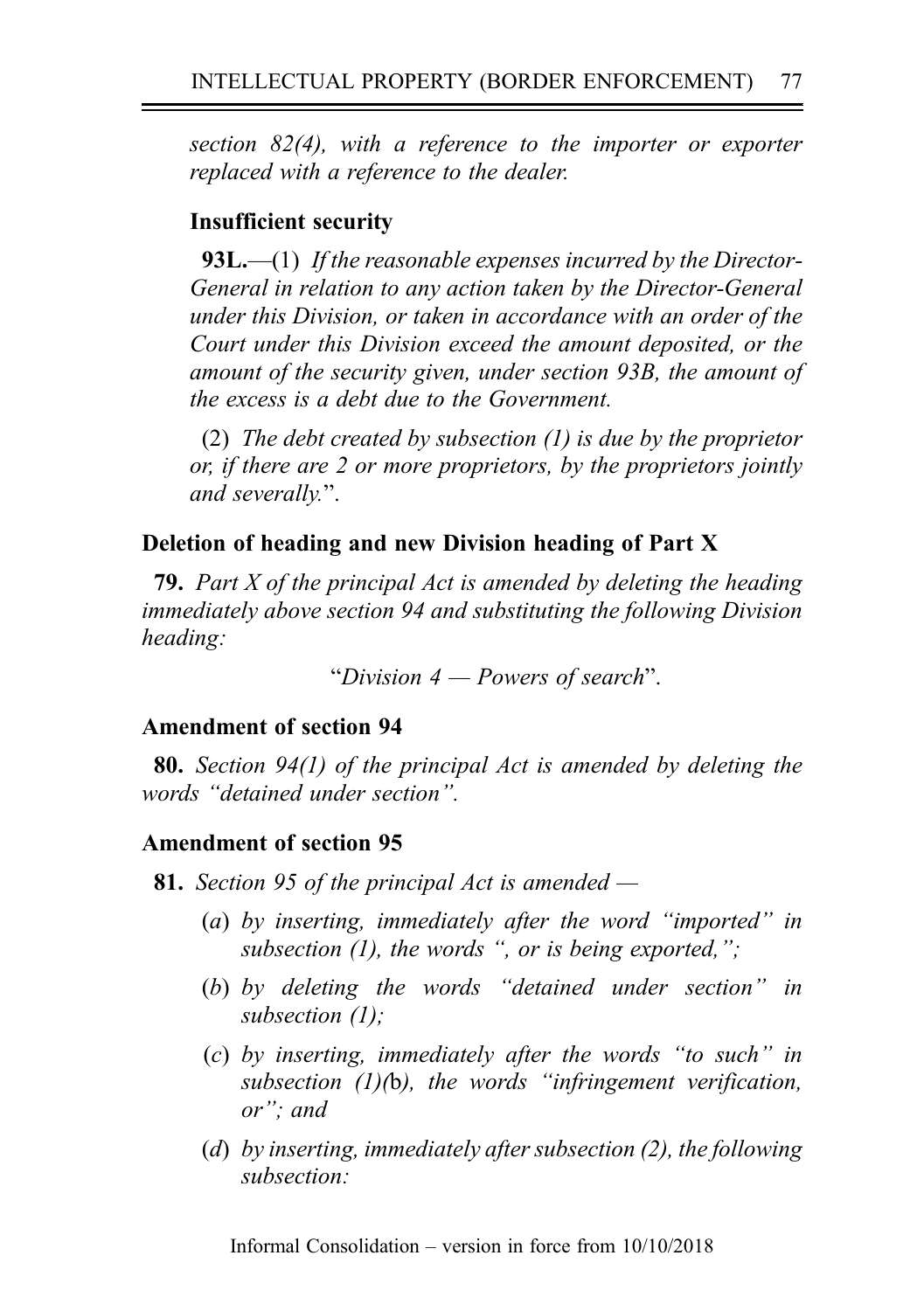"(3) In this section, "infringement verification" means any process (whether or not involving the proprietor of the registered trade mark concerned) to determine if any article is or contains goods liable to be seized under section 82(4) or 93A.".

## Amendment of section 96

82. Section 96(3) of the principal Act is amended by deleting the word "goods" wherever it appears and substituting in each case the words "package, box, chest, article or goods (as the case may be)".

### Amendment of section 97

83. Section 97(1) of the principal Act is amended by deleting the words "detained under section" wherever they appear in paragraphs (a) and (b).

#### Repeal and re-enactment of section 98

84. Section 98 of the principal Act is repealed and the following section substituted therefor:

#### "Powers of authorised officers to enter certain premises

**98.—(1)** For the purpose of exercising the powers conferred by sections 94 to 97, an authorised officer may, without warrant, enter upon —

- (a) any islet, landing place, wharf, dock, railway or quay;
- (b) any premises of a provider of port services or facilities licensed or exempted under the Maritime and Port Authority of Singapore Act (Cap. 170A); or
- (c) any premises of any airport operated under a licence or exemption under the Civil Aviation Authority of Singapore Act (Cap. 41).

(2) In this section, "railway" has the meaning given by the Railways Act (Cap. 263).".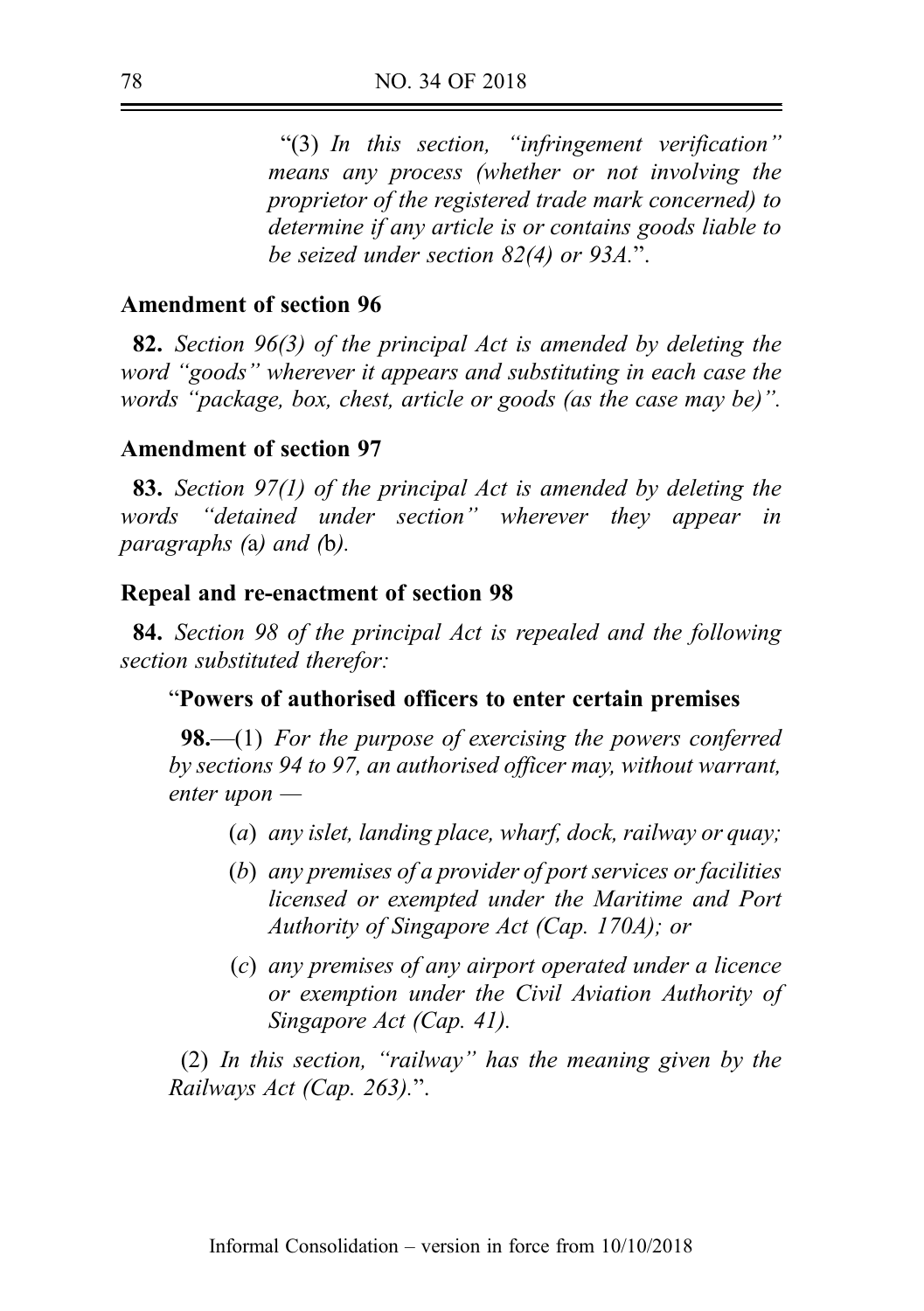### New Division heading of Part X

**85.** Part X of the principal Act is amended by inserting, immediately above section 99, the following Division heading:

"Division 5 — Miscellaneous provisions".

### Repeal and re-enactment of section 100

86. Section 100 of the principal Act is repealed and the following section substituted therefor:

## "Protection from personal liability

100. No liability shall lie personally against the Director-General, an authorised officer, a senior authorised officer, or any person acting under the direction of the Director-General for anything done or omitted to be done with reasonable care and in good faith in the course of or in connection with  $-$ 

- (a) the exercise or purported exercise of any power under this Part;
- (b) the performance or purported performance of any function or the discharge or purported discharge of any duty under this Part; or
- (c) the compliance or purported compliance with this Part<sup>"</sup>.

# PART 5

### RELATED AMENDMENTS TO OTHER ACTS

### Related amendments to Customs Act

**87.**—(1) Section 89(1) of the Customs Act (Cap. 70, 2004 Ed.) is amended —

- (a) by deleting the word "or" at the end of paragraph (viii);
- (b) by deleting the full-stop at the end of paragraph (ix) and substituting the word "; or", and by inserting immediately thereafter the following paragraph: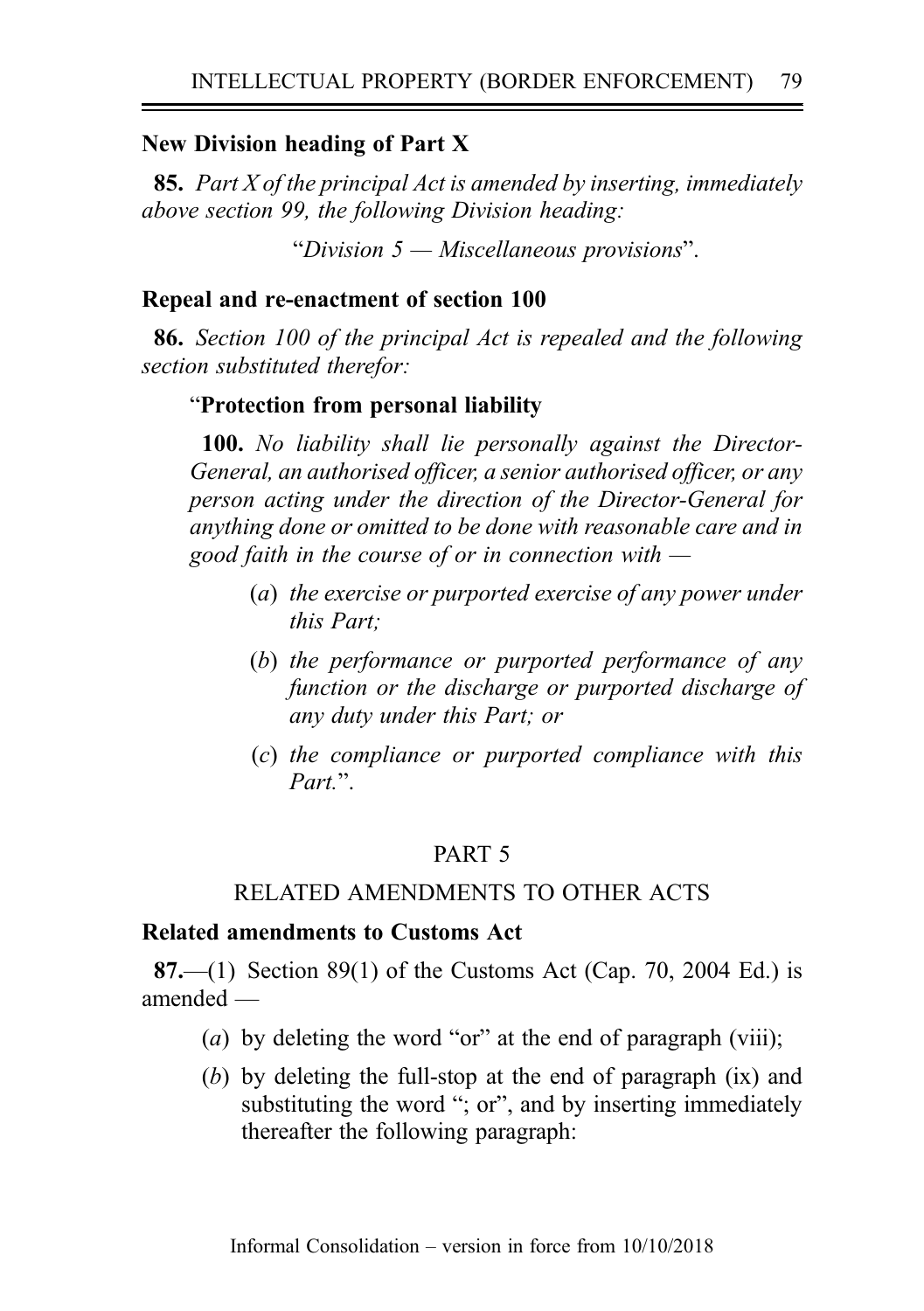"(x) satisfying a request for information under section 140EB or 140LA(2H) of the Copyright Act, or section 85B or 93A(2H) of the Trade Marks Act.".

(2) Section 89(1) of the Customs Act, as amended by subsection (1), is amended —

- (a) by deleting "140LA(2H)" in paragraph  $(x)$  and substituting "140LE"; and
- (b) by deleting "93A(2H)" in paragraph  $(x)$  and substituting "93E".

(3) Section 89(1) of the Customs Act, as amended by subsection (1), is amended by inserting, immediately after the words "Copyright Act" in paragraph  $(x)$ , the words ", section 59B or  $67D$  of the Geographical Indications Act 2014, section 68I of the Registered Designs Act".

### Related amendments to Regulation of Imports and Exports Act

88.—(1) Section 31(1) of the Regulation of Imports and Exports Act (Cap. 272A, 1996 Ed.) is amended by inserting, immediately after paragraph (viii), the following paragraph:

"(viiia) satisfying a request for information under section 140EB or 140LA(2H) of the Copyright Act, or section 85B or 93A(2H) of the Trade Marks Act;".

(2) Section  $31(1)$  of the Regulation of Imports and Exports Act, as amended by subsection  $(1)$ , is amended —

- (a) by deleting "140LA(2H)" in paragraph (viiia) and substituting "140LE"; and
- (b) by deleting " $93A(2H)$ " in paragraph (viiia) and substituting "93E".

(3) Section 31(1) of the Regulation of Imports and Exports Act, as amended by subsection  $(1)$ , is amended by inserting, immediately after the words "Copyright Act" in paragraph (viiia), the words ", section 59B or 67D of the Geographical Indications Act 2014, section 68I of the Registered Designs Act".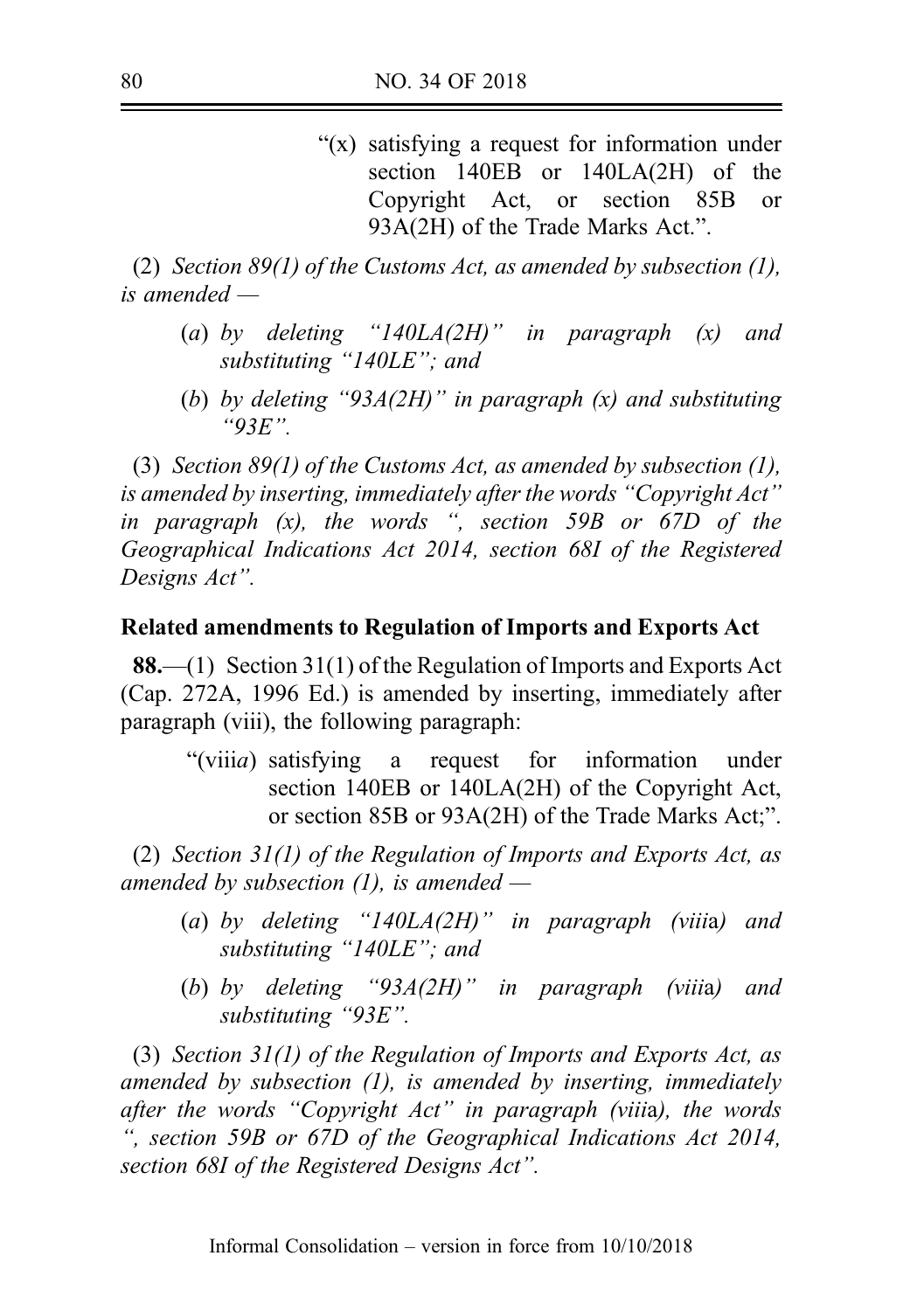# PART 6

# SAVING AND TRANSITIONAL PROVISIONS

## Saving and transitional provisions for Part 1

89.—(1) Despite section 3 of this Act, section 140C of the Copyright Act as in force immediately before the date of commencement of Division 1 of Part 1 of this Act (called in this section the Phase 1 date) continues to apply to the following cases:

- (a) a case where a notice was given in accordance with section 140B of the Copyright Act before the Phase 1 date, not being a notice given pursuant to section  $140LA(3)(a)(i)$ of that Act;
- (b) a case where copies of copyright material that were imported into Singapore and that were not goods in transit, were detained under section 140LA of the Copyright Act before the Phase 1 date.

(2) Despite section 7(b) of this Act, section  $140LA(3)(b)(iii)(A)$  of the Copyright Act as in force immediately before the Phase 1 date continues to apply to a case where copies of copyright material —

- (a) that were to be exported from Singapore; or
- (b) that were goods in transit and consigned to a person with a commercial or physical presence in Singapore,

were detained under section 140LA of the Copyright Act before the Phase 1 date.

(3) Subject to subsections (1) and (2), the Copyright Act as amended by Division 1 of Part 1 of this Act, applies to a case where copies of copyright material were seized or detained pursuant to section 140B or 140LA of the Copyright Act before the Phase 1 date.

(4) The Copyright Act as amended by Division 2 of Part 1 of this Act, applies in relation to a notice  $-$ 

(a) that was given in accordance with section 140B of the Copyright Act before the date of commencement of Division 2 of Part 1 of this Act (called in this section the Phase 2 date);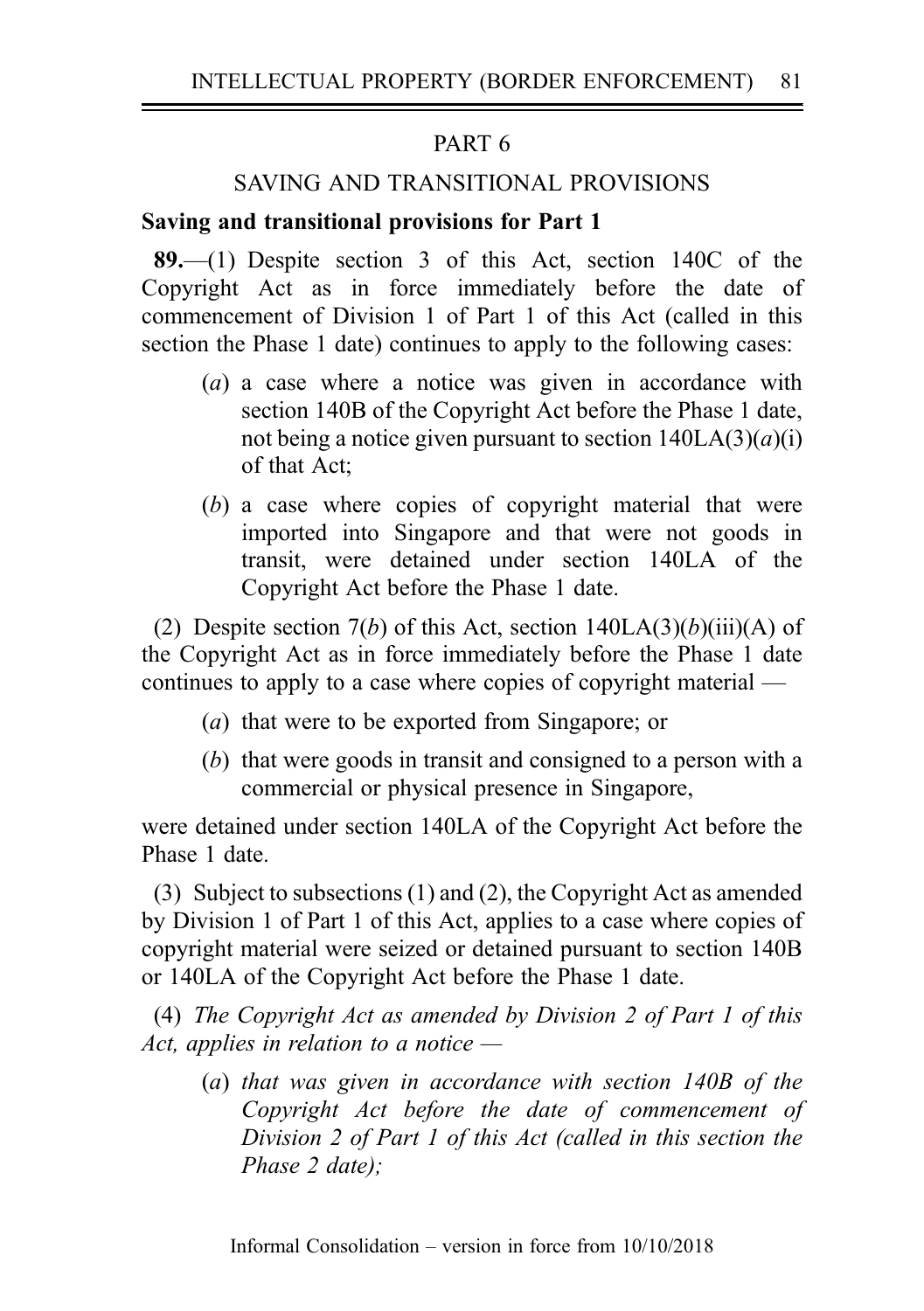- (b) pursuant to which copies of copyright material have yet to be seized before that date; and
- (c) that remained in force immediately before that date,

as if it were a notice given in accordance with section 140B of the Copyright Act on or after the Phase 2 date.

(5) For the purposes of subsection (4), a reference in a provision of Division 6 of Part V of the Copyright Act (as amended by Division 2 of Part 1 of this Act) to the requestor is a reference to the person who gave the notice mentioned in that subsection.

(6) Despite Division 2 of Part 1 of this Act, sections 140A to 140LA of the Copyright Act as in force immediately before the Phase 2 date continue to apply to a case where copies of copyright material were seized or detained under section 140B or 140LA of the Copyright Act on or after the Phase 1 date but before the Phase 2 date.

#### Saving and transitional provisions for Part 4

90.—(1) Despite section 56 of this Act, section 83 of the Trade Marks Act as in force immediately before the date of commencement of Division 1 of Part 4 of this Act (called in this section the Phase 1 date) continues to apply to the following cases:

- (a) a case where a notice was given in accordance with section 82 of the Trade Marks Act before the Phase 1 date, not being a notice given pursuant to section  $93A(3)(a)(i)$  of that Act;
- (b) a case where goods that were imported into Singapore and that were not goods in transit, were detained under section 93A of the Trade Marks Act before the Phase 1 date.

(2) Despite section 60(b) of this Act, section  $93A(3)(b)(iii)(A)$  of the Trade Marks Act as in force immediately before the Phase 1 date continues to apply to a case where goods —

(a) that were to be exported from Singapore; or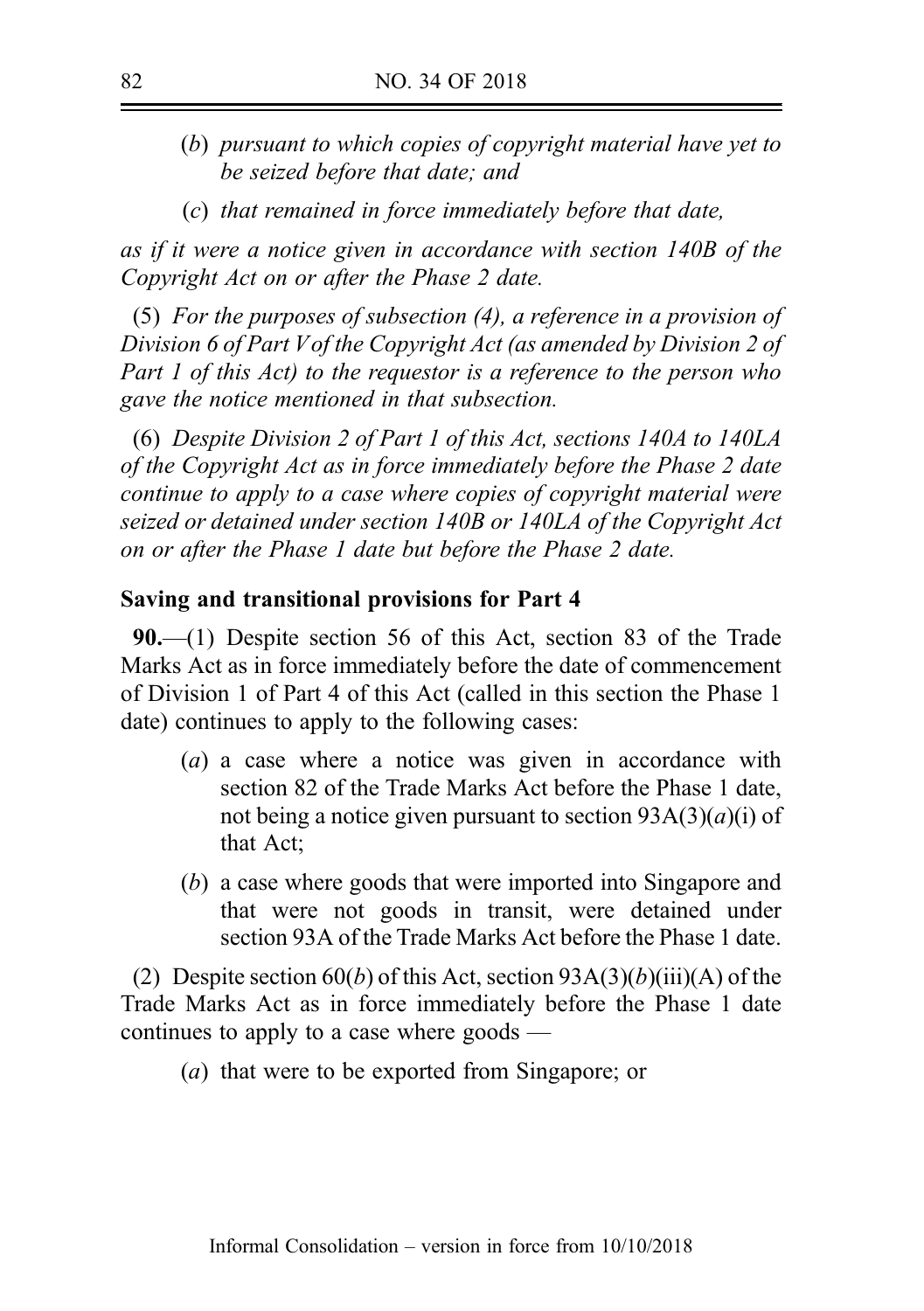(b) that were goods in transit and consigned to a person with a commercial or physical presence in Singapore,

were detained under section 93A of the Trade Marks Act before the Phase 1 date.

(3) Subject to subsections (1) and (2), the Trade Marks Act as amended by Division 1 of Part 4 of this Act, applies to a case where goods were seized or detained pursuant to section 82 or 93A of the Trade Marks Act before the Phase 1 date.

(4) The Trade Marks Act as amended by Division 2 of Part 4 of this Act, applies in relation to a notice  $-$ 

- (a) that was given in accordance with section 82 of the Trade Marks Act before the date of commencement of Division 2 of Part 4 of this Act (called in this section the Phase 2 date);
- (b) pursuant to which goods have yet to be seized before that date; and
- (c) that remained in force immediately before that date,

as if it were a notice given in accordance with section 82 of the Trade Marks Act on or after the Phase 2 date.

(5) For the purposes of subsection (4), a reference in a provision of Part X of the Trade Marks Act (as amended by Division 2 of Part 4 of this Act) to the requestor is a reference to the person who gave the notice mentioned in that subsection.

(6) Despite Division 2 of Part 4 of this Act, sections 81 to 93A of the Trade Marks Act as in force immediately before the Phase 2 date continue to apply to a case where goods were seized or detained under section 82 or 93A of the Trade Marks Act on or after the Phase 1 date but before the Phase 2 date.

(7) Despite section 86 of this Act, section 100 of the Trade Marks Act as in force immediately before the Phase 2 date continues to apply to an act done or omitted to be done before the Phase 2 date.